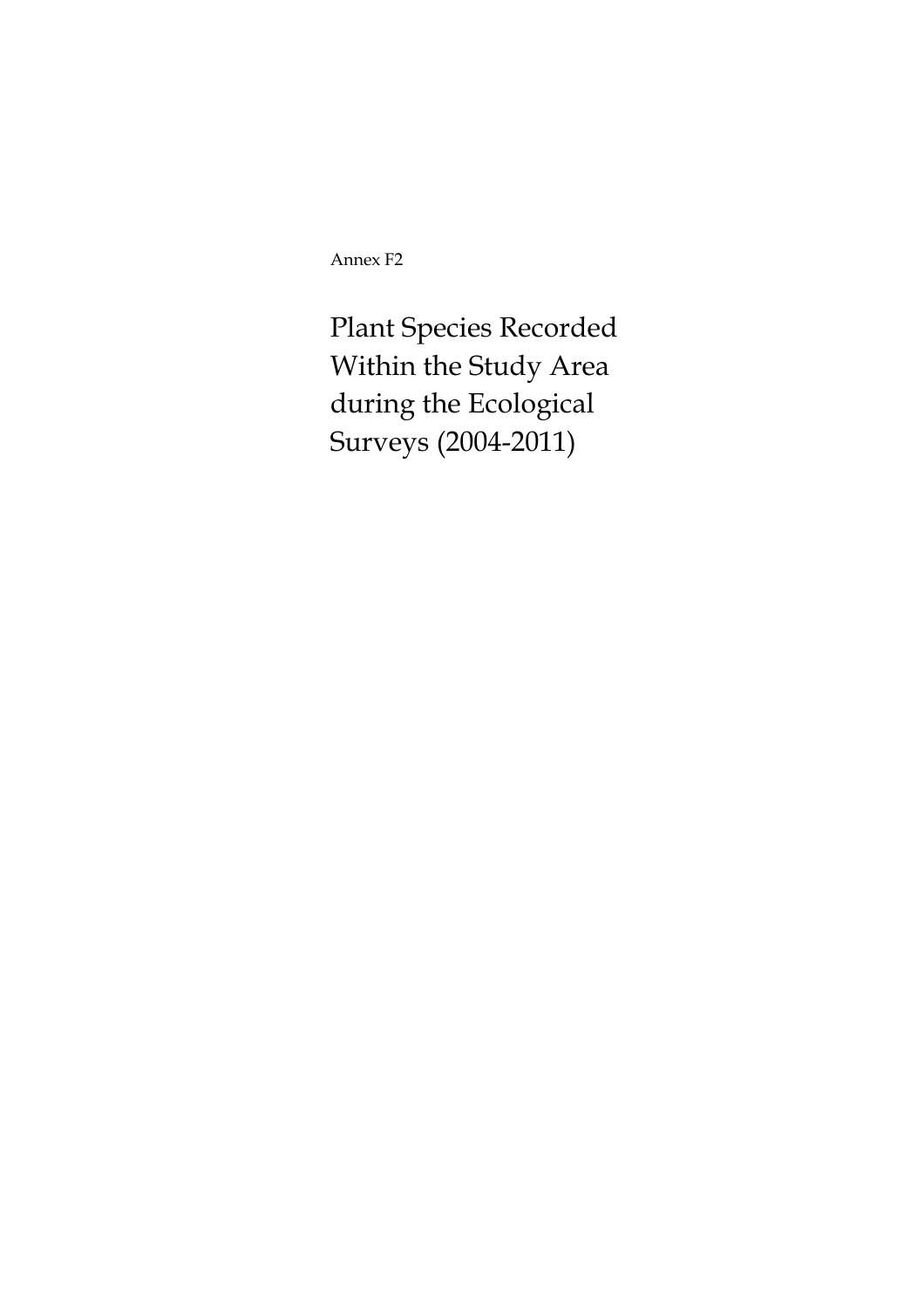# *Table 1 Plant Species Recorded Within the Study Area during the Ecological Surveys (2004 - 2011)*

|                                 |                                              |                             |                          |                                             |                                 |                       |                      |                |                                | <b>Study Area</b>                       |                                         |                                  |              |                   |                     | Project Area          |                           |
|---------------------------------|----------------------------------------------|-----------------------------|--------------------------|---------------------------------------------|---------------------------------|-----------------------|----------------------|----------------|--------------------------------|-----------------------------------------|-----------------------------------------|----------------------------------|--------------|-------------------|---------------------|-----------------------|---------------------------|
| <b>Species</b>                  | <b>Common Name</b>                           | Growth<br>Form <sup>1</sup> |                          | Origin <sup>2</sup> Commonness <sup>3</sup> | <b>Conservation Interest</b>    | Secondary<br>Woodland | Fung<br>Shui<br>Wood | Plantation     | Active<br>Agricultural<br>Land | Abandoned<br>Agricultural<br>Land (Wet) | Abandoned<br>Agricultural<br>Land (Dry) | Shrubland<br>Grassland<br>Mosaic | Stream       | Developed<br>Area | Development<br>Site | Ecological<br>Reserve | Sha<br>Lo<br>Tung<br>Road |
| Abrus mollis                    | Hairy Rosary Pea                             | $\mathsf{C}$                | N                        | $\mathsf C$                                 |                                 | S                     |                      |                |                                |                                         |                                         |                                  |              |                   |                     |                       | S                         |
| Acacia<br>auriculiformis        | Ear-leaved Acacia,<br>Ear-pod Wattle         | T                           | $\mathbf E$              | $\mathsf C$                                 |                                 | S                     |                      | ${\sf S}$      |                                |                                         |                                         |                                  |              | $\overline{O}$    | S                   |                       |                           |
| Acacia confusa                  | Taiwan Acacia,<br>Acacia                     | T                           | $E_{\rm}$                | C                                           |                                 | S                     |                      | A              |                                |                                         |                                         | ${\sf S}$                        |              | $\mathbf{F}$      | S                   |                       |                           |
| Acacia mangium                  | Big-leaved Acacia                            | T                           | $E_{\rm}$                | C                                           |                                 |                       |                      | $\Omega$       |                                |                                         |                                         |                                  |              | $\mathcal{O}$     |                     |                       | S                         |
| Acorus<br>gramineus             | Grass-leaved Sweet<br>Flag, Sweet-Flag       | $\mathbf H$                 | ${\bf N}$                | $\overline{C}$                              |                                 |                       |                      |                |                                |                                         |                                         |                                  |              |                   |                     |                       |                           |
| Acronychia<br>pedunculata       | Acronychia                                   | T                           | $\mathbf N$              | $\mathsf{C}$                                |                                 | $\overline{O}$        |                      | $\,$ S         |                                |                                         |                                         | S                                | $\circ$      |                   | $\circ$             |                       | ${\cal O}$                |
| Adenosma<br>glutinosum          | Adenosma                                     | $H_{\rm}$                   | $\mathbf N$              | C                                           |                                 |                       |                      |                |                                |                                         |                                         | S                                |              |                   |                     |                       |                           |
| Adiantum<br>flabellulatum       | Fan-leaved<br>Maidenhair                     |                             | N                        | $\mathsf{C}$                                |                                 | S                     |                      |                |                                |                                         |                                         | S                                |              |                   | $\circ$             |                       |                           |
| Adina pilulifera                | Chinese Buttonbush                           | $\mathbf T$                 | ${\bf N}$                |                                             |                                 |                       |                      |                |                                |                                         |                                         |                                  | F            |                   |                     |                       |                           |
|                                 |                                              |                             |                          | C                                           |                                 |                       |                      |                |                                |                                         |                                         |                                  |              |                   |                     |                       |                           |
| Adinandra<br>millettii          | Millet's Adinandra                           | $\mathsf{C}$                | ${\bf N}$                | $\mathsf C$                                 |                                 |                       | $\circ$              |                |                                |                                         |                                         | $\circ$                          |              |                   | $\overline{O}$      |                       |                           |
| Agave<br>angustifolia           | Narrow-leaved<br>Century Plant               | H                           | $\mathbf E$              | C                                           |                                 |                       |                      | <sup>S</sup>   |                                |                                         |                                         |                                  |              |                   |                     |                       |                           |
| Ageratum<br>conyzoides          | Billygoat-weed,<br>Goatweed                  | H                           | $\mathbf N$              | C                                           |                                 |                       |                      |                | S                              | $\circ$                                 | $\circ$                                 |                                  | S            |                   | S                   | $\mathcal O$          |                           |
| Alangium<br>chinense            | Chinese Alangium                             | T                           | N                        | $\mathsf C$                                 |                                 | F                     |                      | $\overline{O}$ |                                |                                         |                                         | S                                |              | S                 | $\mathcal{O}$       |                       | $\mathcal O$              |
| Albizia lebbeck                 | Lebbeck Tree                                 |                             | $\mathbf N$              | $\mathsf{C}$                                |                                 | S                     |                      | S              |                                |                                         |                                         |                                  |              | F                 |                     |                       |                           |
| Alchornea<br>trewioides         | Christmas Bush,<br>Redbask<br>Christmashush  | S                           | ${\bf N}$                | $\mathsf{C}$                                |                                 | $\Omega$              |                      | S              |                                |                                         |                                         |                                  |              |                   | $\circ$             |                       | S                         |
| Allamanda<br>cathartica         | Allamanda                                    | ${\mathsf S}$               | ${\bf E}$                | $\mathsf{C}$                                |                                 |                       |                      | $\Omega$       | S                              |                                         |                                         |                                  |              | S                 |                     |                       |                           |
| Allamanda<br>schottii           | Small / Oleander<br>Allamanda                | S                           | $\mathbf E$              | C                                           |                                 |                       |                      |                |                                |                                         |                                         |                                  |              | S                 |                     |                       |                           |
| Alocasia<br>macrorrhiza         | Giant Alocasia                               | H                           | $\mathbf N$              | C                                           |                                 |                       | $\circ$              | $\mathbf{F}$   |                                | $\mathbf{F}$                            | ${\sf S}$                               |                                  |              | $\circ$           | $\overline{O}$      |                       |                           |
| Aloe vera                       | Chinese Aloe,<br>Barbados Aloe               | $H_{\rm}$                   | $E_{\rm}$                | $\mathsf C$                                 |                                 |                       |                      |                |                                |                                         |                                         |                                  |              | S                 |                     |                       |                           |
| Alpinia<br>oblongifolia         | Chinese Galangal                             | H                           | ${\bf N}$                |                                             |                                 |                       |                      |                |                                |                                         |                                         |                                  |              |                   |                     |                       | $\overline{O}$            |
| Alpinia zerumbet                | <b>Shell Ginger</b>                          | $\boldsymbol{\mathrm{H}}$   | ${\bf N}$                |                                             |                                 |                       |                      |                |                                |                                         |                                         |                                  | $\mathcal O$ |                   |                     |                       |                           |
| Alstonia scholaris              | Devil Tree, Common<br>Alstonia               | T                           | ${\bf E}$                | $\mathsf{C}$                                |                                 |                       |                      |                |                                |                                         |                                         |                                  |              | $\rm{O}$          |                     |                       |                           |
| Alternanthera<br>philoxeroides  | Alligator-weed                               | H                           | $\mathbf N$              | C                                           |                                 |                       |                      |                |                                | $\overline{O}$                          | S                                       |                                  |              |                   |                     |                       |                           |
| Alyxia sinensis                 | Bead Vine, Chinese<br>Alyxia                 | $\mathsf{C}$                | ${\bf N}$                | $\mathsf{C}$                                |                                 |                       |                      |                |                                |                                         |                                         | ${\sf S}$                        |              |                   | S                   |                       |                           |
| Ampelopsis<br>cantoniensis      | Canton Ampelopsis                            | $\mathsf{C}$                | $\mathbf N$              | C                                           |                                 | S                     | S                    |                |                                |                                         |                                         |                                  |              |                   |                     |                       | S                         |
| Ampelopsis<br>heterophylla      | Kuling Ampelopsis                            | $\mathsf{C}$                | ${\bf N}$                | $\mathsf C$                                 |                                 | S                     |                      |                |                                |                                         |                                         |                                  | S            |                   | <sub>S</sub>        |                       |                           |
| Anisopappus<br>chinensis        | Yellow Weed                                  | H                           | ${\bf N}$                | C                                           |                                 |                       |                      |                |                                |                                         |                                         | S                                |              |                   |                     |                       |                           |
| Antidesma<br>bunius             | Chinese Laurel,<br><b>Bignay Chinalaurel</b> | $\mathbf T$                 | ${\bf N}$                | $\mathsf C$                                 |                                 | S                     |                      |                |                                |                                         |                                         |                                  |              |                   |                     |                       | ${\sf S}$                 |
| Antidesma<br>ghaesembilla       | Square-leaved<br>Chinese Laurel              | T                           | ${\bf N}$                | $\mathsf C$                                 |                                 |                       |                      |                |                                |                                         |                                         | $\rm{O}$                         |              |                   | S                   |                       |                           |
| Apluda mutica<br>Aporusa dioica | Glutene-rice Grass<br>Aporusa, Common        | ${\mathsf G}$<br>S          | $\mathbf N$<br>${\bf N}$ | $\mathsf{C}$<br>$\mathsf{C}$                |                                 | F                     |                      | $\mathbf{F}$   |                                | $\overline{O}$                          |                                         | F                                | -F           |                   |                     |                       |                           |
|                                 | Aporosa                                      |                             |                          |                                             | Protected under the             |                       |                      |                |                                |                                         |                                         |                                  | <sub>S</sub> |                   |                     |                       | ${\bf O}$                 |
| Aquilaria<br>sinensis           | <b>Incense Tree</b>                          | $\mathbf T$                 | ${\bf N}$                | C, P                                        | <b>Protection of Endangered</b> |                       |                      |                |                                |                                         |                                         |                                  |              |                   |                     |                       |                           |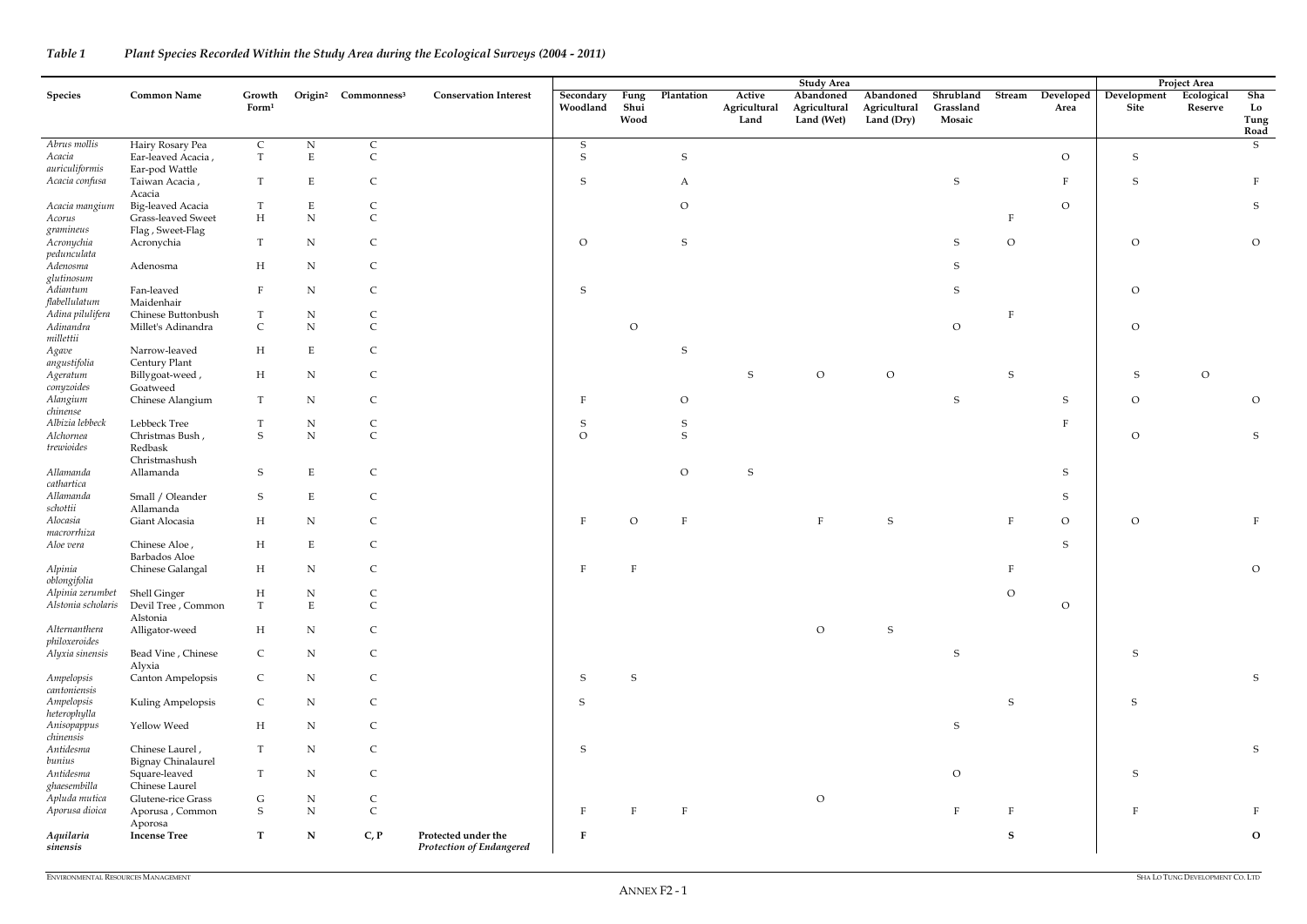|                                                           |                                                   |                             |             |                                             |                                                                                                                                                                                                                                                                                                   |                       |                      |               |                                | <b>Study Area</b>                       |                                         |                                  |        |                   |                     | Project Area          |                           |
|-----------------------------------------------------------|---------------------------------------------------|-----------------------------|-------------|---------------------------------------------|---------------------------------------------------------------------------------------------------------------------------------------------------------------------------------------------------------------------------------------------------------------------------------------------------|-----------------------|----------------------|---------------|--------------------------------|-----------------------------------------|-----------------------------------------|----------------------------------|--------|-------------------|---------------------|-----------------------|---------------------------|
| <b>Species</b>                                            | <b>Common Name</b>                                | Growth<br>Form <sup>1</sup> |             | Origin <sup>2</sup> Commonness <sup>3</sup> | <b>Conservation Interest</b>                                                                                                                                                                                                                                                                      | Secondary<br>Woodland | Fung<br>Shui<br>Wood | Plantation    | Active<br>Agricultural<br>Land | Abandoned<br>Agricultural<br>Land (Wet) | Abandoned<br>Agricultural<br>Land (Dry) | Shrubland<br>Grassland<br>Mosaic | Stream | Developed<br>Area | Development<br>Site | Ecological<br>Reserve | Sha<br>Lo<br>Tung<br>Road |
|                                                           |                                                   |                             |             |                                             | <b>Species of Animals and</b><br>Plants Ordinance (Cap 586).<br>NT in PRC. Category II<br>protected plant in the List of<br>Wild Plants under State<br>Protection in PRC. Listed<br>as Vulnerable in the China<br>Plant Red Data Book and by<br><b>IUCN</b> (2002). Appendix 2 of<br><b>CITES</b> |                       |                      |               |                                |                                         |                                         |                                  |        |                   |                     |                       |                           |
| Aralia armata /<br>Aralia chinensis                       | Spine Aralia                                      | S                           | ${\bf N}$   | $\mathsf{C}$                                |                                                                                                                                                                                                                                                                                                   | $\overline{O}$        |                      |               |                                |                                         |                                         |                                  |        |                   | $\overline{O}$      |                       | S                         |
| Aralia<br>decaisneana                                     | Yellow Hair Aralia                                | T                           | ${\bf N}$   | $\mathsf C$                                 |                                                                                                                                                                                                                                                                                                   | S                     |                      |               |                                |                                         |                                         | ${\mathsf S}$                    |        |                   |                     |                       |                           |
| Araucaria<br>heterophylla                                 | Norfolk Island Pine                               | $\mathbf T$                 | $\mathbf E$ | $\mathsf C$                                 |                                                                                                                                                                                                                                                                                                   | ${\sf S}$             |                      |               |                                |                                         |                                         |                                  |        | S                 |                     |                       |                           |
| Archidendron<br>clypearia                                 | Monkey-pod                                        | S                           | ${\bf N}$   | $\mathsf C$                                 |                                                                                                                                                                                                                                                                                                   | $\mathcal{O}$         | $\overline{O}$       |               |                                |                                         |                                         | ${\mathsf S}$                    |        |                   | $\circ$             |                       | S                         |
| Archidendron<br>lucidum                                   | Chinese Apea Ear-<br>ring                         | S                           | ${\bf N}$   | ${\bf C}$                                   |                                                                                                                                                                                                                                                                                                   | $\mathcal{O}$         |                      | ${\mathsf S}$ |                                |                                         |                                         |                                  |        |                   | $\mathcal O$        |                       | $\overline{O}$            |
| Archidendron<br>utile                                     |                                                   | ${\mathbf S}$               | ${\bf N}$   | RA                                          |                                                                                                                                                                                                                                                                                                   |                       |                      |               |                                |                                         |                                         |                                  | S      |                   |                     |                       |                           |
| Archontophoenix<br>alexandrae                             | Alexandra Palm,<br>King Palm                      | $\mathbf T$                 | $\mathbf E$ | $\mathsf C$                                 |                                                                                                                                                                                                                                                                                                   |                       |                      |               |                                |                                         |                                         |                                  |        | ${\mathsf S}$     |                     |                       |                           |
| Ardisia crenata                                           | Hilo Holly                                        | S                           | ${\bf N}$   | $\mathsf C$                                 |                                                                                                                                                                                                                                                                                                   |                       | $\rm{O}$             |               |                                |                                         |                                         |                                  | S      |                   |                     |                       |                           |
| Ardisia punctata                                          | Spotted Ardisia                                   | ${\mathbf S}$               | ${\bf N}$   | $\mathsf C$                                 |                                                                                                                                                                                                                                                                                                   | ${\sf S}$             |                      |               |                                |                                         |                                         |                                  |        |                   |                     |                       | ${\mathsf S}$             |
| / Ardisia<br>lindleyana                                   |                                                   |                             |             |                                             |                                                                                                                                                                                                                                                                                                   |                       |                      |               |                                |                                         |                                         |                                  |        |                   |                     |                       |                           |
| Ardisia                                                   | Asiatic Ardisia                                   | S                           | ${\bf N}$   | $\mathsf C$                                 |                                                                                                                                                                                                                                                                                                   | F                     | $\mathbf{F}$         |               |                                |                                         |                                         | S                                |        |                   |                     |                       |                           |
| quinquegona<br>Aristolochia<br>tagala                     | India Birthwort                                   | $\mathbf C$                 | ${\bf N}$   | RA, P                                       | <b>Protected under Forestry</b><br>and Countryside Ordinance                                                                                                                                                                                                                                      | $\mathbf{O}$          |                      |               | S                              |                                         |                                         |                                  |        |                   |                     |                       |                           |
| Artocarpus<br>heterophylla /<br>Artocarpus<br>macrocarpon | Jackfruit                                         | $\mathsf{C}$                | ${\bf N}$   | $\mathsf{C}$                                | (Cap 96)                                                                                                                                                                                                                                                                                          |                       |                      |               |                                |                                         |                                         |                                  |        | S                 |                     |                       |                           |
| Artocarpus<br>styracifolius                               | Two-coloured<br>Artocarpus, Bicolor<br>Artocarpus | T                           | ${\bf N}$   | $\mathbf{RE}$                               |                                                                                                                                                                                                                                                                                                   | S                     |                      |               |                                |                                         |                                         |                                  |        |                   |                     |                       | ${\sf S}$                 |
| Arundina<br>graminifolia                                  | Bamboo Orchid                                     | H                           | $\mathbf N$ | C, P                                        | <b>Protected under Forestry</b><br>and Countryside Ordinance<br>(Cap 96) and Protection of<br><b>Endangered Species of</b><br><b>Animals and Plants</b><br>Ordinance (Cap 586)                                                                                                                    |                       |                      |               |                                |                                         |                                         | S                                |        |                   | $\mathbf{O}$        |                       |                           |
| Arundinella sp.                                           |                                                   | $\mathsf G$                 | ${\bf N}$   | $\mathsf{C}$                                |                                                                                                                                                                                                                                                                                                   |                       |                      |               |                                |                                         |                                         | ${\cal O}$                       |        |                   | $\overline{O}$      |                       |                           |
| Asclepias<br>curassavica                                  | Blood-flower, Blood-<br>flower Milkweed           | $\mathbf H$                 | $\mathbf E$ | $\mathsf C$                                 |                                                                                                                                                                                                                                                                                                   |                       |                      |               | $\mathcal{O}$                  |                                         |                                         |                                  |        |                   |                     |                       |                           |
| Asparagus<br>cochinchinensis                              | Wild Asparagus                                    | $\mathsf{C}$                | ${\bf N}$   | $\mathsf C$                                 |                                                                                                                                                                                                                                                                                                   | S                     | ${\mathsf S}$        |               |                                |                                         |                                         | S                                |        |                   |                     |                       |                           |
| Averrhoa<br>carambola                                     | Carambola                                         | T                           | $\mathbf E$ | $\mathsf C$                                 |                                                                                                                                                                                                                                                                                                   |                       |                      |               |                                |                                         |                                         | S                                |        | S                 |                     |                       |                           |
| Baeckea<br>frutescens                                     | Dwarf Mountain<br>Pine, Shrubby<br>Baeckea        | S                           | ${\bf N}$   | ${\bf C}$                                   |                                                                                                                                                                                                                                                                                                   |                       |                      |               |                                |                                         |                                         | E                                |        | $\mathbf{F}$      | $\mathbf F$         |                       |                           |
| Bambusa spp.                                              | Bamboo                                            | $\mathbf T$                 | ${\rm N}$   | $\mathsf{C}$                                | Bambusa chunii Chia &<br>Fung - EW in PRC                                                                                                                                                                                                                                                         | $\circ$               |                      |               |                                |                                         |                                         | $\mathcal{O}$                    | S      |                   |                     |                       |                           |
| Bambusa vulgaris                                          | Common Bamboo                                     | H                           | $\mathbf E$ | $\mathsf{C}$                                |                                                                                                                                                                                                                                                                                                   |                       |                      |               |                                |                                         |                                         |                                  |        | $\rm{O}$          |                     |                       |                           |
| Bauhinia<br>blakeana                                      | Hong Kong Orchid<br>Tree                          | $\mathbf T$                 | ${\bf N}$   | $\mathsf C$                                 |                                                                                                                                                                                                                                                                                                   |                       |                      |               |                                |                                         |                                         |                                  |        | $\circ$           |                     |                       | ${\sf S}$                 |
| Bauhinia                                                  |                                                   | $\mathsf{C}$                | ${\bf N}$   | ${\bf C}$                                   |                                                                                                                                                                                                                                                                                                   |                       |                      |               |                                | ${\mathsf S}$                           |                                         |                                  |        |                   |                     |                       |                           |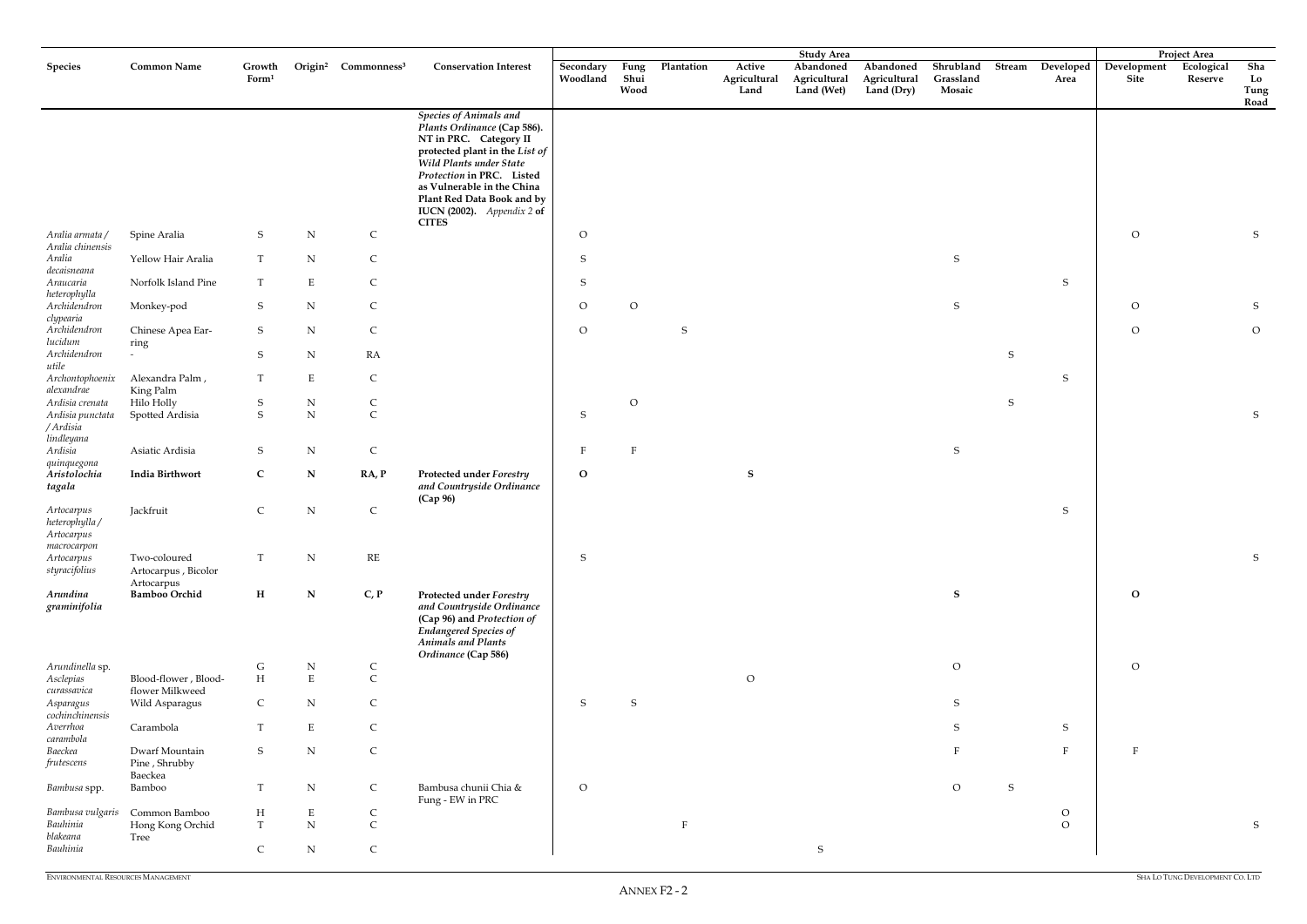ENVIRONMENTAL RESOURCES MANAGEMENT

|                                                    |                                                            |                             |                          |                                             |                                                                                                          |                       |                      |               |                                | <b>Study Area</b>                       |                                         |                                  |          |                          |                     | Project Area          |                           |
|----------------------------------------------------|------------------------------------------------------------|-----------------------------|--------------------------|---------------------------------------------|----------------------------------------------------------------------------------------------------------|-----------------------|----------------------|---------------|--------------------------------|-----------------------------------------|-----------------------------------------|----------------------------------|----------|--------------------------|---------------------|-----------------------|---------------------------|
| <b>Species</b>                                     | <b>Common Name</b>                                         | Growth<br>Form <sup>1</sup> |                          | Origin <sup>2</sup> Commonness <sup>3</sup> | <b>Conservation Interest</b>                                                                             | Secondary<br>Woodland | Fung<br>Shui<br>Wood | Plantation    | Active<br>Agricultural<br>Land | Abandoned<br>Agricultural<br>Land (Wet) | Abandoned<br>Agricultural<br>Land (Dry) | Shrubland<br>Grassland<br>Mosaic | Stream   | <b>Developed</b><br>Area | Development<br>Site | Ecological<br>Reserve | Sha<br>Lo<br>Tung<br>Road |
| championii                                         |                                                            |                             |                          |                                             |                                                                                                          |                       |                      |               |                                |                                         |                                         |                                  |          |                          |                     |                       |                           |
| Bauhinia<br>purpurea                               | Purple Camel's Foot                                        | T                           | $\mathbf N$              | $\mathsf{C}$                                |                                                                                                          |                       |                      |               |                                |                                         |                                         |                                  |          | $S_{\mathcal{L}}$        |                     |                       |                           |
| Bauhinia<br>variegata                              | Camel's Foot Tree /<br>White Bauhinia                      | T                           | ${\bf N}$                | C                                           |                                                                                                          |                       |                      |               |                                |                                         |                                         |                                  |          | $\circ$                  |                     |                       |                           |
| Benincasa hispida                                  | Champion's Bauhinia                                        | $\mathsf{C}$                | E                        | C                                           |                                                                                                          |                       |                      |               | S                              |                                         |                                         |                                  |          |                          |                     |                       |                           |
| Berchemia<br>floribunda /<br>Berchemia<br>racemosa | Japanese Supple-jack                                       | $\mathsf C$                 | ${\bf N}$                | $\mathsf{C}$                                |                                                                                                          | S                     |                      |               |                                |                                         |                                         |                                  |          |                          |                     |                       |                           |
| Bidens bipinnata                                   | Bur-marigold                                               | H                           | ${\bf N}$                | C                                           |                                                                                                          |                       |                      |               |                                |                                         |                                         |                                  |          | $\mathsf S$              |                     |                       |                           |
| Bidens pilosa                                      | Hairy Bur-marigold                                         | $\boldsymbol{\mathrm{H}}$   | ${\bf N}$                | $\mathsf{C}$                                |                                                                                                          | $\overline{O}$        |                      | $\circ$       | $\overline{O}$                 | A                                       | A                                       | $\mathcal{O}$                    |          | ${\bf F}$                | S                   |                       |                           |
| Bischofia javanica                                 | Autumn Maple                                               | T                           | ${\bf N}$                | $\mathsf{C}$                                |                                                                                                          |                       |                      |               |                                | ${\sf S}$                               | $\mathbf S$                             |                                  | $\circ$  | ${\mathbf S}$            |                     |                       | $\circ$                   |
| Blechnum                                           | Oriental Blechnum                                          | F                           | N                        | $\overline{C}$                              |                                                                                                          |                       |                      | E             |                                |                                         |                                         | $\overline{O}$                   | $\Gamma$ |                          | F                   |                       |                           |
| orientale                                          |                                                            |                             |                          |                                             |                                                                                                          |                       |                      |               |                                |                                         |                                         |                                  |          |                          |                     |                       |                           |
| Boehmeria nivea                                    | Ramie / Japanese<br>Boehmeria / Virid-<br>leaved Boehmeria | ${\mathsf S}$               | ${\bf N}$                | $\mathsf C$                                 |                                                                                                          | $\overline{O}$        |                      |               | $\circ$                        |                                         |                                         |                                  | S        |                          | S                   | $\mathsf S$           | $\circ$                   |
| Bombax ceiba                                       | Tree Cotton, Red                                           | T                           | E                        | C                                           |                                                                                                          |                       |                      | ${\mathsf S}$ |                                | S                                       | S                                       |                                  |          | S                        |                     |                       |                           |
| Bougainvillea<br>spectabilis                       | Kapok Tree<br>Brazil Bougainvillea,<br>Beautiful           | $\mathsf{C}$                | $\mathbf E$              | $\mathsf C$                                 |                                                                                                          |                       |                      |               |                                |                                         |                                         |                                  |          | $\overline{O}$           |                     |                       |                           |
|                                                    | Bongainvillea                                              |                             |                          |                                             |                                                                                                          |                       |                      |               |                                |                                         |                                         |                                  |          |                          |                     |                       |                           |
| Brainea insignis                                   | Cycad-fern                                                 | $\mathbf{F}$                | ${\bf N}$                | $\mathsf{C}$                                | VU in PRC. Category II<br>protected plant in the List of<br>Wild Plants under State<br>Protection in PRC |                       |                      |               |                                |                                         |                                         | $\mathbf{O}$                     |          |                          |                     |                       | S                         |
| <b>Brassica</b><br>chinensis                       | Chinese White<br>Cabbage                                   | H                           | E                        | C                                           |                                                                                                          |                       |                      |               | S                              |                                         |                                         |                                  |          |                          |                     |                       |                           |
| Breynia fruticosa                                  | Waxy Leaf , Fruitclse<br>Breynia                           | S                           | $\mathbf N$              | $\mathsf{C}$                                |                                                                                                          | S                     | S                    | ${\mathsf S}$ |                                | $\circ$                                 | $\, {\rm F}$                            | $\rm O$                          |          |                          |                     |                       |                           |
| <b>Bridelia</b><br>tomentosa                       | Pop-gun Seed,<br>Pikpoktai                                 | S                           | $\mathbf N$              | C                                           |                                                                                                          |                       |                      | S             |                                | $\circ$                                 | $\rm{O}$                                | $\rm O$                          |          | $\circ$                  | $\overline{O}$      |                       |                           |
| Brucea javanica                                    | False Sumac, Java<br>Brucea                                | S                           | ${\bf N}$                | C                                           |                                                                                                          | S                     | S                    | S             |                                |                                         |                                         |                                  |          |                          |                     |                       | S                         |
| Buddleja<br>lindleyana                             | Buddeja, Zui Yu Cao                                        | H                           | $\mathbf N$              |                                             |                                                                                                          | S                     |                      |               |                                |                                         |                                         |                                  |          |                          |                     |                       | S                         |
| Byttneria aspera                                   | Spiny-fruited Vine                                         | $\mathsf{C}$                | ${\bf N}$                |                                             |                                                                                                          | $\overline{O}$        |                      | $\rm{O}$      |                                |                                         |                                         |                                  |          |                          |                     |                       | $\circ$                   |
| Caesalpinia<br>vernalis<br>Calamus                 | Spring Caesalpinia                                         | $\mathsf C$                 | ${\rm N}$                | $\overline{C}$<br>$\mathsf{C}$              |                                                                                                          | $\overline{O}$        |                      |               |                                |                                         |                                         |                                  |          |                          | $\circ$             |                       |                           |
| tetradactylus<br>Calliandra                        | Four-finger Rattan<br>Palm<br>Pink Powder Puff,            | H<br>${\bf S}$              | ${\bf N}$<br>$\mathbf E$ | $\mathsf C$                                 |                                                                                                          | ${\sf S}$             |                      | ${\mathsf S}$ |                                |                                         |                                         |                                  |          | $\overline{O}$           |                     |                       |                           |
| haematocephala<br>Callicarpa                       | Calliandra<br><b>Beauty Berry</b>                          | S                           | ${\bf N}$                | $\mathsf{C}$                                |                                                                                                          | $\overline{O}$        |                      |               |                                |                                         |                                         |                                  |          |                          | $\circ$             |                       |                           |
| cathayana<br>Callicarpa                            | $\overline{\phantom{a}}$                                   | S                           | $\mathbf N$              | $\mathsf{C}$                                |                                                                                                          | $\overline{O}$        |                      |               |                                |                                         |                                         |                                  |          |                          |                     |                       |                           |
| nudiflora<br>Callistemon                           | Tall Bottle-brush                                          | $\mathbf T$                 | $\mathbf E$              | C                                           |                                                                                                          |                       |                      |               |                                |                                         |                                         |                                  |          | $S_{\mathcal{L}}$        |                     |                       |                           |
| viminalis<br>Calophyllum<br>membranaceum           | Thin-leaved                                                | S                           | ${\bf N}$                | C                                           |                                                                                                          |                       | S                    |               |                                |                                         |                                         |                                  | S        |                          |                     |                       |                           |
| Camellia<br>salicifolia                            | Calophyllum<br>Willow-leaved<br>Camellia                   | $\mathbf T$                 | ${\bf N}$                | C, P                                        | <b>Protected under Forestry</b><br>and Countryside Ordinance<br>(Cap 96)                                 | $\mathbf S$           |                      |               |                                |                                         |                                         |                                  |          |                          |                     |                       |                           |
| Canthium<br>dicoccum                               | <b>Butulang Canthium</b>                                   | $\mathbf T$                 | ${\bf N}$                | $\mathsf{C}$                                |                                                                                                          | $\circ$               | $\circ$              |               |                                |                                         |                                         |                                  |          |                          | ${\mathsf S}$       |                       | $\overline{O}$            |
| Capsicum<br>annuum                                 | <b>Sweet Pepper</b>                                        | H                           | ${\bf N}$                | $\mathsf{C}$                                |                                                                                                          |                       |                      |               | S                              |                                         |                                         |                                  |          |                          |                     |                       |                           |
| Carallia brachiata                                 | India Carallia                                             | $\mathbf T$                 | ${\bf N}$                | $\mathsf C$                                 |                                                                                                          | S                     |                      |               |                                |                                         |                                         | ${\sf S}$                        |          |                          |                     |                       |                           |
| Carica papaya                                      | Papaya, Pawpaw<br>(Papaw)                                  | ${\mathsf S}$               | $\mathbf E$              | $\mathsf C$                                 |                                                                                                          |                       |                      |               | $\overline{O}$                 | ${\mathsf S}$                           | $\circ$                                 |                                  |          | $S_{\mathcal{S}}$        |                     |                       |                           |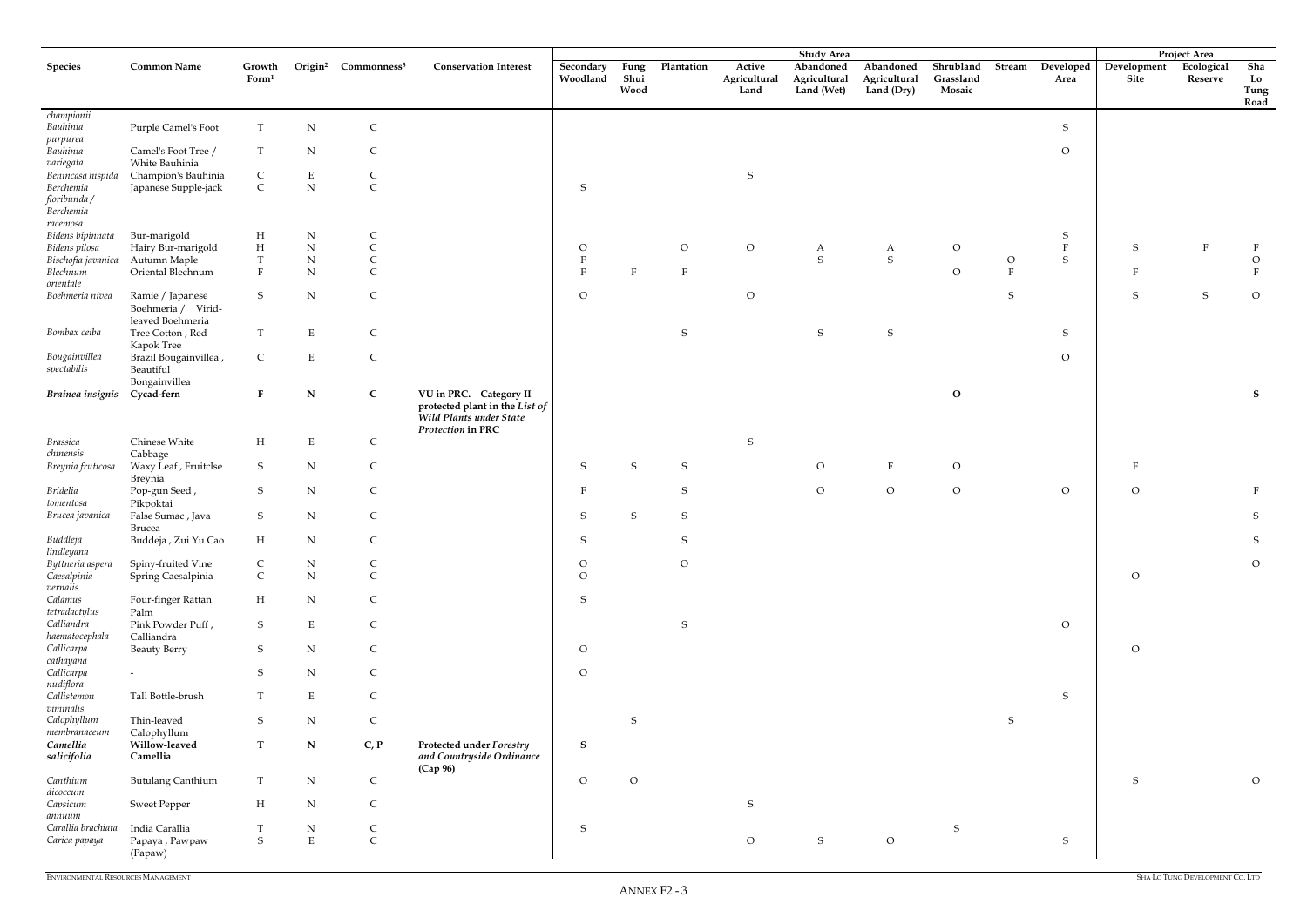|                                          |                                              |                             |                 |                                             |                                                                                                                                                                                                                                                 |                       |                      |                |                                | <b>Study Area</b>                       |                                         |                                  |                |                   |                     | Project Area          |                           |
|------------------------------------------|----------------------------------------------|-----------------------------|-----------------|---------------------------------------------|-------------------------------------------------------------------------------------------------------------------------------------------------------------------------------------------------------------------------------------------------|-----------------------|----------------------|----------------|--------------------------------|-----------------------------------------|-----------------------------------------|----------------------------------|----------------|-------------------|---------------------|-----------------------|---------------------------|
| <b>Species</b>                           | <b>Common Name</b>                           | Growth<br>Form <sup>1</sup> |                 | Origin <sup>2</sup> Commonness <sup>3</sup> | <b>Conservation Interest</b>                                                                                                                                                                                                                    | Secondary<br>Woodland | Fung<br>Shui<br>Wood | Plantation     | Active<br>Agricultural<br>Land | Abandoned<br>Agricultural<br>Land (Wet) | Abandoned<br>Agricultural<br>Land (Dry) | Shrubland<br>Grassland<br>Mosaic | Stream         | Developed<br>Area | Development<br>Site | Ecological<br>Reserve | Sha<br>Lo<br>Tung<br>Road |
| Caryota mitis                            | Small Fishtail Palm,<br>Lesser Fishtail Palm | T                           | E               | $\mathsf{C}$                                |                                                                                                                                                                                                                                                 |                       |                      |                |                                |                                         |                                         |                                  |                | $S_{\text{}}$     |                     |                       |                           |
| Cassia alata                             | <b>Winged Cassia</b>                         | $\mathbf S$                 | Ε               | C                                           |                                                                                                                                                                                                                                                 |                       |                      |                | S                              | ${\mathsf S}$                           | ${\mathsf S}$                           |                                  |                |                   |                     |                       |                           |
| Cassia                                   | Sunshine Tree                                | T                           | $\mathbf E$     | $\mathsf{C}$                                |                                                                                                                                                                                                                                                 |                       |                      |                |                                |                                         |                                         |                                  |                | ${\mathsf S}$     |                     |                       |                           |
| surattensis                              |                                              |                             |                 |                                             |                                                                                                                                                                                                                                                 |                       |                      |                |                                |                                         |                                         |                                  |                |                   |                     |                       |                           |
| Cassytha<br>filiformis                   | Cassytha                                     | $\mathsf C$                 | ${\rm N}$       | $\mathsf C$                                 |                                                                                                                                                                                                                                                 |                       |                      |                |                                | $\mathbf F$                             | $\rm F$                                 | $\mathbf{F}$                     |                |                   | $\overline{O}$      |                       |                           |
| Castanopsis fissa                        | Castanopsis                                  |                             | ${\bf N}$       | $\mathsf{C}$                                |                                                                                                                                                                                                                                                 | $\overline{O}$        |                      |                |                                |                                         |                                         |                                  |                |                   | $\circ$             |                       | S                         |
| Casuarina                                | Horsetail Tree                               | T                           | $\mathbf E$     | $\mathsf{C}$                                |                                                                                                                                                                                                                                                 | S                     |                      | $\overline{A}$ |                                |                                         |                                         |                                  |                | $\circ$           | ${\mathsf S}$       |                       |                           |
| equisetifolia<br>Catharanthus            | Periwinkle, Rose                             | S                           | $\mathbf E$     | $\mathsf C$                                 |                                                                                                                                                                                                                                                 |                       |                      | ${\mathsf S}$  |                                |                                         |                                         |                                  |                |                   |                     |                       |                           |
| roseus                                   | Periwinkle                                   |                             |                 |                                             |                                                                                                                                                                                                                                                 |                       |                      |                |                                |                                         |                                         |                                  |                | S                 |                     |                       |                           |
| Cayratia                                 | Corniculate Cayratia                         | $\mathsf{C}$                | ${\rm N}$       | $\mathsf C$                                 |                                                                                                                                                                                                                                                 | S                     |                      |                |                                |                                         |                                         |                                  |                |                   |                     |                       | S                         |
| corniculata                              |                                              |                             |                 |                                             |                                                                                                                                                                                                                                                 |                       |                      |                |                                |                                         |                                         |                                  |                |                   |                     |                       |                           |
| Celtis biondii                           | Biond's Hackberry                            | Т                           | ${\bf N}$       | $\mathbf{RE}$                               |                                                                                                                                                                                                                                                 | S                     |                      |                |                                |                                         |                                         |                                  |                |                   |                     |                       |                           |
| Celtis sinensis                          | Chinese Hackberry                            | $\mathbf T$                 | ${\rm N}$       | $\mathsf C$                                 |                                                                                                                                                                                                                                                 | $\rm F$               |                      | $\circ$        |                                | $\mathcal O$                            | $\circ$                                 | $\circ$                          |                | F                 | $\circ$             | $S_{\text{}}$         | $\mathcal O$              |
| Centella asiatica                        | Moneywort                                    | $\boldsymbol{\mathrm{H}}$   | ${\rm N}$       | $\mathsf{C}$                                |                                                                                                                                                                                                                                                 |                       |                      |                |                                | $\mathcal O$                            | $\circ$                                 | ${\mathsf S}$                    |                |                   | S                   |                       |                           |
| Ceratophyllum                            | Coontail, Hornwort                           | H                           | ${\bf N}$       | $\mathsf{C}$                                |                                                                                                                                                                                                                                                 |                       |                      |                |                                |                                         |                                         |                                  | S              |                   |                     |                       |                           |
| demersum                                 |                                              |                             |                 |                                             |                                                                                                                                                                                                                                                 |                       |                      |                |                                |                                         |                                         |                                  |                |                   |                     |                       |                           |
| Cerbera manghas                          | Cerbera, Sea Mango                           | T                           | ${\bf N}$       | C                                           |                                                                                                                                                                                                                                                 |                       |                      |                |                                |                                         |                                         |                                  |                | $S_{\text{}}$     |                     |                       | S                         |
| Chloris barbata                          | Peacock-plume Grass                          | $\mathsf G$                 | ${\bf N}$       | $\mathsf{C}$                                |                                                                                                                                                                                                                                                 |                       |                      |                |                                |                                         |                                         |                                  |                | ${\mathbf S}$     |                     |                       |                           |
| Choerospondias<br>axillaris              | Hog Plum                                     | T                           | ${\bf N}$       | $\overline{C}$                              |                                                                                                                                                                                                                                                 | S                     |                      |                |                                |                                         |                                         |                                  |                |                   |                     |                       | S                         |
| Chrysalidocarpus<br>lutescens            | Bamboo Palm                                  | T                           | $\mathbf E$     | $\mathsf{C}$                                |                                                                                                                                                                                                                                                 |                       |                      |                |                                |                                         |                                         |                                  |                | S                 |                     |                       |                           |
| Chrysanthemum<br>indicum                 |                                              | S                           | ${\bf N}$       | $\mathsf C$                                 |                                                                                                                                                                                                                                                 |                       |                      |                |                                | $\rm{O}$                                | $\circ$                                 | $\overline{O}$                   | $\overline{O}$ |                   | $\overline{O}$      |                       |                           |
| Chukrasia<br>tabularia                   | Chittagong<br>Chickrassy                     | T                           | $\mathbf E$     | $\mathsf C$                                 |                                                                                                                                                                                                                                                 |                       |                      |                |                                |                                         |                                         |                                  |                | S                 |                     |                       |                           |
| Cibotium<br>barometz                     | Lamb of Tartary                              | $\mathbf{F}$                | ${\bf N}$       | C, P                                        | Protected under Protection<br>of Endangered Species of<br><b>Animals and Plants</b><br>Ordinance (Cap 586). VU in<br>PRC. Category II<br>protected plant in the List of<br>Wild Plants under State<br>Protection in PRC.<br>Appendix 2 of CITES | $\mathbf{F}$          | S                    | $\mathbf S$    |                                | $\mathbf S$                             | $\mathbf{s}$                            | S                                | $\mathbf{F}$   |                   |                     |                       | $\mathbf O$               |
| Cinnamomum                               | Batavia Cinnamon                             | T                           | ${\bf N}$       | $\mathsf{C}$                                |                                                                                                                                                                                                                                                 | $\overline{O}$        |                      |                |                                |                                         |                                         |                                  |                |                   |                     |                       |                           |
| burmanii<br>Cinnamomum                   | Camphor Tree                                 | T                           | ${\bf N}$       | $\mathsf C$                                 |                                                                                                                                                                                                                                                 | $\mathbf{F}$          | F                    | $\overline{O}$ |                                | S                                       | S                                       | S                                |                | $S_{\mathcal{L}}$ | S                   | S                     | $\circ$                   |
| camphora                                 |                                              |                             |                 |                                             |                                                                                                                                                                                                                                                 |                       |                      |                |                                |                                         |                                         |                                  |                |                   |                     |                       |                           |
| Citrus limonia                           | Chinese Lemon,<br>Canton Lemon               | T                           | $\mathbf E$     | $\mathsf C$                                 |                                                                                                                                                                                                                                                 |                       |                      |                |                                |                                         |                                         |                                  |                | $S_{\mathcal{L}}$ |                     |                       |                           |
| Citrus maxima                            | Pummelo                                      |                             | ${\bf E}$       | $\mathsf C$                                 |                                                                                                                                                                                                                                                 | S                     | S                    |                | S                              |                                         |                                         |                                  |                | ${\mathsf S}$     |                     |                       |                           |
| Citrus reticulata                        | Mandarin                                     |                             | ${\bf E}$       | $\mathsf C$                                 |                                                                                                                                                                                                                                                 | ${\sf S}$             | ${\mathsf S}$        |                | $\Gamma$                       |                                         |                                         |                                  |                |                   |                     |                       |                           |
| Citrus sinensis                          | <b>Sweet Orange</b>                          | $\mathbf S$                 | ${\bf E}$       | $\mathsf C$                                 |                                                                                                                                                                                                                                                 |                       |                      |                |                                | ${\cal O}$                              | $\mathcal O$                            |                                  |                |                   |                     |                       |                           |
| Claoxylon polot /<br>indicum             | Claoxylon                                    | T                           | ${\bf N}$       | $\mathsf C$                                 |                                                                                                                                                                                                                                                 | $\overline{O}$        |                      |                |                                |                                         |                                         |                                  |                |                   |                     |                       |                           |
| Clausena lansium                         | Wampi                                        |                             | $E_{\parallel}$ | $\mathsf C$                                 |                                                                                                                                                                                                                                                 | S                     | S                    |                | $\overline{O}$                 | S                                       | S                                       |                                  |                | $\mathcal{O}$     |                     |                       |                           |
| Cleisostoma                              | Terete Cleisostoma                           | $\bf H$                     | ${\bf N}$       | C, P                                        | The whole family of orchids                                                                                                                                                                                                                     | $\mathbf{O}$          | $\mathbf{o}$         |                |                                | ${\bf S}$                               | ${\bf S}$                               |                                  | S              |                   |                     |                       |                           |
| simondii                                 |                                              |                             |                 |                                             | (which includes cleisostoma<br>species) protected under<br><b>Forestry and Countryside</b><br>Ordinance (Cap 96) and<br>Protection of Endangered<br><b>Species of Animals and</b><br>Plants Ordinance (Cap 586)                                 |                       |                      |                |                                |                                         |                                         |                                  |                |                   |                     |                       |                           |
| Cleistocalyx                             | Lidded Cleistocalyx                          | T                           | ${\bf N}$       | $\mathsf{C}$                                |                                                                                                                                                                                                                                                 | $\overline{O}$        |                      |                |                                |                                         |                                         | S                                | A              |                   |                     |                       |                           |
| operculata<br>Clerodendrum<br>fortunatum | Glorybower                                   | S                           | ${\bf N}$       | $\mathsf C$                                 |                                                                                                                                                                                                                                                 | S                     |                      | S              |                                |                                         |                                         | $\overline{O}$                   |                |                   | S                   |                       | S                         |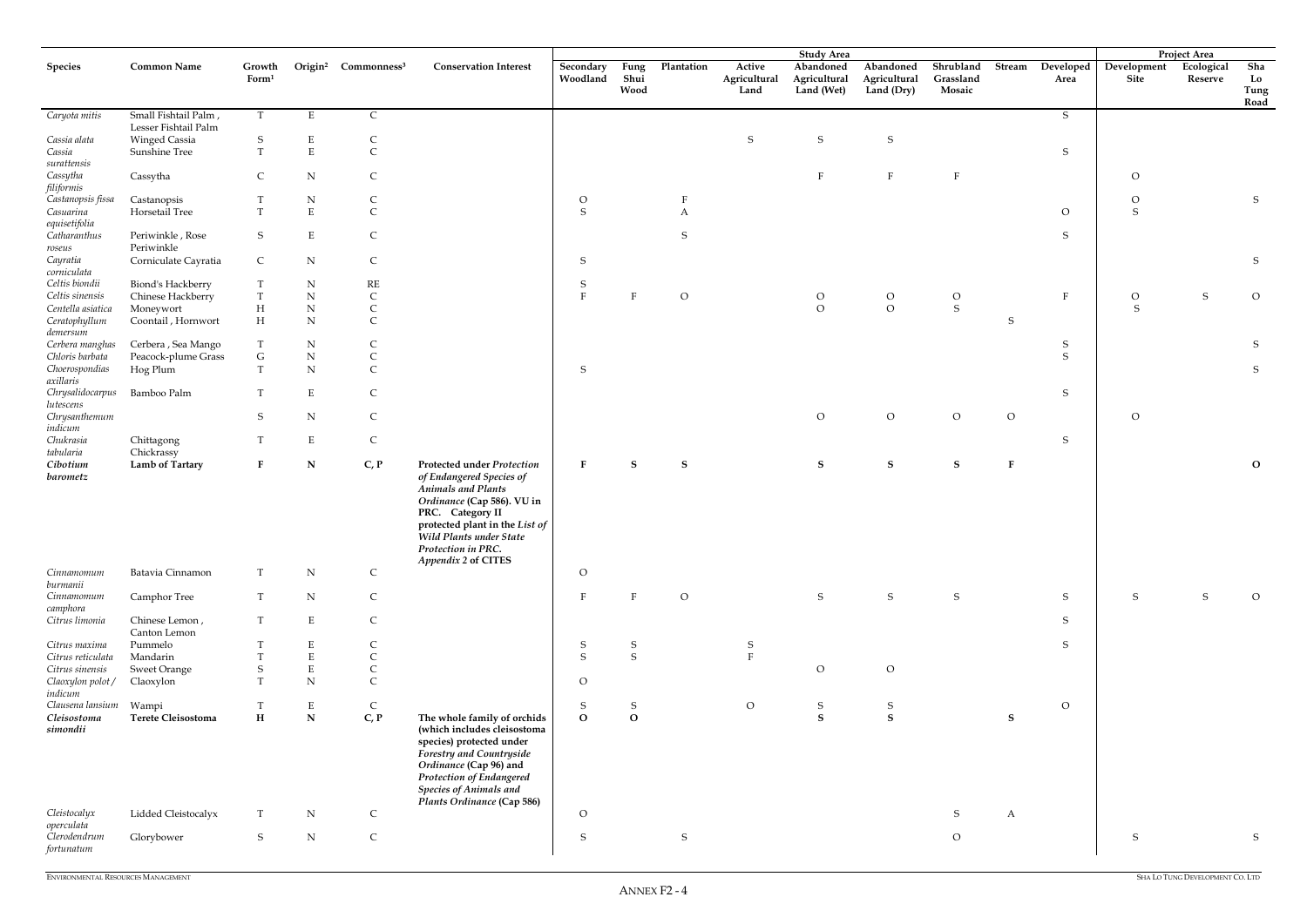|                               |                            |                             |             |                                             |                              |                       |                      |                |                                | <b>Study Area</b>                       |                                         |                                  |         |                   |                     | Project Area          |                           |
|-------------------------------|----------------------------|-----------------------------|-------------|---------------------------------------------|------------------------------|-----------------------|----------------------|----------------|--------------------------------|-----------------------------------------|-----------------------------------------|----------------------------------|---------|-------------------|---------------------|-----------------------|---------------------------|
| <b>Species</b>                | <b>Common Name</b>         | Growth<br>Form <sup>1</sup> |             | Origin <sup>2</sup> Commonness <sup>3</sup> | <b>Conservation Interest</b> | Secondary<br>Woodland | Fung<br>Shui<br>Wood | Plantation     | Active<br>Agricultural<br>Land | Abandoned<br>Agricultural<br>Land (Wet) | Abandoned<br>Agricultural<br>Land (Dry) | Shrubland<br>Grassland<br>Mosaic | Stream  | Developed<br>Area | Development<br>Site | Ecological<br>Reserve | Sha<br>Lo<br>Tung<br>Road |
| Clerodendrum<br>japonicum     | Pagoda Flower              | S                           | E           | $\mathsf{C}$                                |                              |                       |                      | S              | S                              |                                         |                                         |                                  |         |                   |                     |                       | S                         |
| Cocculus<br>orbiculatus       | Snail Seed                 | C                           | ${\bf N}$   | C                                           |                              | $\overline{O}$        |                      |                |                                |                                         |                                         |                                  |         |                   | $\circ$             |                       |                           |
| Codiaeum<br>variegatum        | Garden Croton              | S                           | $\mathbf E$ | C                                           |                              |                       |                      | S              |                                |                                         |                                         |                                  |         | S                 |                     |                       |                           |
| Coix lacryma-jobi             | Job's Tears                | G                           | Ε           | C                                           |                              |                       |                      |                |                                | S                                       | S                                       |                                  |         |                   |                     | S                     |                           |
| Colocasia                     | Taro                       | H                           | ${\bf E}$   | $\mathsf C$                                 |                              |                       |                      |                | S                              | $\overline{O}$                          | $\,$ S                                  |                                  | S       |                   |                     |                       | S                         |
| $\it esculent a$              |                            |                             |             |                                             |                              |                       |                      |                |                                | $\mathbf{E}$                            |                                         |                                  |         |                   |                     |                       |                           |
| Commelina<br>nudiflora        |                            | H                           | ${\rm N}$   | C                                           |                              |                       |                      |                |                                |                                         |                                         |                                  |         |                   |                     |                       | ${\cal O}$                |
| Commelina<br>paludosa         | Big Bract Day-flower       | H                           | $N_{\rm}$   | C                                           |                              |                       |                      |                |                                | $\circ$                                 |                                         |                                  | $\circ$ |                   |                     |                       |                           |
| Conyza<br>canadensis          |                            | H                           | $\mathbf E$ | C                                           |                              |                       |                      |                | S                              | $\mathcal O$                            | $\mathcal O$                            |                                  |         |                   |                     | $\overline{O}$        |                           |
| Cratoxylum<br>cochinchinensis | Yellow Cow Wood            | S                           | $\mathbf N$ | C                                           |                              | F                     |                      | $\circ$        |                                |                                         |                                         | $\circ$                          |         |                   | $\circ$             |                       |                           |
| Croton<br>lachnocarpus        | Hairy-fruited Croton       | S                           | $\mathbf N$ | C                                           |                              |                       |                      |                |                                |                                         |                                         | S                                |         |                   |                     |                       | S                         |
| Cunninghamia<br>lanceolata    | China Fir                  | T                           | $\mathbf E$ | $\mathsf{C}$                                |                              | S                     |                      |                |                                |                                         |                                         |                                  |         |                   |                     |                       |                           |
| Cyclea                        |                            | $\mathsf{C}$                | ${\bf N}$   | C                                           |                              |                       |                      | S              |                                |                                         |                                         |                                  |         |                   |                     |                       | ${\mathsf S}$             |
| hypoglauca<br>Cyclobalanopsis | Small-leaved Oak           | T                           | $N_{\rm}$   | C                                           |                              |                       |                      |                |                                |                                         |                                         | S                                |         |                   |                     |                       |                           |
| myrsinifolia<br>Cyclosorus    | Interrupted Tri-vein       | $\mathbf{F}$                | $\mathbf N$ | C                                           |                              |                       |                      |                |                                | $\mathbf{E}$                            |                                         | $\circ$                          |         |                   | $\circ$             | $\overline{O}$        |                           |
| interruptus<br>Cyclosorus     | Fern<br>Wood-fern          | $\mathbf F$                 | ${\bf N}$   | $\mathsf{C}$                                |                              |                       |                      |                |                                |                                         |                                         |                                  |         |                   |                     | S                     |                           |
| parasiticus                   |                            |                             |             |                                             |                              |                       |                      |                |                                |                                         |                                         |                                  |         |                   |                     |                       |                           |
| Cymbopogon sp.                |                            | G                           | ${\bf N}$   | C                                           |                              |                       |                      |                |                                |                                         |                                         | S                                |         |                   |                     |                       |                           |
| Cynodon<br>dactylon           | Couch Grass, Doub<br>Grass | $\mathsf G$                 | ${\bf N}$   | $\mathcal{C}$                               |                              |                       |                      |                |                                |                                         | $\mathbf{F}$                            | $\rm{O}$                         |         | $\overline{O}$    |                     | $\overline{O}$        |                           |
| Cyperus<br>flabelliformis     | Umbrella Plant             | H                           | E           | C                                           |                              |                       |                      |                |                                | S                                       |                                         |                                  |         |                   |                     |                       |                           |
| Cyperus iria                  | <b>Rice Galingale</b>      | H                           | ${\bf N}$   | C                                           |                              |                       |                      |                |                                |                                         |                                         |                                  |         |                   |                     |                       |                           |
| Cyperus spp.                  |                            | H                           | ${\bf N}$   | $\mathsf{C}$                                |                              | $\overline{O}$        |                      |                |                                | $\Omega$                                |                                         |                                  |         |                   |                     |                       |                           |
| Cyrtococcum                   | $\overline{\phantom{a}}$   | G                           | ${\rm N}$   |                                             |                              | $\circ$               | $\Omega$             | $\overline{O}$ |                                |                                         |                                         |                                  |         |                   |                     |                       |                           |
| patens                        |                            |                             |             |                                             |                              |                       |                      |                |                                |                                         |                                         |                                  |         |                   |                     |                       |                           |
| Daemonorops<br>margaritae     | Rattan Palm                | H                           | N           | $\mathsf{C}$                                |                              | $\overline{O}$        | S                    |                |                                |                                         |                                         |                                  | S       |                   |                     |                       | S                         |
| Dalbergia<br>benthamii        | Bentham's Rosewood         | $\mathsf{C}$                | N           | C                                           |                              | $\circ$               |                      |                |                                |                                         |                                         | $\overline{O}$                   |         |                   | $\overline{O}$      |                       | $\circ$                   |
| Dalbergia<br>millettii        | Hong Kong<br>Rosewood      | $\mathsf{C}$                | ${\bf N}$   | $\mathsf C$                                 |                              | $\circ$               |                      | S              |                                |                                         |                                         | $\rm{O}$                         | $\circ$ |                   | $\overline{O}$      |                       | ${\sf S}$                 |
| Daphniphyllum<br>calycinum    |                            | T                           | ${\bf N}$   | $\mathsf{C}$                                |                              | $\overline{O}$        |                      |                |                                |                                         |                                         |                                  | S       |                   |                     |                       | S                         |
| Delonix regia                 | Flame Tree                 |                             | E           | C                                           |                              |                       |                      | ${\sf S}$      |                                |                                         |                                         |                                  |         | S                 |                     |                       |                           |
| Dendrotrophe<br>frutescens    |                            | $\mathsf{C}$                | ${\bf N}$   | $\mathsf C$                                 |                              |                       |                      |                |                                |                                         |                                         | $\overline{O}$                   | S       |                   |                     |                       |                           |
| Desmodium<br>heterocarpon     | False Groundnut            | H                           | N           | $\mathsf{C}$                                |                              |                       |                      | $\circ$        | S                              | $\circ$                                 | $\overline{O}$                          | $\mathcal{O}$                    |         |                   |                     | S                     |                           |
| Desmodium sp.                 |                            | $H_{\rm}$                   | ${\bf N}$   |                                             |                              | S                     |                      |                |                                |                                         |                                         |                                  |         |                   |                     |                       | S.                        |
| Desmos chinensis              | Desmos                     | S                           | ${\bf N}$   |                                             |                              | $\circ$               |                      | S              |                                |                                         |                                         |                                  |         |                   |                     |                       |                           |
| Dianella ensifolia            | Dianella                   | H                           | ${\bf N}$   | $\mathsf{C}$                                |                              | $\overline{O}$        |                      | S              |                                |                                         |                                         | $\circ$                          |         |                   | $\Omega$            |                       | S                         |
| Dicranopteris                 | Linear Forked Fern         | $\mathbf{F}$                | ${\bf N}$   |                                             |                              | <sup>S</sup>          |                      |                |                                |                                         |                                         |                                  |         |                   | $\Omega$            |                       |                           |
| <i>linearis</i>               |                            |                             |             |                                             |                              |                       |                      |                |                                |                                         |                                         |                                  |         |                   |                     |                       |                           |
| Dicranopteris<br>pedata       | Dichotomy Forked<br>Fern   | $\mathbf{F}$                | ${\rm N}$   | $\mathsf C$                                 |                              | $\circ$               |                      |                |                                |                                         |                                         | A                                |         |                   |                     |                       |                           |
| Digitaria sp.                 | Crabgrass                  | G                           | ${\bf N}$   | $\mathsf{C}$                                |                              |                       |                      | S              |                                |                                         |                                         | S                                |         |                   |                     |                       |                           |
| Dimocarpus                    | Longan                     | T                           | ${\bf N}$   | $\mathsf C$                                 |                              | $\mathbf{F}$          | E                    | S              | F                              | $\circ$                                 | $\overline{O}$                          |                                  | $\circ$ | $\mathbf{F}$      | S                   | S                     | F                         |
| longan<br>Dioscorea           | Yam                        | $\mathsf{C}$                | N           | $\mathsf C$                                 |                              | $\overline{O}$        |                      |                |                                |                                         |                                         |                                  | S       |                   |                     |                       | $\mathcal{O}$             |
|                               |                            |                             |             |                                             |                              |                       |                      |                |                                |                                         |                                         |                                  |         |                   |                     |                       |                           |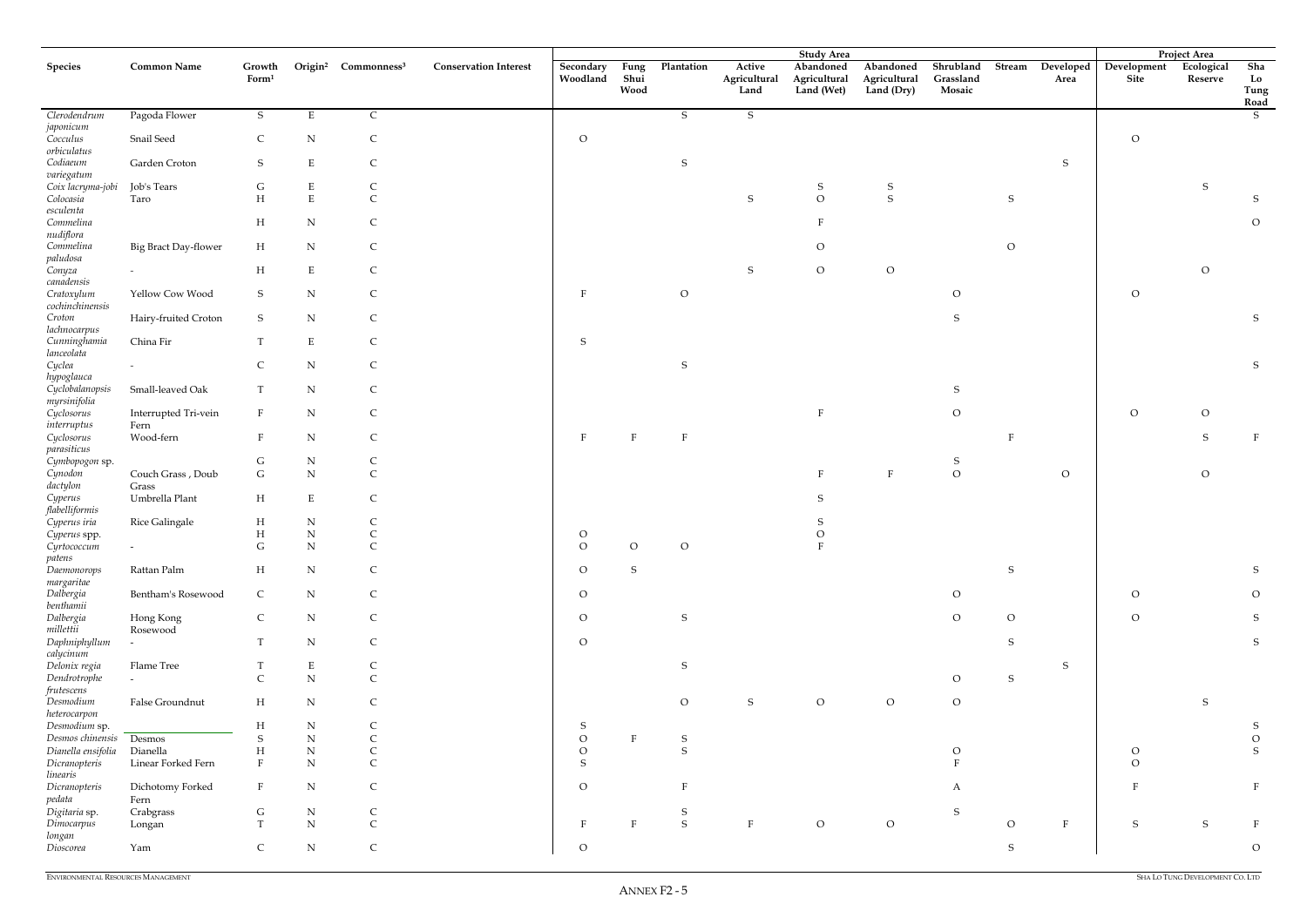| Shrubland<br><b>Common Name</b><br>Origin <sup>2</sup> Commonness <sup>3</sup><br><b>Conservation Interest</b><br>Plantation<br>Active<br>Abandoned<br>Abandoned<br>Stream<br>Developed<br>Development<br>Ecological<br>Sha<br>Species<br>Growth<br>Secondary<br>Fung<br>$\mathbf{Form}^1$<br>Woodland<br>Shui<br>Agricultural<br>Grassland<br>Lo<br>Agricultural<br>Agricultural<br>Site<br>Reserve<br>Area<br>Wood<br>Land (Wet)<br>Mosaic<br>Land (Dry)<br>Tung<br>Land<br>Road<br>cirrhosa<br>Woolly-flowered<br>${\bf N}$<br>$\mathsf C$<br>${\sf S}$<br>${\sf S}$<br>Diospyros<br>T<br>eriantha<br>Persimmon<br>${\bf N}$<br>Diospyros kaki<br>Kaki Persimmon,<br>T<br>$\mathsf C$<br>S<br>S<br>Persimmon<br>Diploclisia<br>N<br>$\mathsf{C}$<br>$\mathsf{C}$<br>S<br>$\overline{O}$<br>Glaucescent<br>glaucescens<br>Diploclisia<br>Diplospora dubia<br>Common Tricalysia<br>${\bf N}$<br>$\overline{O}$<br>$\overline{O}$<br>S<br>$\mathsf{C}$<br>$\rm H$<br>${\bf E}$<br>$\mathsf{C}$<br>$\circ$<br>Dracaena<br>Belgium Evergreen,<br>S<br>sanderiana<br>Sander's Dracaena<br>E<br>S<br>Dracaena sp.<br>C<br>S<br>Dryopteris sp.<br>$\mathbf E$<br>$\circ$<br>$\mathbf S$<br>Duranta erecta<br>Golden Dewdrops<br>S<br>Eclipta prostrata<br>${\rm N}$<br>$\circ$<br>$H_{\rm}$<br>Eclipta<br>Elaeagnus<br>T<br>$\mathbf N$<br>$\mathsf{C}$<br>S<br>S<br>$\overline{\phantom{a}}$<br>loureirii<br>Elaeocarpus<br>Chinese Elaeocarpus,<br>T<br>$N_{\rm}$<br>$\mathsf C$<br>$\circ$<br>S<br>chinensis<br>Elaeocarpus<br>$\mathbf H$<br>${\bf N}$<br>$\mathsf C$<br>$\overline{O}$<br>Elephantopus<br>S<br>S<br>$to$ mentosus<br>Eleutherococcus<br>$\mathsf C$<br>N<br>$\rm{O}$<br>Three-leaved<br>$\circ$<br>F<br>C<br>trifoliatus<br>Eleutherococccus<br>Embelia laeta<br>N<br>Twig-hanging<br>$\mathsf{C}$<br>$\mathsf{C}$<br>S<br>$\overline{O}$<br>$\overline{O}$<br>Embelia<br>${\bf N}$<br>$\mathsf C$<br>Embelia ribes<br>White-flowered<br>$\mathsf{C}$<br>${\sf S}$<br>Embelia<br>$\mathbb{R}\mathcal{E}$<br>Endospermum<br>$\mathbf N$<br>S<br>S<br>$\overline{O}$<br>T<br>$\mathbf{F}$<br>Endospermum<br>chinense<br>$\mathbf E$<br>$\mathsf C$<br>Epipremnum<br>$\overline{O}$<br>S<br>$\mathsf{C}$<br>S<br>Ivy-arum<br>aureum<br>Eriobotrya<br>$\mathbf E$<br>$\mathsf C$<br>$\mathbf T$<br>S<br>Loquat<br>japonica<br>Erythrina<br>$\mathbf E$<br>Ivory Coral Tree<br>T<br>S<br>C<br>speciosa<br>Eucalyptus<br>$\mathbf E$<br>$\mathsf C$<br>Lemon-scented Gum<br>T<br>$\overline{O}$<br>$\overline{O}$<br>$\overline{O}$<br>citriodora<br>Swamp Mahogany<br>Eucalyptus<br>S<br>T<br>Е<br>F<br>robusta<br>$\mathbf H$<br>${\bf E}$<br>$\overline{O}$<br>$\overline{O}$<br>$\overline{O}$<br>$\mathsf C$<br>$\overline{O}$<br>$\circ$<br>$\overline{O}$<br>$\overline{O}$<br>Eupatorium<br>$\overline{\phantom{a}}$<br>catarium<br>Euphorbia<br>$\mathbf H$<br>${\bf E}$<br>$\mathsf C$<br>$S_{\mathcal{L}}$<br>Fleshy Spurge,<br>antiquorum<br>Ancients Euphorbia<br>Euphorbia hirta<br>$\rm H$<br>${\rm N}$<br>$S_{\mathcal{L}}$<br>$\mathsf{C}$<br>Eurya nitida<br>${\bf N}$<br>${\mathsf S}$<br>$\mathsf C$<br>$\overline{O}$<br>${\mathsf S}$<br>${\sf S}$<br>$\overline{O}$<br>${\mathsf S}$<br>$\overline{O}$<br>$\overline{O}$<br>Shining Eurya<br>$\mathbf{E}$<br>$\mathsf C$<br>Excoecaria<br>S<br>S<br>cochinchinensis<br>Ficus benjamina<br>$\mathbf E$<br>$S_{\mathcal{L}}$<br>Weeping Fig<br>$\mathsf{C}$<br>${\bf E}$<br>$\overline{C}$<br>${\mathsf S}$<br>Ficus elastica<br>$\mathbf T$<br>India-rubber Tree,<br>Caoutchuc<br>${\rm N}$<br>Common Yellow<br>${\mathsf S}$<br>Ficus fistulosa<br>T<br>$\mathsf{C}$<br>Steg-fig<br>Ficus hirta<br>${\rm N}$<br>Hairy Fig<br>S<br>S<br>C<br>$\circ$<br>S<br>$\overline{O}$<br>S<br>S<br>${\mathsf S}$<br>Ficus hispida<br>${\bf N}$<br>$\mathsf C$<br>$\mathbf F$<br>S<br>$\circ$<br>$\circ$<br>Opposite-leaved Fig<br>$\mathbf T$<br>$\circ$<br>$\circ$<br>$\overline{O}$<br>$\circ$<br>S<br>${\bf N}$<br>$\mathsf{C}$<br>$\overline{O}$<br>$\rm{O}$<br>S<br>$\overline{O}$<br>S<br>Ficus microcarpa<br>T<br>Chinese Banyan<br>$\mathsf{C}$<br>$\mathsf S$<br>${\bf N}$<br>Ficus pumila<br>Creeping Fig<br>$\mathsf{C}$<br>${\bf N}$<br>$\mathsf C$<br>${\sf S}$<br>Ficus pyriformis<br>S<br>$\mathbf{F}$<br>${\mathsf S}$<br>Pear-fruit Fig, Ribbed<br><b>Bush Fig</b><br>${\sf S}$<br>${\rm N}$<br>${\sf S}$<br>$\mathcal O$<br>Ficus superba<br>$\mathsf C$<br>Japanese Superb Fig<br>T<br>$\mathsf C$<br>$\mathbf T$<br>${\bf N}$<br>$\circ$<br>$S_{\mathcal{C}}$<br>S<br>$\overline{O}$<br>Ficus variegata<br>Common Red-stem<br>$\overline{O}$<br>F<br>Fig<br>$\mathsf C$<br>${\mathsf S}$<br>${\mathsf S}$<br>${\bf N}$<br>S<br>Ficus variolosa<br>Varied-leaf Fig<br>T<br>S |  |  |  |  |  | <b>Study Area</b> |  |  | Project Area |  |
|-----------------------------------------------------------------------------------------------------------------------------------------------------------------------------------------------------------------------------------------------------------------------------------------------------------------------------------------------------------------------------------------------------------------------------------------------------------------------------------------------------------------------------------------------------------------------------------------------------------------------------------------------------------------------------------------------------------------------------------------------------------------------------------------------------------------------------------------------------------------------------------------------------------------------------------------------------------------------------------------------------------------------------------------------------------------------------------------------------------------------------------------------------------------------------------------------------------------------------------------------------------------------------------------------------------------------------------------------------------------------------------------------------------------------------------------------------------------------------------------------------------------------------------------------------------------------------------------------------------------------------------------------------------------------------------------------------------------------------------------------------------------------------------------------------------------------------------------------------------------------------------------------------------------------------------------------------------------------------------------------------------------------------------------------------------------------------------------------------------------------------------------------------------------------------------------------------------------------------------------------------------------------------------------------------------------------------------------------------------------------------------------------------------------------------------------------------------------------------------------------------------------------------------------------------------------------------------------------------------------------------------------------------------------------------------------------------------------------------------------------------------------------------------------------------------------------------------------------------------------------------------------------------------------------------------------------------------------------------------------------------------------------------------------------------------------------------------------------------------------------------------------------------------------------------------------------------------------------------------------------------------------------------------------------------------------------------------------------------------------------------------------------------------------------------------------------------------------------------------------------------------------------------------------------------------------------------------------------------------------------------------------------------------------------------------------------------------------------------------------------------------------------------------------------------------------------------------------------------------------------------------------------------------------------------------------------------------------------------------------------------------------------------------------------------------------------------------------------------------------------------------------------------------------------------------------------------------------------------------------------------------------------------------------------------------------------------------------------------------------------------------------------------------------------------------------------------------------------------------------------------------------------------------------------------------------------------------------------------------------------------------------------------------------------------------------------------------------------------------------------------------------------|--|--|--|--|--|-------------------|--|--|--------------|--|
|                                                                                                                                                                                                                                                                                                                                                                                                                                                                                                                                                                                                                                                                                                                                                                                                                                                                                                                                                                                                                                                                                                                                                                                                                                                                                                                                                                                                                                                                                                                                                                                                                                                                                                                                                                                                                                                                                                                                                                                                                                                                                                                                                                                                                                                                                                                                                                                                                                                                                                                                                                                                                                                                                                                                                                                                                                                                                                                                                                                                                                                                                                                                                                                                                                                                                                                                                                                                                                                                                                                                                                                                                                                                                                                                                                                                                                                                                                                                                                                                                                                                                                                                                                                                                                                                                                                                                                                                                                                                                                                                                                                                                                                                                                                                                                       |  |  |  |  |  |                   |  |  |              |  |
|                                                                                                                                                                                                                                                                                                                                                                                                                                                                                                                                                                                                                                                                                                                                                                                                                                                                                                                                                                                                                                                                                                                                                                                                                                                                                                                                                                                                                                                                                                                                                                                                                                                                                                                                                                                                                                                                                                                                                                                                                                                                                                                                                                                                                                                                                                                                                                                                                                                                                                                                                                                                                                                                                                                                                                                                                                                                                                                                                                                                                                                                                                                                                                                                                                                                                                                                                                                                                                                                                                                                                                                                                                                                                                                                                                                                                                                                                                                                                                                                                                                                                                                                                                                                                                                                                                                                                                                                                                                                                                                                                                                                                                                                                                                                                                       |  |  |  |  |  |                   |  |  |              |  |
|                                                                                                                                                                                                                                                                                                                                                                                                                                                                                                                                                                                                                                                                                                                                                                                                                                                                                                                                                                                                                                                                                                                                                                                                                                                                                                                                                                                                                                                                                                                                                                                                                                                                                                                                                                                                                                                                                                                                                                                                                                                                                                                                                                                                                                                                                                                                                                                                                                                                                                                                                                                                                                                                                                                                                                                                                                                                                                                                                                                                                                                                                                                                                                                                                                                                                                                                                                                                                                                                                                                                                                                                                                                                                                                                                                                                                                                                                                                                                                                                                                                                                                                                                                                                                                                                                                                                                                                                                                                                                                                                                                                                                                                                                                                                                                       |  |  |  |  |  |                   |  |  |              |  |
|                                                                                                                                                                                                                                                                                                                                                                                                                                                                                                                                                                                                                                                                                                                                                                                                                                                                                                                                                                                                                                                                                                                                                                                                                                                                                                                                                                                                                                                                                                                                                                                                                                                                                                                                                                                                                                                                                                                                                                                                                                                                                                                                                                                                                                                                                                                                                                                                                                                                                                                                                                                                                                                                                                                                                                                                                                                                                                                                                                                                                                                                                                                                                                                                                                                                                                                                                                                                                                                                                                                                                                                                                                                                                                                                                                                                                                                                                                                                                                                                                                                                                                                                                                                                                                                                                                                                                                                                                                                                                                                                                                                                                                                                                                                                                                       |  |  |  |  |  |                   |  |  |              |  |
|                                                                                                                                                                                                                                                                                                                                                                                                                                                                                                                                                                                                                                                                                                                                                                                                                                                                                                                                                                                                                                                                                                                                                                                                                                                                                                                                                                                                                                                                                                                                                                                                                                                                                                                                                                                                                                                                                                                                                                                                                                                                                                                                                                                                                                                                                                                                                                                                                                                                                                                                                                                                                                                                                                                                                                                                                                                                                                                                                                                                                                                                                                                                                                                                                                                                                                                                                                                                                                                                                                                                                                                                                                                                                                                                                                                                                                                                                                                                                                                                                                                                                                                                                                                                                                                                                                                                                                                                                                                                                                                                                                                                                                                                                                                                                                       |  |  |  |  |  |                   |  |  |              |  |
|                                                                                                                                                                                                                                                                                                                                                                                                                                                                                                                                                                                                                                                                                                                                                                                                                                                                                                                                                                                                                                                                                                                                                                                                                                                                                                                                                                                                                                                                                                                                                                                                                                                                                                                                                                                                                                                                                                                                                                                                                                                                                                                                                                                                                                                                                                                                                                                                                                                                                                                                                                                                                                                                                                                                                                                                                                                                                                                                                                                                                                                                                                                                                                                                                                                                                                                                                                                                                                                                                                                                                                                                                                                                                                                                                                                                                                                                                                                                                                                                                                                                                                                                                                                                                                                                                                                                                                                                                                                                                                                                                                                                                                                                                                                                                                       |  |  |  |  |  |                   |  |  |              |  |
|                                                                                                                                                                                                                                                                                                                                                                                                                                                                                                                                                                                                                                                                                                                                                                                                                                                                                                                                                                                                                                                                                                                                                                                                                                                                                                                                                                                                                                                                                                                                                                                                                                                                                                                                                                                                                                                                                                                                                                                                                                                                                                                                                                                                                                                                                                                                                                                                                                                                                                                                                                                                                                                                                                                                                                                                                                                                                                                                                                                                                                                                                                                                                                                                                                                                                                                                                                                                                                                                                                                                                                                                                                                                                                                                                                                                                                                                                                                                                                                                                                                                                                                                                                                                                                                                                                                                                                                                                                                                                                                                                                                                                                                                                                                                                                       |  |  |  |  |  |                   |  |  |              |  |
|                                                                                                                                                                                                                                                                                                                                                                                                                                                                                                                                                                                                                                                                                                                                                                                                                                                                                                                                                                                                                                                                                                                                                                                                                                                                                                                                                                                                                                                                                                                                                                                                                                                                                                                                                                                                                                                                                                                                                                                                                                                                                                                                                                                                                                                                                                                                                                                                                                                                                                                                                                                                                                                                                                                                                                                                                                                                                                                                                                                                                                                                                                                                                                                                                                                                                                                                                                                                                                                                                                                                                                                                                                                                                                                                                                                                                                                                                                                                                                                                                                                                                                                                                                                                                                                                                                                                                                                                                                                                                                                                                                                                                                                                                                                                                                       |  |  |  |  |  |                   |  |  |              |  |
|                                                                                                                                                                                                                                                                                                                                                                                                                                                                                                                                                                                                                                                                                                                                                                                                                                                                                                                                                                                                                                                                                                                                                                                                                                                                                                                                                                                                                                                                                                                                                                                                                                                                                                                                                                                                                                                                                                                                                                                                                                                                                                                                                                                                                                                                                                                                                                                                                                                                                                                                                                                                                                                                                                                                                                                                                                                                                                                                                                                                                                                                                                                                                                                                                                                                                                                                                                                                                                                                                                                                                                                                                                                                                                                                                                                                                                                                                                                                                                                                                                                                                                                                                                                                                                                                                                                                                                                                                                                                                                                                                                                                                                                                                                                                                                       |  |  |  |  |  |                   |  |  |              |  |
|                                                                                                                                                                                                                                                                                                                                                                                                                                                                                                                                                                                                                                                                                                                                                                                                                                                                                                                                                                                                                                                                                                                                                                                                                                                                                                                                                                                                                                                                                                                                                                                                                                                                                                                                                                                                                                                                                                                                                                                                                                                                                                                                                                                                                                                                                                                                                                                                                                                                                                                                                                                                                                                                                                                                                                                                                                                                                                                                                                                                                                                                                                                                                                                                                                                                                                                                                                                                                                                                                                                                                                                                                                                                                                                                                                                                                                                                                                                                                                                                                                                                                                                                                                                                                                                                                                                                                                                                                                                                                                                                                                                                                                                                                                                                                                       |  |  |  |  |  |                   |  |  |              |  |
|                                                                                                                                                                                                                                                                                                                                                                                                                                                                                                                                                                                                                                                                                                                                                                                                                                                                                                                                                                                                                                                                                                                                                                                                                                                                                                                                                                                                                                                                                                                                                                                                                                                                                                                                                                                                                                                                                                                                                                                                                                                                                                                                                                                                                                                                                                                                                                                                                                                                                                                                                                                                                                                                                                                                                                                                                                                                                                                                                                                                                                                                                                                                                                                                                                                                                                                                                                                                                                                                                                                                                                                                                                                                                                                                                                                                                                                                                                                                                                                                                                                                                                                                                                                                                                                                                                                                                                                                                                                                                                                                                                                                                                                                                                                                                                       |  |  |  |  |  |                   |  |  |              |  |
|                                                                                                                                                                                                                                                                                                                                                                                                                                                                                                                                                                                                                                                                                                                                                                                                                                                                                                                                                                                                                                                                                                                                                                                                                                                                                                                                                                                                                                                                                                                                                                                                                                                                                                                                                                                                                                                                                                                                                                                                                                                                                                                                                                                                                                                                                                                                                                                                                                                                                                                                                                                                                                                                                                                                                                                                                                                                                                                                                                                                                                                                                                                                                                                                                                                                                                                                                                                                                                                                                                                                                                                                                                                                                                                                                                                                                                                                                                                                                                                                                                                                                                                                                                                                                                                                                                                                                                                                                                                                                                                                                                                                                                                                                                                                                                       |  |  |  |  |  |                   |  |  |              |  |
|                                                                                                                                                                                                                                                                                                                                                                                                                                                                                                                                                                                                                                                                                                                                                                                                                                                                                                                                                                                                                                                                                                                                                                                                                                                                                                                                                                                                                                                                                                                                                                                                                                                                                                                                                                                                                                                                                                                                                                                                                                                                                                                                                                                                                                                                                                                                                                                                                                                                                                                                                                                                                                                                                                                                                                                                                                                                                                                                                                                                                                                                                                                                                                                                                                                                                                                                                                                                                                                                                                                                                                                                                                                                                                                                                                                                                                                                                                                                                                                                                                                                                                                                                                                                                                                                                                                                                                                                                                                                                                                                                                                                                                                                                                                                                                       |  |  |  |  |  |                   |  |  |              |  |
|                                                                                                                                                                                                                                                                                                                                                                                                                                                                                                                                                                                                                                                                                                                                                                                                                                                                                                                                                                                                                                                                                                                                                                                                                                                                                                                                                                                                                                                                                                                                                                                                                                                                                                                                                                                                                                                                                                                                                                                                                                                                                                                                                                                                                                                                                                                                                                                                                                                                                                                                                                                                                                                                                                                                                                                                                                                                                                                                                                                                                                                                                                                                                                                                                                                                                                                                                                                                                                                                                                                                                                                                                                                                                                                                                                                                                                                                                                                                                                                                                                                                                                                                                                                                                                                                                                                                                                                                                                                                                                                                                                                                                                                                                                                                                                       |  |  |  |  |  |                   |  |  |              |  |
|                                                                                                                                                                                                                                                                                                                                                                                                                                                                                                                                                                                                                                                                                                                                                                                                                                                                                                                                                                                                                                                                                                                                                                                                                                                                                                                                                                                                                                                                                                                                                                                                                                                                                                                                                                                                                                                                                                                                                                                                                                                                                                                                                                                                                                                                                                                                                                                                                                                                                                                                                                                                                                                                                                                                                                                                                                                                                                                                                                                                                                                                                                                                                                                                                                                                                                                                                                                                                                                                                                                                                                                                                                                                                                                                                                                                                                                                                                                                                                                                                                                                                                                                                                                                                                                                                                                                                                                                                                                                                                                                                                                                                                                                                                                                                                       |  |  |  |  |  |                   |  |  |              |  |
|                                                                                                                                                                                                                                                                                                                                                                                                                                                                                                                                                                                                                                                                                                                                                                                                                                                                                                                                                                                                                                                                                                                                                                                                                                                                                                                                                                                                                                                                                                                                                                                                                                                                                                                                                                                                                                                                                                                                                                                                                                                                                                                                                                                                                                                                                                                                                                                                                                                                                                                                                                                                                                                                                                                                                                                                                                                                                                                                                                                                                                                                                                                                                                                                                                                                                                                                                                                                                                                                                                                                                                                                                                                                                                                                                                                                                                                                                                                                                                                                                                                                                                                                                                                                                                                                                                                                                                                                                                                                                                                                                                                                                                                                                                                                                                       |  |  |  |  |  |                   |  |  |              |  |
|                                                                                                                                                                                                                                                                                                                                                                                                                                                                                                                                                                                                                                                                                                                                                                                                                                                                                                                                                                                                                                                                                                                                                                                                                                                                                                                                                                                                                                                                                                                                                                                                                                                                                                                                                                                                                                                                                                                                                                                                                                                                                                                                                                                                                                                                                                                                                                                                                                                                                                                                                                                                                                                                                                                                                                                                                                                                                                                                                                                                                                                                                                                                                                                                                                                                                                                                                                                                                                                                                                                                                                                                                                                                                                                                                                                                                                                                                                                                                                                                                                                                                                                                                                                                                                                                                                                                                                                                                                                                                                                                                                                                                                                                                                                                                                       |  |  |  |  |  |                   |  |  |              |  |
|                                                                                                                                                                                                                                                                                                                                                                                                                                                                                                                                                                                                                                                                                                                                                                                                                                                                                                                                                                                                                                                                                                                                                                                                                                                                                                                                                                                                                                                                                                                                                                                                                                                                                                                                                                                                                                                                                                                                                                                                                                                                                                                                                                                                                                                                                                                                                                                                                                                                                                                                                                                                                                                                                                                                                                                                                                                                                                                                                                                                                                                                                                                                                                                                                                                                                                                                                                                                                                                                                                                                                                                                                                                                                                                                                                                                                                                                                                                                                                                                                                                                                                                                                                                                                                                                                                                                                                                                                                                                                                                                                                                                                                                                                                                                                                       |  |  |  |  |  |                   |  |  |              |  |
|                                                                                                                                                                                                                                                                                                                                                                                                                                                                                                                                                                                                                                                                                                                                                                                                                                                                                                                                                                                                                                                                                                                                                                                                                                                                                                                                                                                                                                                                                                                                                                                                                                                                                                                                                                                                                                                                                                                                                                                                                                                                                                                                                                                                                                                                                                                                                                                                                                                                                                                                                                                                                                                                                                                                                                                                                                                                                                                                                                                                                                                                                                                                                                                                                                                                                                                                                                                                                                                                                                                                                                                                                                                                                                                                                                                                                                                                                                                                                                                                                                                                                                                                                                                                                                                                                                                                                                                                                                                                                                                                                                                                                                                                                                                                                                       |  |  |  |  |  |                   |  |  |              |  |
|                                                                                                                                                                                                                                                                                                                                                                                                                                                                                                                                                                                                                                                                                                                                                                                                                                                                                                                                                                                                                                                                                                                                                                                                                                                                                                                                                                                                                                                                                                                                                                                                                                                                                                                                                                                                                                                                                                                                                                                                                                                                                                                                                                                                                                                                                                                                                                                                                                                                                                                                                                                                                                                                                                                                                                                                                                                                                                                                                                                                                                                                                                                                                                                                                                                                                                                                                                                                                                                                                                                                                                                                                                                                                                                                                                                                                                                                                                                                                                                                                                                                                                                                                                                                                                                                                                                                                                                                                                                                                                                                                                                                                                                                                                                                                                       |  |  |  |  |  |                   |  |  |              |  |
|                                                                                                                                                                                                                                                                                                                                                                                                                                                                                                                                                                                                                                                                                                                                                                                                                                                                                                                                                                                                                                                                                                                                                                                                                                                                                                                                                                                                                                                                                                                                                                                                                                                                                                                                                                                                                                                                                                                                                                                                                                                                                                                                                                                                                                                                                                                                                                                                                                                                                                                                                                                                                                                                                                                                                                                                                                                                                                                                                                                                                                                                                                                                                                                                                                                                                                                                                                                                                                                                                                                                                                                                                                                                                                                                                                                                                                                                                                                                                                                                                                                                                                                                                                                                                                                                                                                                                                                                                                                                                                                                                                                                                                                                                                                                                                       |  |  |  |  |  |                   |  |  |              |  |
|                                                                                                                                                                                                                                                                                                                                                                                                                                                                                                                                                                                                                                                                                                                                                                                                                                                                                                                                                                                                                                                                                                                                                                                                                                                                                                                                                                                                                                                                                                                                                                                                                                                                                                                                                                                                                                                                                                                                                                                                                                                                                                                                                                                                                                                                                                                                                                                                                                                                                                                                                                                                                                                                                                                                                                                                                                                                                                                                                                                                                                                                                                                                                                                                                                                                                                                                                                                                                                                                                                                                                                                                                                                                                                                                                                                                                                                                                                                                                                                                                                                                                                                                                                                                                                                                                                                                                                                                                                                                                                                                                                                                                                                                                                                                                                       |  |  |  |  |  |                   |  |  |              |  |
|                                                                                                                                                                                                                                                                                                                                                                                                                                                                                                                                                                                                                                                                                                                                                                                                                                                                                                                                                                                                                                                                                                                                                                                                                                                                                                                                                                                                                                                                                                                                                                                                                                                                                                                                                                                                                                                                                                                                                                                                                                                                                                                                                                                                                                                                                                                                                                                                                                                                                                                                                                                                                                                                                                                                                                                                                                                                                                                                                                                                                                                                                                                                                                                                                                                                                                                                                                                                                                                                                                                                                                                                                                                                                                                                                                                                                                                                                                                                                                                                                                                                                                                                                                                                                                                                                                                                                                                                                                                                                                                                                                                                                                                                                                                                                                       |  |  |  |  |  |                   |  |  |              |  |
|                                                                                                                                                                                                                                                                                                                                                                                                                                                                                                                                                                                                                                                                                                                                                                                                                                                                                                                                                                                                                                                                                                                                                                                                                                                                                                                                                                                                                                                                                                                                                                                                                                                                                                                                                                                                                                                                                                                                                                                                                                                                                                                                                                                                                                                                                                                                                                                                                                                                                                                                                                                                                                                                                                                                                                                                                                                                                                                                                                                                                                                                                                                                                                                                                                                                                                                                                                                                                                                                                                                                                                                                                                                                                                                                                                                                                                                                                                                                                                                                                                                                                                                                                                                                                                                                                                                                                                                                                                                                                                                                                                                                                                                                                                                                                                       |  |  |  |  |  |                   |  |  |              |  |
|                                                                                                                                                                                                                                                                                                                                                                                                                                                                                                                                                                                                                                                                                                                                                                                                                                                                                                                                                                                                                                                                                                                                                                                                                                                                                                                                                                                                                                                                                                                                                                                                                                                                                                                                                                                                                                                                                                                                                                                                                                                                                                                                                                                                                                                                                                                                                                                                                                                                                                                                                                                                                                                                                                                                                                                                                                                                                                                                                                                                                                                                                                                                                                                                                                                                                                                                                                                                                                                                                                                                                                                                                                                                                                                                                                                                                                                                                                                                                                                                                                                                                                                                                                                                                                                                                                                                                                                                                                                                                                                                                                                                                                                                                                                                                                       |  |  |  |  |  |                   |  |  |              |  |
|                                                                                                                                                                                                                                                                                                                                                                                                                                                                                                                                                                                                                                                                                                                                                                                                                                                                                                                                                                                                                                                                                                                                                                                                                                                                                                                                                                                                                                                                                                                                                                                                                                                                                                                                                                                                                                                                                                                                                                                                                                                                                                                                                                                                                                                                                                                                                                                                                                                                                                                                                                                                                                                                                                                                                                                                                                                                                                                                                                                                                                                                                                                                                                                                                                                                                                                                                                                                                                                                                                                                                                                                                                                                                                                                                                                                                                                                                                                                                                                                                                                                                                                                                                                                                                                                                                                                                                                                                                                                                                                                                                                                                                                                                                                                                                       |  |  |  |  |  |                   |  |  |              |  |
|                                                                                                                                                                                                                                                                                                                                                                                                                                                                                                                                                                                                                                                                                                                                                                                                                                                                                                                                                                                                                                                                                                                                                                                                                                                                                                                                                                                                                                                                                                                                                                                                                                                                                                                                                                                                                                                                                                                                                                                                                                                                                                                                                                                                                                                                                                                                                                                                                                                                                                                                                                                                                                                                                                                                                                                                                                                                                                                                                                                                                                                                                                                                                                                                                                                                                                                                                                                                                                                                                                                                                                                                                                                                                                                                                                                                                                                                                                                                                                                                                                                                                                                                                                                                                                                                                                                                                                                                                                                                                                                                                                                                                                                                                                                                                                       |  |  |  |  |  |                   |  |  |              |  |
|                                                                                                                                                                                                                                                                                                                                                                                                                                                                                                                                                                                                                                                                                                                                                                                                                                                                                                                                                                                                                                                                                                                                                                                                                                                                                                                                                                                                                                                                                                                                                                                                                                                                                                                                                                                                                                                                                                                                                                                                                                                                                                                                                                                                                                                                                                                                                                                                                                                                                                                                                                                                                                                                                                                                                                                                                                                                                                                                                                                                                                                                                                                                                                                                                                                                                                                                                                                                                                                                                                                                                                                                                                                                                                                                                                                                                                                                                                                                                                                                                                                                                                                                                                                                                                                                                                                                                                                                                                                                                                                                                                                                                                                                                                                                                                       |  |  |  |  |  |                   |  |  |              |  |
|                                                                                                                                                                                                                                                                                                                                                                                                                                                                                                                                                                                                                                                                                                                                                                                                                                                                                                                                                                                                                                                                                                                                                                                                                                                                                                                                                                                                                                                                                                                                                                                                                                                                                                                                                                                                                                                                                                                                                                                                                                                                                                                                                                                                                                                                                                                                                                                                                                                                                                                                                                                                                                                                                                                                                                                                                                                                                                                                                                                                                                                                                                                                                                                                                                                                                                                                                                                                                                                                                                                                                                                                                                                                                                                                                                                                                                                                                                                                                                                                                                                                                                                                                                                                                                                                                                                                                                                                                                                                                                                                                                                                                                                                                                                                                                       |  |  |  |  |  |                   |  |  |              |  |
|                                                                                                                                                                                                                                                                                                                                                                                                                                                                                                                                                                                                                                                                                                                                                                                                                                                                                                                                                                                                                                                                                                                                                                                                                                                                                                                                                                                                                                                                                                                                                                                                                                                                                                                                                                                                                                                                                                                                                                                                                                                                                                                                                                                                                                                                                                                                                                                                                                                                                                                                                                                                                                                                                                                                                                                                                                                                                                                                                                                                                                                                                                                                                                                                                                                                                                                                                                                                                                                                                                                                                                                                                                                                                                                                                                                                                                                                                                                                                                                                                                                                                                                                                                                                                                                                                                                                                                                                                                                                                                                                                                                                                                                                                                                                                                       |  |  |  |  |  |                   |  |  |              |  |
|                                                                                                                                                                                                                                                                                                                                                                                                                                                                                                                                                                                                                                                                                                                                                                                                                                                                                                                                                                                                                                                                                                                                                                                                                                                                                                                                                                                                                                                                                                                                                                                                                                                                                                                                                                                                                                                                                                                                                                                                                                                                                                                                                                                                                                                                                                                                                                                                                                                                                                                                                                                                                                                                                                                                                                                                                                                                                                                                                                                                                                                                                                                                                                                                                                                                                                                                                                                                                                                                                                                                                                                                                                                                                                                                                                                                                                                                                                                                                                                                                                                                                                                                                                                                                                                                                                                                                                                                                                                                                                                                                                                                                                                                                                                                                                       |  |  |  |  |  |                   |  |  |              |  |
|                                                                                                                                                                                                                                                                                                                                                                                                                                                                                                                                                                                                                                                                                                                                                                                                                                                                                                                                                                                                                                                                                                                                                                                                                                                                                                                                                                                                                                                                                                                                                                                                                                                                                                                                                                                                                                                                                                                                                                                                                                                                                                                                                                                                                                                                                                                                                                                                                                                                                                                                                                                                                                                                                                                                                                                                                                                                                                                                                                                                                                                                                                                                                                                                                                                                                                                                                                                                                                                                                                                                                                                                                                                                                                                                                                                                                                                                                                                                                                                                                                                                                                                                                                                                                                                                                                                                                                                                                                                                                                                                                                                                                                                                                                                                                                       |  |  |  |  |  |                   |  |  |              |  |
|                                                                                                                                                                                                                                                                                                                                                                                                                                                                                                                                                                                                                                                                                                                                                                                                                                                                                                                                                                                                                                                                                                                                                                                                                                                                                                                                                                                                                                                                                                                                                                                                                                                                                                                                                                                                                                                                                                                                                                                                                                                                                                                                                                                                                                                                                                                                                                                                                                                                                                                                                                                                                                                                                                                                                                                                                                                                                                                                                                                                                                                                                                                                                                                                                                                                                                                                                                                                                                                                                                                                                                                                                                                                                                                                                                                                                                                                                                                                                                                                                                                                                                                                                                                                                                                                                                                                                                                                                                                                                                                                                                                                                                                                                                                                                                       |  |  |  |  |  |                   |  |  |              |  |
|                                                                                                                                                                                                                                                                                                                                                                                                                                                                                                                                                                                                                                                                                                                                                                                                                                                                                                                                                                                                                                                                                                                                                                                                                                                                                                                                                                                                                                                                                                                                                                                                                                                                                                                                                                                                                                                                                                                                                                                                                                                                                                                                                                                                                                                                                                                                                                                                                                                                                                                                                                                                                                                                                                                                                                                                                                                                                                                                                                                                                                                                                                                                                                                                                                                                                                                                                                                                                                                                                                                                                                                                                                                                                                                                                                                                                                                                                                                                                                                                                                                                                                                                                                                                                                                                                                                                                                                                                                                                                                                                                                                                                                                                                                                                                                       |  |  |  |  |  |                   |  |  |              |  |
|                                                                                                                                                                                                                                                                                                                                                                                                                                                                                                                                                                                                                                                                                                                                                                                                                                                                                                                                                                                                                                                                                                                                                                                                                                                                                                                                                                                                                                                                                                                                                                                                                                                                                                                                                                                                                                                                                                                                                                                                                                                                                                                                                                                                                                                                                                                                                                                                                                                                                                                                                                                                                                                                                                                                                                                                                                                                                                                                                                                                                                                                                                                                                                                                                                                                                                                                                                                                                                                                                                                                                                                                                                                                                                                                                                                                                                                                                                                                                                                                                                                                                                                                                                                                                                                                                                                                                                                                                                                                                                                                                                                                                                                                                                                                                                       |  |  |  |  |  |                   |  |  |              |  |
|                                                                                                                                                                                                                                                                                                                                                                                                                                                                                                                                                                                                                                                                                                                                                                                                                                                                                                                                                                                                                                                                                                                                                                                                                                                                                                                                                                                                                                                                                                                                                                                                                                                                                                                                                                                                                                                                                                                                                                                                                                                                                                                                                                                                                                                                                                                                                                                                                                                                                                                                                                                                                                                                                                                                                                                                                                                                                                                                                                                                                                                                                                                                                                                                                                                                                                                                                                                                                                                                                                                                                                                                                                                                                                                                                                                                                                                                                                                                                                                                                                                                                                                                                                                                                                                                                                                                                                                                                                                                                                                                                                                                                                                                                                                                                                       |  |  |  |  |  |                   |  |  |              |  |
|                                                                                                                                                                                                                                                                                                                                                                                                                                                                                                                                                                                                                                                                                                                                                                                                                                                                                                                                                                                                                                                                                                                                                                                                                                                                                                                                                                                                                                                                                                                                                                                                                                                                                                                                                                                                                                                                                                                                                                                                                                                                                                                                                                                                                                                                                                                                                                                                                                                                                                                                                                                                                                                                                                                                                                                                                                                                                                                                                                                                                                                                                                                                                                                                                                                                                                                                                                                                                                                                                                                                                                                                                                                                                                                                                                                                                                                                                                                                                                                                                                                                                                                                                                                                                                                                                                                                                                                                                                                                                                                                                                                                                                                                                                                                                                       |  |  |  |  |  |                   |  |  |              |  |
|                                                                                                                                                                                                                                                                                                                                                                                                                                                                                                                                                                                                                                                                                                                                                                                                                                                                                                                                                                                                                                                                                                                                                                                                                                                                                                                                                                                                                                                                                                                                                                                                                                                                                                                                                                                                                                                                                                                                                                                                                                                                                                                                                                                                                                                                                                                                                                                                                                                                                                                                                                                                                                                                                                                                                                                                                                                                                                                                                                                                                                                                                                                                                                                                                                                                                                                                                                                                                                                                                                                                                                                                                                                                                                                                                                                                                                                                                                                                                                                                                                                                                                                                                                                                                                                                                                                                                                                                                                                                                                                                                                                                                                                                                                                                                                       |  |  |  |  |  |                   |  |  |              |  |
|                                                                                                                                                                                                                                                                                                                                                                                                                                                                                                                                                                                                                                                                                                                                                                                                                                                                                                                                                                                                                                                                                                                                                                                                                                                                                                                                                                                                                                                                                                                                                                                                                                                                                                                                                                                                                                                                                                                                                                                                                                                                                                                                                                                                                                                                                                                                                                                                                                                                                                                                                                                                                                                                                                                                                                                                                                                                                                                                                                                                                                                                                                                                                                                                                                                                                                                                                                                                                                                                                                                                                                                                                                                                                                                                                                                                                                                                                                                                                                                                                                                                                                                                                                                                                                                                                                                                                                                                                                                                                                                                                                                                                                                                                                                                                                       |  |  |  |  |  |                   |  |  |              |  |
|                                                                                                                                                                                                                                                                                                                                                                                                                                                                                                                                                                                                                                                                                                                                                                                                                                                                                                                                                                                                                                                                                                                                                                                                                                                                                                                                                                                                                                                                                                                                                                                                                                                                                                                                                                                                                                                                                                                                                                                                                                                                                                                                                                                                                                                                                                                                                                                                                                                                                                                                                                                                                                                                                                                                                                                                                                                                                                                                                                                                                                                                                                                                                                                                                                                                                                                                                                                                                                                                                                                                                                                                                                                                                                                                                                                                                                                                                                                                                                                                                                                                                                                                                                                                                                                                                                                                                                                                                                                                                                                                                                                                                                                                                                                                                                       |  |  |  |  |  |                   |  |  |              |  |
|                                                                                                                                                                                                                                                                                                                                                                                                                                                                                                                                                                                                                                                                                                                                                                                                                                                                                                                                                                                                                                                                                                                                                                                                                                                                                                                                                                                                                                                                                                                                                                                                                                                                                                                                                                                                                                                                                                                                                                                                                                                                                                                                                                                                                                                                                                                                                                                                                                                                                                                                                                                                                                                                                                                                                                                                                                                                                                                                                                                                                                                                                                                                                                                                                                                                                                                                                                                                                                                                                                                                                                                                                                                                                                                                                                                                                                                                                                                                                                                                                                                                                                                                                                                                                                                                                                                                                                                                                                                                                                                                                                                                                                                                                                                                                                       |  |  |  |  |  |                   |  |  |              |  |
|                                                                                                                                                                                                                                                                                                                                                                                                                                                                                                                                                                                                                                                                                                                                                                                                                                                                                                                                                                                                                                                                                                                                                                                                                                                                                                                                                                                                                                                                                                                                                                                                                                                                                                                                                                                                                                                                                                                                                                                                                                                                                                                                                                                                                                                                                                                                                                                                                                                                                                                                                                                                                                                                                                                                                                                                                                                                                                                                                                                                                                                                                                                                                                                                                                                                                                                                                                                                                                                                                                                                                                                                                                                                                                                                                                                                                                                                                                                                                                                                                                                                                                                                                                                                                                                                                                                                                                                                                                                                                                                                                                                                                                                                                                                                                                       |  |  |  |  |  |                   |  |  |              |  |
|                                                                                                                                                                                                                                                                                                                                                                                                                                                                                                                                                                                                                                                                                                                                                                                                                                                                                                                                                                                                                                                                                                                                                                                                                                                                                                                                                                                                                                                                                                                                                                                                                                                                                                                                                                                                                                                                                                                                                                                                                                                                                                                                                                                                                                                                                                                                                                                                                                                                                                                                                                                                                                                                                                                                                                                                                                                                                                                                                                                                                                                                                                                                                                                                                                                                                                                                                                                                                                                                                                                                                                                                                                                                                                                                                                                                                                                                                                                                                                                                                                                                                                                                                                                                                                                                                                                                                                                                                                                                                                                                                                                                                                                                                                                                                                       |  |  |  |  |  |                   |  |  |              |  |
|                                                                                                                                                                                                                                                                                                                                                                                                                                                                                                                                                                                                                                                                                                                                                                                                                                                                                                                                                                                                                                                                                                                                                                                                                                                                                                                                                                                                                                                                                                                                                                                                                                                                                                                                                                                                                                                                                                                                                                                                                                                                                                                                                                                                                                                                                                                                                                                                                                                                                                                                                                                                                                                                                                                                                                                                                                                                                                                                                                                                                                                                                                                                                                                                                                                                                                                                                                                                                                                                                                                                                                                                                                                                                                                                                                                                                                                                                                                                                                                                                                                                                                                                                                                                                                                                                                                                                                                                                                                                                                                                                                                                                                                                                                                                                                       |  |  |  |  |  |                   |  |  |              |  |
|                                                                                                                                                                                                                                                                                                                                                                                                                                                                                                                                                                                                                                                                                                                                                                                                                                                                                                                                                                                                                                                                                                                                                                                                                                                                                                                                                                                                                                                                                                                                                                                                                                                                                                                                                                                                                                                                                                                                                                                                                                                                                                                                                                                                                                                                                                                                                                                                                                                                                                                                                                                                                                                                                                                                                                                                                                                                                                                                                                                                                                                                                                                                                                                                                                                                                                                                                                                                                                                                                                                                                                                                                                                                                                                                                                                                                                                                                                                                                                                                                                                                                                                                                                                                                                                                                                                                                                                                                                                                                                                                                                                                                                                                                                                                                                       |  |  |  |  |  |                   |  |  |              |  |
|                                                                                                                                                                                                                                                                                                                                                                                                                                                                                                                                                                                                                                                                                                                                                                                                                                                                                                                                                                                                                                                                                                                                                                                                                                                                                                                                                                                                                                                                                                                                                                                                                                                                                                                                                                                                                                                                                                                                                                                                                                                                                                                                                                                                                                                                                                                                                                                                                                                                                                                                                                                                                                                                                                                                                                                                                                                                                                                                                                                                                                                                                                                                                                                                                                                                                                                                                                                                                                                                                                                                                                                                                                                                                                                                                                                                                                                                                                                                                                                                                                                                                                                                                                                                                                                                                                                                                                                                                                                                                                                                                                                                                                                                                                                                                                       |  |  |  |  |  |                   |  |  |              |  |
|                                                                                                                                                                                                                                                                                                                                                                                                                                                                                                                                                                                                                                                                                                                                                                                                                                                                                                                                                                                                                                                                                                                                                                                                                                                                                                                                                                                                                                                                                                                                                                                                                                                                                                                                                                                                                                                                                                                                                                                                                                                                                                                                                                                                                                                                                                                                                                                                                                                                                                                                                                                                                                                                                                                                                                                                                                                                                                                                                                                                                                                                                                                                                                                                                                                                                                                                                                                                                                                                                                                                                                                                                                                                                                                                                                                                                                                                                                                                                                                                                                                                                                                                                                                                                                                                                                                                                                                                                                                                                                                                                                                                                                                                                                                                                                       |  |  |  |  |  |                   |  |  |              |  |
|                                                                                                                                                                                                                                                                                                                                                                                                                                                                                                                                                                                                                                                                                                                                                                                                                                                                                                                                                                                                                                                                                                                                                                                                                                                                                                                                                                                                                                                                                                                                                                                                                                                                                                                                                                                                                                                                                                                                                                                                                                                                                                                                                                                                                                                                                                                                                                                                                                                                                                                                                                                                                                                                                                                                                                                                                                                                                                                                                                                                                                                                                                                                                                                                                                                                                                                                                                                                                                                                                                                                                                                                                                                                                                                                                                                                                                                                                                                                                                                                                                                                                                                                                                                                                                                                                                                                                                                                                                                                                                                                                                                                                                                                                                                                                                       |  |  |  |  |  |                   |  |  |              |  |
|                                                                                                                                                                                                                                                                                                                                                                                                                                                                                                                                                                                                                                                                                                                                                                                                                                                                                                                                                                                                                                                                                                                                                                                                                                                                                                                                                                                                                                                                                                                                                                                                                                                                                                                                                                                                                                                                                                                                                                                                                                                                                                                                                                                                                                                                                                                                                                                                                                                                                                                                                                                                                                                                                                                                                                                                                                                                                                                                                                                                                                                                                                                                                                                                                                                                                                                                                                                                                                                                                                                                                                                                                                                                                                                                                                                                                                                                                                                                                                                                                                                                                                                                                                                                                                                                                                                                                                                                                                                                                                                                                                                                                                                                                                                                                                       |  |  |  |  |  |                   |  |  |              |  |
|                                                                                                                                                                                                                                                                                                                                                                                                                                                                                                                                                                                                                                                                                                                                                                                                                                                                                                                                                                                                                                                                                                                                                                                                                                                                                                                                                                                                                                                                                                                                                                                                                                                                                                                                                                                                                                                                                                                                                                                                                                                                                                                                                                                                                                                                                                                                                                                                                                                                                                                                                                                                                                                                                                                                                                                                                                                                                                                                                                                                                                                                                                                                                                                                                                                                                                                                                                                                                                                                                                                                                                                                                                                                                                                                                                                                                                                                                                                                                                                                                                                                                                                                                                                                                                                                                                                                                                                                                                                                                                                                                                                                                                                                                                                                                                       |  |  |  |  |  |                   |  |  |              |  |
|                                                                                                                                                                                                                                                                                                                                                                                                                                                                                                                                                                                                                                                                                                                                                                                                                                                                                                                                                                                                                                                                                                                                                                                                                                                                                                                                                                                                                                                                                                                                                                                                                                                                                                                                                                                                                                                                                                                                                                                                                                                                                                                                                                                                                                                                                                                                                                                                                                                                                                                                                                                                                                                                                                                                                                                                                                                                                                                                                                                                                                                                                                                                                                                                                                                                                                                                                                                                                                                                                                                                                                                                                                                                                                                                                                                                                                                                                                                                                                                                                                                                                                                                                                                                                                                                                                                                                                                                                                                                                                                                                                                                                                                                                                                                                                       |  |  |  |  |  |                   |  |  |              |  |
|                                                                                                                                                                                                                                                                                                                                                                                                                                                                                                                                                                                                                                                                                                                                                                                                                                                                                                                                                                                                                                                                                                                                                                                                                                                                                                                                                                                                                                                                                                                                                                                                                                                                                                                                                                                                                                                                                                                                                                                                                                                                                                                                                                                                                                                                                                                                                                                                                                                                                                                                                                                                                                                                                                                                                                                                                                                                                                                                                                                                                                                                                                                                                                                                                                                                                                                                                                                                                                                                                                                                                                                                                                                                                                                                                                                                                                                                                                                                                                                                                                                                                                                                                                                                                                                                                                                                                                                                                                                                                                                                                                                                                                                                                                                                                                       |  |  |  |  |  |                   |  |  |              |  |
|                                                                                                                                                                                                                                                                                                                                                                                                                                                                                                                                                                                                                                                                                                                                                                                                                                                                                                                                                                                                                                                                                                                                                                                                                                                                                                                                                                                                                                                                                                                                                                                                                                                                                                                                                                                                                                                                                                                                                                                                                                                                                                                                                                                                                                                                                                                                                                                                                                                                                                                                                                                                                                                                                                                                                                                                                                                                                                                                                                                                                                                                                                                                                                                                                                                                                                                                                                                                                                                                                                                                                                                                                                                                                                                                                                                                                                                                                                                                                                                                                                                                                                                                                                                                                                                                                                                                                                                                                                                                                                                                                                                                                                                                                                                                                                       |  |  |  |  |  |                   |  |  |              |  |
|                                                                                                                                                                                                                                                                                                                                                                                                                                                                                                                                                                                                                                                                                                                                                                                                                                                                                                                                                                                                                                                                                                                                                                                                                                                                                                                                                                                                                                                                                                                                                                                                                                                                                                                                                                                                                                                                                                                                                                                                                                                                                                                                                                                                                                                                                                                                                                                                                                                                                                                                                                                                                                                                                                                                                                                                                                                                                                                                                                                                                                                                                                                                                                                                                                                                                                                                                                                                                                                                                                                                                                                                                                                                                                                                                                                                                                                                                                                                                                                                                                                                                                                                                                                                                                                                                                                                                                                                                                                                                                                                                                                                                                                                                                                                                                       |  |  |  |  |  |                   |  |  |              |  |
|                                                                                                                                                                                                                                                                                                                                                                                                                                                                                                                                                                                                                                                                                                                                                                                                                                                                                                                                                                                                                                                                                                                                                                                                                                                                                                                                                                                                                                                                                                                                                                                                                                                                                                                                                                                                                                                                                                                                                                                                                                                                                                                                                                                                                                                                                                                                                                                                                                                                                                                                                                                                                                                                                                                                                                                                                                                                                                                                                                                                                                                                                                                                                                                                                                                                                                                                                                                                                                                                                                                                                                                                                                                                                                                                                                                                                                                                                                                                                                                                                                                                                                                                                                                                                                                                                                                                                                                                                                                                                                                                                                                                                                                                                                                                                                       |  |  |  |  |  |                   |  |  |              |  |
|                                                                                                                                                                                                                                                                                                                                                                                                                                                                                                                                                                                                                                                                                                                                                                                                                                                                                                                                                                                                                                                                                                                                                                                                                                                                                                                                                                                                                                                                                                                                                                                                                                                                                                                                                                                                                                                                                                                                                                                                                                                                                                                                                                                                                                                                                                                                                                                                                                                                                                                                                                                                                                                                                                                                                                                                                                                                                                                                                                                                                                                                                                                                                                                                                                                                                                                                                                                                                                                                                                                                                                                                                                                                                                                                                                                                                                                                                                                                                                                                                                                                                                                                                                                                                                                                                                                                                                                                                                                                                                                                                                                                                                                                                                                                                                       |  |  |  |  |  |                   |  |  |              |  |
|                                                                                                                                                                                                                                                                                                                                                                                                                                                                                                                                                                                                                                                                                                                                                                                                                                                                                                                                                                                                                                                                                                                                                                                                                                                                                                                                                                                                                                                                                                                                                                                                                                                                                                                                                                                                                                                                                                                                                                                                                                                                                                                                                                                                                                                                                                                                                                                                                                                                                                                                                                                                                                                                                                                                                                                                                                                                                                                                                                                                                                                                                                                                                                                                                                                                                                                                                                                                                                                                                                                                                                                                                                                                                                                                                                                                                                                                                                                                                                                                                                                                                                                                                                                                                                                                                                                                                                                                                                                                                                                                                                                                                                                                                                                                                                       |  |  |  |  |  |                   |  |  |              |  |
|                                                                                                                                                                                                                                                                                                                                                                                                                                                                                                                                                                                                                                                                                                                                                                                                                                                                                                                                                                                                                                                                                                                                                                                                                                                                                                                                                                                                                                                                                                                                                                                                                                                                                                                                                                                                                                                                                                                                                                                                                                                                                                                                                                                                                                                                                                                                                                                                                                                                                                                                                                                                                                                                                                                                                                                                                                                                                                                                                                                                                                                                                                                                                                                                                                                                                                                                                                                                                                                                                                                                                                                                                                                                                                                                                                                                                                                                                                                                                                                                                                                                                                                                                                                                                                                                                                                                                                                                                                                                                                                                                                                                                                                                                                                                                                       |  |  |  |  |  |                   |  |  |              |  |
|                                                                                                                                                                                                                                                                                                                                                                                                                                                                                                                                                                                                                                                                                                                                                                                                                                                                                                                                                                                                                                                                                                                                                                                                                                                                                                                                                                                                                                                                                                                                                                                                                                                                                                                                                                                                                                                                                                                                                                                                                                                                                                                                                                                                                                                                                                                                                                                                                                                                                                                                                                                                                                                                                                                                                                                                                                                                                                                                                                                                                                                                                                                                                                                                                                                                                                                                                                                                                                                                                                                                                                                                                                                                                                                                                                                                                                                                                                                                                                                                                                                                                                                                                                                                                                                                                                                                                                                                                                                                                                                                                                                                                                                                                                                                                                       |  |  |  |  |  |                   |  |  |              |  |
|                                                                                                                                                                                                                                                                                                                                                                                                                                                                                                                                                                                                                                                                                                                                                                                                                                                                                                                                                                                                                                                                                                                                                                                                                                                                                                                                                                                                                                                                                                                                                                                                                                                                                                                                                                                                                                                                                                                                                                                                                                                                                                                                                                                                                                                                                                                                                                                                                                                                                                                                                                                                                                                                                                                                                                                                                                                                                                                                                                                                                                                                                                                                                                                                                                                                                                                                                                                                                                                                                                                                                                                                                                                                                                                                                                                                                                                                                                                                                                                                                                                                                                                                                                                                                                                                                                                                                                                                                                                                                                                                                                                                                                                                                                                                                                       |  |  |  |  |  |                   |  |  |              |  |
|                                                                                                                                                                                                                                                                                                                                                                                                                                                                                                                                                                                                                                                                                                                                                                                                                                                                                                                                                                                                                                                                                                                                                                                                                                                                                                                                                                                                                                                                                                                                                                                                                                                                                                                                                                                                                                                                                                                                                                                                                                                                                                                                                                                                                                                                                                                                                                                                                                                                                                                                                                                                                                                                                                                                                                                                                                                                                                                                                                                                                                                                                                                                                                                                                                                                                                                                                                                                                                                                                                                                                                                                                                                                                                                                                                                                                                                                                                                                                                                                                                                                                                                                                                                                                                                                                                                                                                                                                                                                                                                                                                                                                                                                                                                                                                       |  |  |  |  |  |                   |  |  |              |  |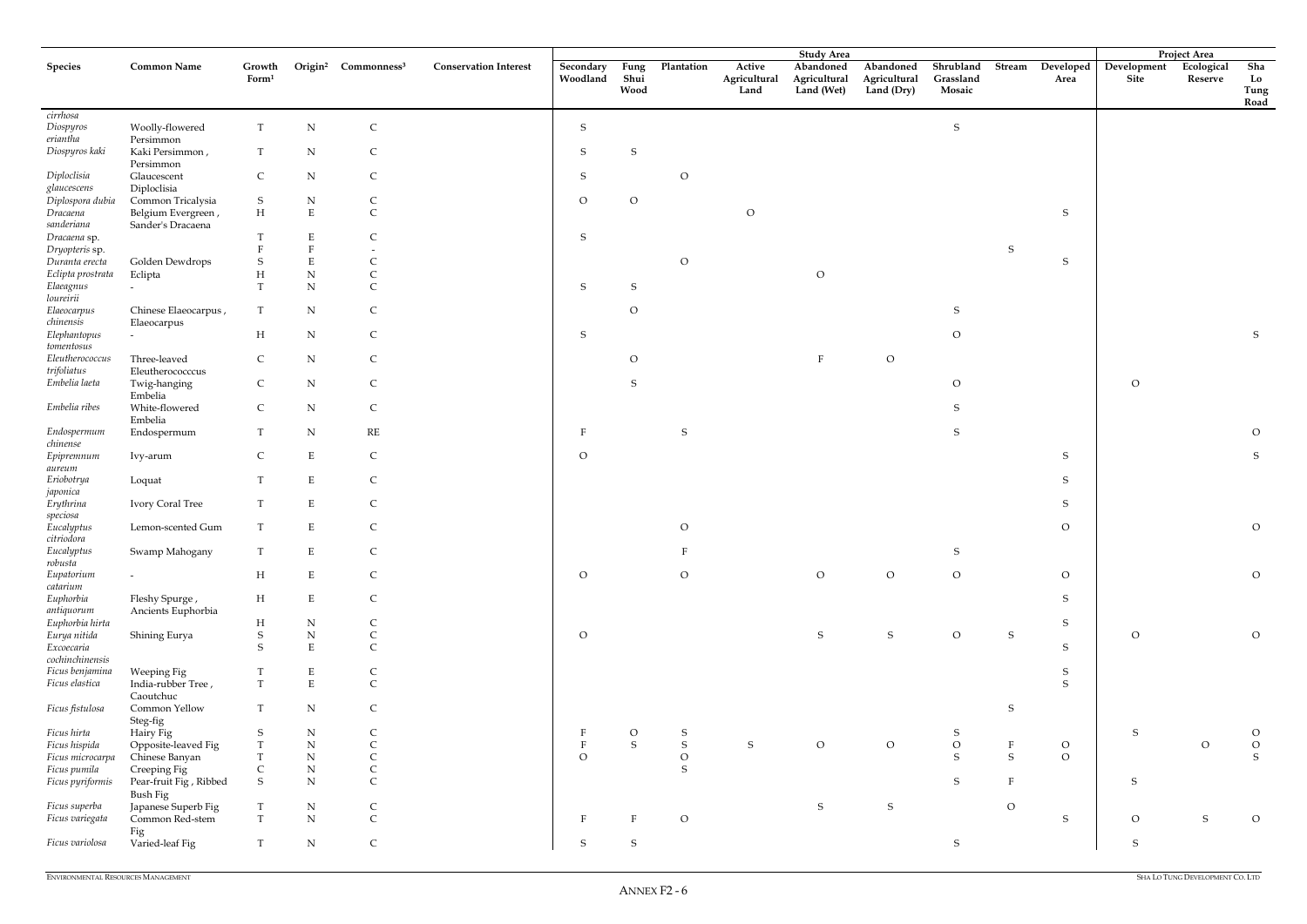ENVIRONMENTAL RESOURCES MANAGEMENT

|                                 |                                                |                             |             |                                             |                                                                                     |                       |                      |                |                                | <b>Study Area</b>                       |                                         |                                  |              |                   |                     | Project Area          |                           |
|---------------------------------|------------------------------------------------|-----------------------------|-------------|---------------------------------------------|-------------------------------------------------------------------------------------|-----------------------|----------------------|----------------|--------------------------------|-----------------------------------------|-----------------------------------------|----------------------------------|--------------|-------------------|---------------------|-----------------------|---------------------------|
| Species                         | <b>Common Name</b>                             | Growth<br>Form <sup>1</sup> |             | Origin <sup>2</sup> Commonness <sup>3</sup> | <b>Conservation Interest</b>                                                        | Secondary<br>Woodland | Fung<br>Shui<br>Wood | Plantation     | Active<br>Agricultural<br>Land | Abandoned<br>Agricultural<br>Land (Wet) | Abandoned<br>Agricultural<br>Land (Dry) | Shrubland<br>Grassland<br>Mosaic | Stream       | Developed<br>Area | Development<br>Site | Ecological<br>Reserve | Sha<br>Lo<br>Tung<br>Road |
| Ficus virens                    | Big-leaved Fig                                 | T                           | $\mathbf N$ | $\mathsf{C}$                                |                                                                                     |                       |                      | S              |                                |                                         |                                         |                                  |              | $S_{\mathcal{C}}$ |                     |                       |                           |
| Fimbristylis<br>ovata           |                                                | $\, {\rm H}$                | ${\bf N}$   | $\mathsf C$                                 |                                                                                     |                       |                      |                |                                |                                         |                                         | $\mathsf S$                      |              |                   | S                   |                       |                           |
| Fimbristylis spp.               |                                                | $H_{\rm}$                   | $\mathbf N$ |                                             |                                                                                     |                       |                      |                |                                | $\circ$                                 | $\mathcal{O}$                           |                                  |              |                   |                     |                       |                           |
| Gahnia tristis                  | Triste Gahnia                                  | $\boldsymbol{\mathrm{H}}$   | ${\bf N}$   | $\mathsf{C}$                                |                                                                                     | $\overline{O}$        |                      |                |                                |                                         |                                         |                                  |              |                   | $\Omega$            |                       |                           |
| Garcinia                        | Lingnan Garcinia                               | T                           | ${\bf N}$   | $\mathcal{C}$                               |                                                                                     | $\Omega$              |                      | S              |                                |                                         |                                         | S                                |              |                   | $\overline{O}$      |                       | S                         |
| oblongifolia                    |                                                |                             |             |                                             |                                                                                     |                       |                      |                |                                |                                         |                                         |                                  |              |                   |                     |                       |                           |
| Gardenia<br>jasminoides         | Cape Jasmine                                   | S                           | $\mathbf N$ | C                                           |                                                                                     | $\Omega$              |                      | S              |                                |                                         |                                         | S                                |              | $\circ$           | $\circ$             |                       | S                         |
| Glochidion<br>eriocarpum        | Hairy-fruited Abacus<br>Plant                  | S                           | N           | $\mathsf{C}$                                |                                                                                     | F                     | $\circ$              | $\circ$        |                                |                                         |                                         | S                                | S            |                   | $\circ$             |                       | $\circ$                   |
| Glochidion                      | Large-leaved Abcaus                            | T                           | $\mathbf N$ | $\mathsf{C}$                                |                                                                                     | S                     |                      |                |                                |                                         |                                         | ${\sf S}$                        |              |                   |                     |                       |                           |
| lanceolarium<br>Glochidion      | Plant<br>Wright's Abacus                       | S                           | N           | $\mathsf{C}$                                |                                                                                     | $\overline{O}$        |                      |                |                                | S                                       | S                                       | ${\sf S}$                        |              |                   | $\overline{O}$      |                       | S                         |
| wrightii<br>Glochidion          | Plant<br>Thick-leaved Abacus                   | T                           | N           | C                                           |                                                                                     |                       |                      |                |                                | S                                       |                                         | S                                |              |                   | S                   |                       |                           |
| hirsutum<br>Glochidion          | Plant<br>Hong Kong Abacus                      | T                           | ${\rm N}$   | C                                           |                                                                                     |                       |                      |                | S                              | $\mathcal O$                            |                                         | $\rm{O}$                         | ${\cal O}$   |                   | $\overline{O}$      |                       | S                         |
| zeylanicum                      | Plant                                          |                             |             |                                             |                                                                                     |                       |                      |                |                                |                                         |                                         |                                  |              |                   |                     |                       |                           |
| Glycosmis<br>parviflora         | Glycosmis                                      | S                           | ${\bf N}$   | C                                           |                                                                                     |                       | S                    |                |                                |                                         |                                         |                                  |              |                   |                     |                       |                           |
| Gnetum<br>momentanum/<br>Gnetum | Luofushan Joint-fir                            | $\mathsf{C}$                | ${\bf N}$   | $\mathsf C$                                 |                                                                                     | F                     |                      |                |                                |                                         |                                         | $\mathsf S$                      |              |                   | $\circ$             |                       | $\circ$                   |
| luofuense<br>Gordonia           | Hong Kong Gordonia                             | $\mathbf T$                 | $N_{\rm}$   | $\mathsf{C}$                                |                                                                                     | $\overline{O}$        |                      | $\circ$        |                                |                                         |                                         | $\mathcal{O}$                    |              |                   |                     |                       | S                         |
| axillaris                       |                                                |                             |             |                                             |                                                                                     |                       |                      |                |                                |                                         |                                         |                                  |              |                   |                     |                       |                           |
| Grevillea robusta               | Silk Oak                                       | Т                           | ${\bf E}$   | C                                           |                                                                                     |                       |                      |                |                                |                                         |                                         |                                  |              | $\mathsf S$       |                     |                       |                           |
| Hedychium<br>coronarium         | Ginger Lily                                    | $\mathbf H$                 | ${\bf E}$   |                                             |                                                                                     |                       |                      |                | $\overline{O}$                 | $\mathbf F$                             |                                         | ${\sf S}$                        | S            |                   | $\circ$             | $\overline{O}$        | $\overline{O}$            |
| Hedyotis<br>acutangula          | Angle-stemmed<br>Hedyotis, Square<br>Bone-wort | H                           | ${\rm N}$   | $\mathsf C$                                 |                                                                                     | S                     |                      |                |                                |                                         |                                         | ${\sf S}$                        |              |                   | S                   |                       |                           |
| Hedyotis<br>auricularia         | Auriclar Hedyotis                              | H                           | $\mathbf N$ | $\mathsf{C}$                                |                                                                                     |                       |                      |                |                                | $\mathcal O$                            |                                         | ${\mathsf S}$                    |              |                   |                     |                       |                           |
| Helicteres                      | Narrow-leaved                                  | $H_{\rm}$                   | N           |                                             |                                                                                     |                       |                      |                |                                |                                         |                                         |                                  |              |                   | S                   |                       |                           |
| angustifolia<br>Hibiscus        | Screwtree<br>Changeable Rose-                  | S                           | $\mathbf E$ | $\mathsf{C}$                                |                                                                                     |                       |                      | S              |                                |                                         |                                         |                                  |              |                   |                     |                       |                           |
| $mutabilis$<br>Hibiscus rosa-   | mallow<br>Chinese Hibiscus                     | $S_{\mathcal{L}}$           | $\mathbf E$ | $\mathsf C$                                 |                                                                                     |                       |                      | $\overline{O}$ |                                |                                         |                                         |                                  |              | $\overline{O}$    |                     |                       |                           |
| sinensis                        |                                                |                             |             |                                             |                                                                                     |                       |                      |                |                                |                                         |                                         |                                  |              |                   |                     |                       |                           |
| Hibiscus tiliaceus              | Cuban Bast                                     | $\mathbf T$                 | ${\bf N}$   | $\mathsf{C}$                                |                                                                                     | S                     |                      |                |                                |                                         |                                         |                                  | $\mathbf{E}$ | $S_{\mathcal{L}}$ |                     |                       |                           |
| Hydrocotyle<br>sibthorpioides   | Asiatic Pennywort                              | $\boldsymbol{\mathrm{H}}$   | ${\bf N}$   | $\mathsf C$                                 |                                                                                     |                       |                      |                |                                | ${\sf S}$                               |                                         |                                  |              |                   |                     |                       |                           |
| Hygrophila<br>salicifolia       |                                                | $\mathbf H$                 | ${\bf N}$   | $\mathsf C$                                 |                                                                                     |                       |                      |                |                                |                                         |                                         | S                                |              |                   | S                   |                       |                           |
| Hymenocallis<br>littoralis      | American<br>Hymenocallis, Spider<br>Lily       | $\mathbf H$                 | ${\rm N}$   | $\mathsf C$                                 |                                                                                     |                       |                      | ${\sf S}$      |                                | ${\sf S}$                               |                                         |                                  | S            | $S_{\mathcal{L}}$ |                     |                       |                           |
| Hypolytrum<br>nemorum           | Wooded Hypolytrum                              | H                           | $\mathbf N$ | $\mathsf{C}$                                |                                                                                     | S                     |                      |                |                                |                                         |                                         |                                  |              |                   | S                   |                       |                           |
| Ilex asprella                   | Rough-leaved Holly                             | S                           | ${\rm N}$   |                                             |                                                                                     | $\overline{O}$        | $\overline{O}$       | $\circ$        |                                |                                         |                                         | $\mathcal{O}$                    | $\mathcal O$ | $\overline{O}$    | $\mathcal{O}$       |                       | $\circ$                   |
| Ilex ficoidea                   | Fig-leaved Holly                               | T                           | ${\bf N}$   |                                             |                                                                                     |                       |                      |                |                                |                                         |                                         |                                  |              |                   | $\mathbf F$         |                       | ${\cal O}$                |
| Ilex pubescens                  | Downy Holly                                    | S                           | ${\bf N}$   | $\mathsf{C}$                                |                                                                                     | $\circ$               |                      | ${\mathsf S}$  |                                |                                         |                                         | $\overline{O}$                   |              |                   |                     |                       | ${\mathbf S}$             |
| Ilex rotunda                    | Chinese Holly                                  | S                           | ${\bf N}$   | $\mathsf C$                                 |                                                                                     | $\overline{O}$        |                      |                |                                |                                         |                                         |                                  |              | $\overline{O}$    | S                   |                       |                           |
| Ilex viridis                    | Small-leaved Holly                             | T                           | ${\rm N}$   | $\mathsf C$                                 |                                                                                     |                       |                      |                |                                |                                         |                                         | $\mathcal{O}$                    |              |                   | ${\mathsf S}$       |                       |                           |
| Illigera celebica               | Illigera                                       | $\mathsf{C}$                | ${\bf N}$   | VR, P                                       | <b>Protected under Forestry</b><br>and Countryside Ordinance<br>(Cap 96). LC in PRC | $\mathbf O$           |                      |                |                                |                                         |                                         |                                  |              |                   |                     |                       |                           |
| Impatiens<br>chinensis          | Touch-me-not                                   | $\mathbf H$                 | ${\bf N}$   | $\mathsf C$                                 |                                                                                     |                       |                      | $\mathcal{O}$  |                                | $\mathcal O$                            |                                         |                                  |              |                   |                     |                       |                           |
| Imperata koenigii               | Lalang Grass                                   | $\mathsf G$                 | ${\bf N}$   | $\mathsf{C}$                                |                                                                                     |                       |                      | $\overline{O}$ |                                |                                         | $\circ$                                 | $\mathcal{O}$                    |              |                   |                     |                       | S                         |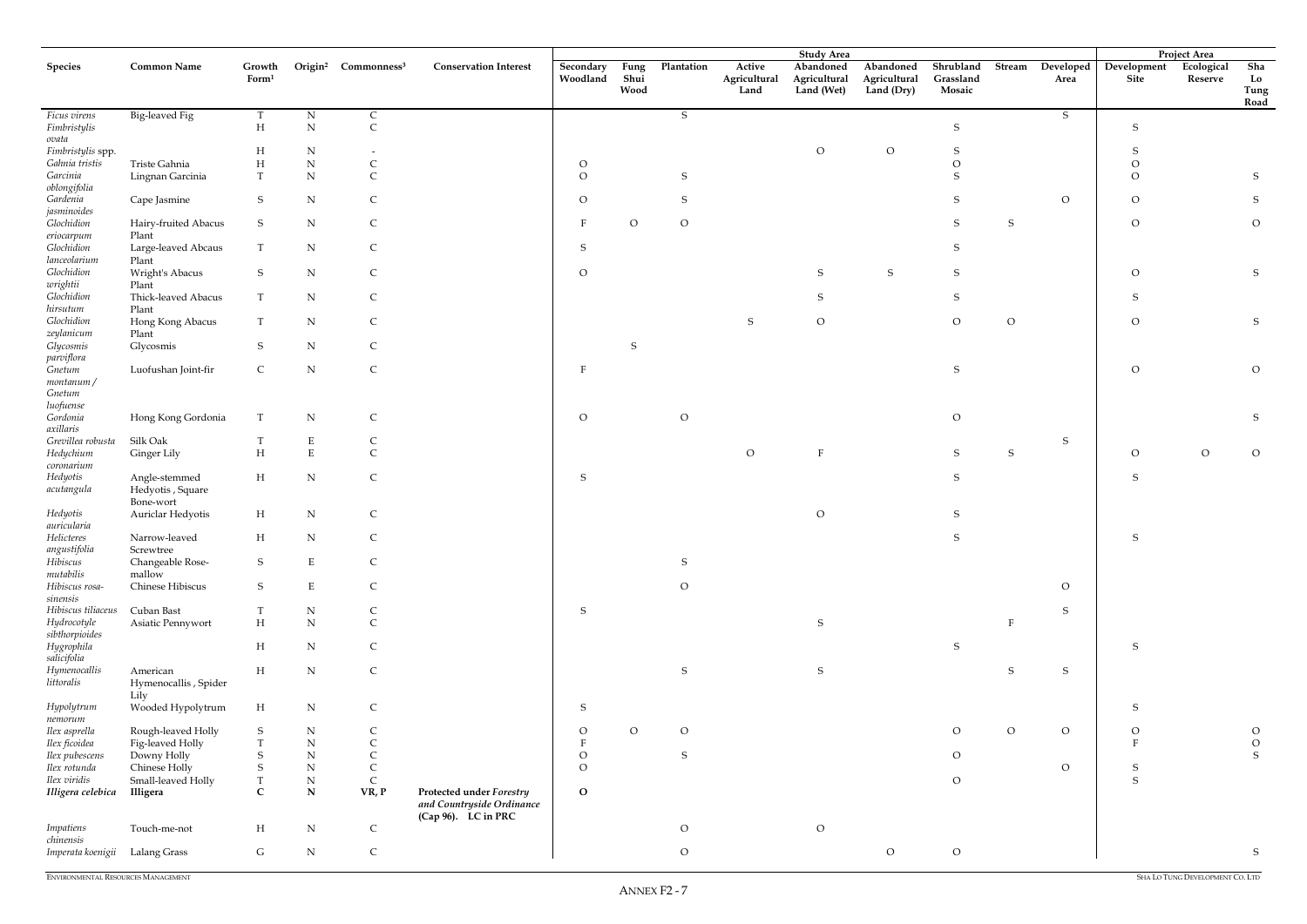|                        |                          |                             |                     |                         |                              |                       |                      |            |                                | <b>Study Area</b>                       |                                         |                                  |                |                   |                     | <b>Project Area</b>   |                           |
|------------------------|--------------------------|-----------------------------|---------------------|-------------------------|------------------------------|-----------------------|----------------------|------------|--------------------------------|-----------------------------------------|-----------------------------------------|----------------------------------|----------------|-------------------|---------------------|-----------------------|---------------------------|
| <b>Species</b>         | <b>Common Name</b>       | Growth<br>Form <sup>1</sup> | Origin <sup>2</sup> | Commonness <sup>3</sup> | <b>Conservation Interest</b> | Secondary<br>Woodland | Fung<br>Shui<br>Wood | Plantation | Active<br>Agricultural<br>Land | Abandoned<br>Agricultural<br>Land (Wet) | Abandoned<br>Agricultural<br>Land (Dry) | Shrubland<br>Grassland<br>Mosaic | Stream         | Developed<br>Area | Development<br>Site | Ecological<br>Reserve | Sha<br>Lo<br>Tung<br>Road |
| /Imperata              |                          |                             |                     |                         |                              |                       |                      |            |                                |                                         |                                         |                                  |                |                   |                     |                       |                           |
| cylindrica             |                          |                             |                     |                         |                              |                       |                      |            |                                |                                         |                                         |                                  |                |                   |                     |                       |                           |
| Inula cappa            | Elecampane               | H                           | $\mathbf N$         | $\mathsf{C}$            |                              |                       |                      |            |                                |                                         |                                         | ${\sf S}$                        |                |                   | S                   |                       |                           |
| Ipomoea aquatica       | Water Spinach,           | $\mathsf C$                 | $\mathbf E$         | $\mathsf C$             |                              |                       |                      |            | S                              |                                         |                                         |                                  |                |                   |                     |                       |                           |
|                        | Swamp Morning-           |                             |                     |                         |                              |                       |                      |            |                                |                                         |                                         |                                  |                |                   |                     |                       |                           |
|                        | glory                    |                             |                     |                         |                              |                       |                      |            |                                |                                         |                                         |                                  |                |                   |                     |                       |                           |
| Ipomoea cairica        | Gairo Morning Glory      | $\mathsf{C}$                | ${\bf N}$           | $\mathsf{C}$            |                              | $\overline{O}$        |                      |            | $\overline{O}$                 | A                                       | A                                       |                                  | $\overline{O}$ | $\mathbf{F}$      |                     | $\overline{O}$        | $\mathcal{O}$             |
| Isachne globosa        | Globose Zo-sasa,         | ${\bf G}$                   | ${\bf N}$           | $\mathsf C$             |                              |                       |                      |            |                                | $\mathcal{O}$                           |                                         | $\mathcal{O}$                    |                |                   | $\circ$             |                       |                           |
|                        | Globose Twinball         |                             |                     |                         |                              |                       |                      |            |                                |                                         |                                         |                                  |                |                   |                     |                       |                           |
|                        | Grass                    |                             |                     |                         |                              |                       |                      |            |                                |                                         |                                         |                                  |                |                   |                     |                       |                           |
| Ischaemum              | Duck-beak Grass          | G                           | ${\bf N}$           | $\mathsf C$             |                              | $\overline{O}$        |                      |            |                                |                                         | $\mathbf{F}$                            | $\rm O$                          |                |                   | $\mathcal{O}$       |                       |                           |
| aristatum              |                          |                             |                     |                         |                              |                       |                      |            |                                |                                         |                                         |                                  |                |                   |                     |                       |                           |
| Itea chinensis         | Itea                     | S                           | ${\rm N}$           | $\mathsf{C}$            |                              | S                     |                      | S          |                                |                                         |                                         | S                                |                |                   | S                   |                       | S                         |
| Ixora chinensis        | Chinese Ixora            |                             | ${\rm N}$           |                         |                              |                       |                      |            |                                |                                         |                                         |                                  |                | $\rm O$           |                     |                       | $\mathsf S$               |
| Ixora coccinea         | Ixora                    | S                           | E                   |                         |                              |                       |                      |            |                                |                                         |                                         |                                  |                | ${\mathbf S}$     |                     |                       |                           |
| Jatropha curcas        | Physic Nut               |                             | E                   |                         |                              |                       |                      |            |                                |                                         |                                         |                                  |                | ${\mathbf S}$     |                     |                       |                           |
| Juniperus              | Chinese Juniper          |                             | $\mathbf E$         | $\mathsf C$             |                              |                       |                      |            |                                |                                         |                                         |                                  |                | S                 |                     |                       |                           |
| chinensis              |                          |                             |                     |                         |                              |                       |                      |            |                                |                                         |                                         |                                  |                |                   |                     |                       |                           |
| Kyllinga sp.           |                          | H                           | ${\bf N}$           | $\mathsf{C}$            |                              |                       |                      |            |                                | ${\sf S}$                               | ${\sf S}$                               |                                  |                |                   |                     |                       |                           |
| Lagerstroemia          | Common Crape             | $\mathbf T$                 | ${\bf N}$           | $\mathsf C$             |                              |                       |                      |            |                                |                                         |                                         |                                  |                | S                 |                     |                       |                           |
| indica                 | Myrtle, Crape Myrtle     |                             |                     |                         |                              |                       |                      |            |                                |                                         |                                         |                                  |                |                   |                     |                       |                           |
| Lagerstroemia          | Queen Crape Myrtle       | T                           | $\mathbf E$         | $\mathsf{C}$            |                              |                       |                      | S          |                                |                                         |                                         |                                  |                | S                 |                     |                       |                           |
| speciosa               |                          |                             |                     |                         |                              |                       |                      |            |                                |                                         |                                         |                                  |                |                   |                     |                       |                           |
| Lantana camara         | Lantana                  | S                           | $\mathbf E$         | $\mathsf{C}$            |                              | $\circ$               |                      | $\circ$    | $\overline{O}$                 | ${\cal O}$                              | $\rm{O}$                                | $\mathcal{O}$                    | $\overline{O}$ | $\mathbf{F}$      | $\circ$             | ${\mathbf S}$         | $\overline{O}$            |
| Lasianthus             | Chinese Lasianthus       | S                           | ${\bf N}$           | $\mathsf C$             |                              | <sub>S</sub>          |                      | S          |                                |                                         |                                         | S                                | S              |                   |                     |                       | S                         |
| chinensis              |                          |                             |                     |                         |                              |                       |                      |            |                                |                                         |                                         |                                  |                |                   |                     |                       |                           |
| Lepidosperma           | Chinese Scaleseed        | H                           | ${\bf N}$           | $\mathsf{C}$            |                              |                       |                      |            |                                |                                         |                                         | $\circ$                          |                |                   |                     |                       |                           |
| chinense               | Sedge, Chinese Scaly     |                             |                     |                         |                              |                       |                      |            |                                |                                         |                                         |                                  |                |                   |                     |                       |                           |
|                        | Seed                     |                             |                     |                         |                              |                       |                      |            |                                |                                         |                                         |                                  |                |                   |                     |                       |                           |
| Leucaena               | White Popinac            | S                           | ${\bf N}$           | $\mathsf C$             |                              | $\circ$               |                      |            |                                |                                         | $\rm F$                                 |                                  | $\overline{O}$ | $\mathbf{F}$      |                     |                       | $\circ$                   |
| leucocephala           |                          |                             |                     |                         |                              |                       |                      |            |                                |                                         |                                         |                                  |                |                   |                     |                       |                           |
| Ligustrum              | <b>Chinese Privet</b>    | S                           | ${\bf N}$           | $\mathsf{C}$            |                              | $\circ$               |                      |            |                                | ${\mathsf S}$                           | ${\mathsf S}$                           |                                  | S              | S                 |                     |                       | S                         |
| sinensis               |                          |                             |                     |                         |                              |                       |                      |            |                                |                                         |                                         |                                  |                |                   |                     |                       |                           |
| Lindsaea               | Orbicular Lindsaea       | $\mathbf{F}$                | ${\bf N}$           | $\mathsf{C}$            |                              | $\overline{O}$        | $\Omega$             |            |                                |                                         |                                         | S                                |                |                   | S                   |                       |                           |
| orbiculata             |                          |                             |                     |                         |                              |                       |                      |            |                                |                                         |                                         |                                  |                |                   |                     |                       |                           |
| Liquidambar            | Sweet Gum                | $\mathbf T$                 | ${\bf N}$           |                         |                              | $\overline{O}$        |                      | $\Omega$   |                                |                                         |                                         | O                                |                |                   |                     |                       |                           |
| formosana              |                          |                             |                     |                         |                              |                       |                      |            |                                |                                         |                                         |                                  |                |                   |                     |                       |                           |
| Liriope spicata        | Lily Turf                | Η                           | ${\bf N}$           |                         |                              |                       | $\overline{O}$       | S          |                                |                                         |                                         |                                  |                |                   | F                   | $\overline{O}$        | S                         |
| Litchi chinensis       | Lychee                   |                             | ${\bf E}$           | $\mathsf{C}$            |                              | $\overline{O}$        |                      |            | $\circ$                        | ${\sf S}$                               | ${\mathsf S}$                           |                                  | S              | $S_{\text{}}$     |                     | S                     |                           |
| Lithocarpus            | Tanoak                   | T                           | ${\bf N}$           | $\mathsf C$             |                              |                       |                      |            |                                |                                         |                                         | S                                |                |                   |                     |                       |                           |
| glaber                 |                          |                             |                     |                         |                              |                       |                      |            |                                |                                         |                                         |                                  |                |                   |                     |                       |                           |
| Litsea cubeba          | Fragrant Litsea          |                             | ${\bf N}$           |                         |                              | $\circ$               |                      | S          |                                |                                         |                                         | $\rm O$                          | $\overline{O}$ |                   | $\circ$             |                       | S                         |
| Litsea glutinosa       | Pond Spice               |                             | ${\bf N}$           | $\mathsf{C}$            |                              |                       |                      | $\circ$    |                                |                                         |                                         | $\circ$                          |                |                   |                     |                       | ${\cal O}$                |
| Litsea monopetala      | Persimmon-leaved         | T                           | ${\bf N}$           | $\mathsf C$             |                              | $\overline{O}$        | $\overline{O}$       |            |                                |                                         |                                         |                                  | S              |                   |                     |                       | S                         |
|                        | Litsea                   |                             |                     |                         |                              |                       |                      |            |                                |                                         |                                         |                                  |                |                   |                     |                       |                           |
| Litsea                 | Round-leaved Litsea      | S                           | ${\bf N}$           | $\mathsf{C}$            |                              |                       |                      | $\circ$    |                                |                                         |                                         | $\overline{O}$                   | S              |                   |                     |                       |                           |
| rotundifolia           |                          |                             |                     |                         |                              |                       |                      |            |                                |                                         |                                         |                                  |                |                   |                     |                       |                           |
| Livistona              | Chinese Fan-palm         | T                           | $\mathbf E$         | $\mathsf C$             |                              |                       |                      | S          |                                |                                         |                                         |                                  |                | $S_{\text{}}$     |                     |                       |                           |
| chinensis              |                          |                             |                     |                         |                              |                       |                      |            |                                |                                         |                                         |                                  |                |                   |                     |                       |                           |
| Lonicera japonica      | Honeysuckle              | C                           | ${\bf N}$           | $\mathsf{C}$            |                              |                       |                      |            | S                              |                                         |                                         |                                  |                | $S_{\text{}}$     |                     |                       |                           |
| Lophatherum            | Common                   | ${\rm G}$                   | ${\bf N}$           | $\mathsf C$             |                              |                       |                      | S          |                                |                                         |                                         |                                  |                |                   |                     |                       |                           |
| gracile                | Lophantherum             |                             |                     |                         |                              |                       |                      |            |                                |                                         |                                         |                                  |                |                   |                     |                       |                           |
| Lophostemon            | <b>Brisbane Box</b>      | T                           | $\mathbf E$         | $\mathsf{C}$            |                              |                       |                      |            |                                |                                         |                                         |                                  |                | S                 |                     |                       | $\mathcal O$              |
| $confertus$            |                          |                             |                     |                         |                              |                       |                      |            |                                |                                         |                                         |                                  |                |                   |                     |                       |                           |
| Loropetalum            | <b>Strap Flower</b>      | $\mathsf{G}$                | ${\bf N}$           | $\mathsf{C}$            |                              | E                     |                      |            |                                |                                         |                                         |                                  |                | S                 | $\circ$             |                       |                           |
| chinense<br>Ludwigia   |                          | S                           |                     |                         |                              |                       |                      |            |                                | ${\mathbf S}$                           | ${\mathsf S}$                           | S                                |                |                   |                     |                       |                           |
|                        | $\overline{\phantom{a}}$ |                             | ${\bf N}$           | $\mathsf{C}$            |                              |                       |                      |            |                                |                                         |                                         |                                  |                |                   |                     |                       |                           |
| perennis<br>Lycopodium |                          | F                           | ${\bf N}$           | $\mathsf{C}$            |                              |                       |                      |            |                                |                                         |                                         | S                                |                |                   |                     |                       |                           |
| cernuum                |                          |                             |                     |                         |                              |                       |                      |            |                                |                                         |                                         |                                  |                |                   |                     |                       |                           |
| Lygodium               | Conform Climbing         | $\mathbf{F}$                | ${\bf N}$           | $\mathsf C$             |                              | ${\mathsf S}$         |                      |            |                                | $\rm{O}$                                | $\rm{O}$                                | $\overline{F}$                   | $\circ$        | $\mathbf{F}$      | $\mathcal{O}$       |                       |                           |
| conforme               | Fern                     |                             |                     |                         |                              |                       |                      |            |                                |                                         |                                         |                                  |                |                   |                     |                       |                           |
|                        |                          |                             |                     |                         |                              |                       |                      |            |                                |                                         |                                         |                                  |                |                   |                     |                       |                           |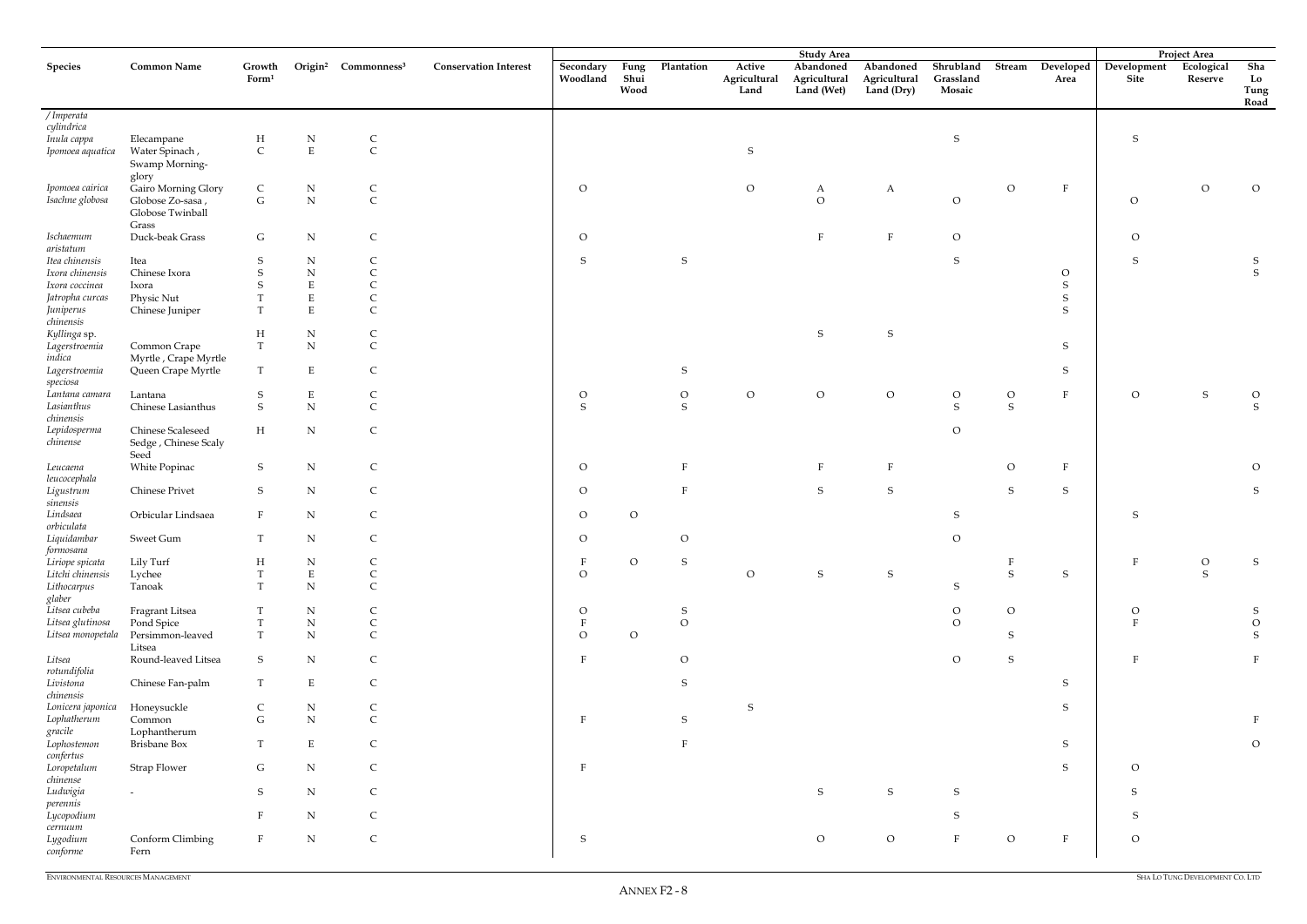|                                    |                                     |                             |                          |                         |                                    |                       |                      |                |                                | <b>Study Area</b>                       |                                         |                                  |                |                   |                                | Project Area          |                           |
|------------------------------------|-------------------------------------|-----------------------------|--------------------------|-------------------------|------------------------------------|-----------------------|----------------------|----------------|--------------------------------|-----------------------------------------|-----------------------------------------|----------------------------------|----------------|-------------------|--------------------------------|-----------------------|---------------------------|
| <b>Species</b>                     | <b>Common Name</b>                  | Growth<br>Form <sup>1</sup> | Origin <sup>2</sup>      | Commonness <sup>3</sup> | <b>Conservation Interest</b>       | Secondary<br>Woodland | Fung<br>Shui<br>Wood | Plantation     | Active<br>Agricultural<br>Land | Abandoned<br>Agricultural<br>Land (Wet) | Abandoned<br>Agricultural<br>Land (Dry) | Shrubland<br>Grassland<br>Mosaic | Stream         | Developed<br>Area | Development<br>Site            | Ecological<br>Reserve | Sha<br>Lo<br>Tung<br>Road |
| Lygodium<br>dichotomum             | Conform Climbing<br>Fern            | $\mathsf{C}$                | N                        | $\mathsf{C}$            |                                    | $\circ$               |                      |                |                                |                                         |                                         |                                  |                |                   | $\overline{O}$                 |                       |                           |
| Lygodium<br>flexuosum              | Flexuose Climbing<br>Fern           | $\mathsf{C}$                | ${\bf N}$                | $\mathsf{C}$            |                                    | S                     | S                    | S              |                                |                                         |                                         |                                  |                |                   |                                |                       |                           |
| Lygodium<br>japonicum              | Climbing Fern                       | $\mathsf{C}$                | ${\bf N}$                | $\mathsf{C}$            |                                    | O                     |                      | O              |                                |                                         |                                         | $\mathbf{F}$                     |                |                   | $\circ$                        |                       | S                         |
| Lygodium<br>scandens               | <b>Scansorial Climbing</b><br>Fern  | $\mathbf{F}$                | ${\bf N}$                | C                       |                                    | $\circ$               |                      | $\circ$        |                                | $\circ$                                 | $\rm{O}$                                |                                  | $\circ$        |                   | $\mathcal{O}$                  |                       | $\overline{O}$            |
| Macaranga<br>tanarius              | Elephant's Ear                      |                             | ${\bf N}$                |                         |                                    |                       |                      | $\Omega$       |                                | $\circ$                                 | $\circ$                                 |                                  | $\circ$        | F                 | $\circ$                        |                       |                           |
| Machilus<br>breviflora             | Short-flowered<br>Machilus          | $\mathbf T$                 | ${\bf N}$                | $\mathsf{C}$            |                                    | $\circ$               | $\overline{O}$       | S              |                                |                                         |                                         | S                                |                |                   |                                |                       | S                         |
| Machilus<br>chekiangensis          | Chekiang Machilus                   | T                           | ${\bf N}$                | $\mathsf{C}$            |                                    |                       | $\circ$              |                |                                |                                         |                                         | S                                | $\circ$        |                   | $\circ$                        |                       | $\circ$                   |
| Machilus<br>chinensis              | Hong Kong Machilus                  | $\mathbf T$                 | $\mathbf N$              | $\mathsf{C}$            |                                    | $\overline{O}$        |                      |                |                                |                                         |                                         |                                  |                |                   | $\circ$                        |                       |                           |
| Machilus sp.                       |                                     |                             | ${\bf N}$                |                         |                                    |                       |                      |                |                                |                                         |                                         |                                  |                |                   |                                |                       |                           |
| Maesa perlarius                    |                                     |                             | ${\bf N}$                | $\mathsf{C}$            |                                    |                       | $\mathbf{F}$         | $\mathcal{O}$  |                                |                                         |                                         | S                                | $\circ$        |                   | $\mathcal{O}$                  |                       |                           |
| Mallotus<br>paniculatus            | Turn-in-the-wind                    | T                           | ${\bf N}$                | $\mathsf{C}$            |                                    | $\Omega$              |                      | $\Omega$       |                                |                                         |                                         |                                  |                |                   | $\circ$                        |                       | $\overline{O}$            |
| Mangifera indica                   | Mango                               |                             | ${\bf N}$                | C                       |                                    | S                     |                      |                | <sub>S</sub>                   | $\circ$                                 | $\circ$                                 |                                  |                | S                 |                                | S                     |                           |
| Melaleuca<br>quinquenervia         | Paper-bark Tree                     | T                           | $\mathbf E$              | $\mathsf{C}$            |                                    | $\mathcal{S}$         |                      |                |                                |                                         |                                         |                                  |                | $\overline{O}$    | S                              |                       | $\circ$                   |
| Melastoma<br>candidum<br>Melastoma | Common Melastoma<br>Twelve-stamened | S<br>$\mathsf{C}$           | ${\bf N}$<br>${\bf N}$   | C                       |                                    | $\overline{O}$<br>S   |                      | $\overline{O}$ |                                | $\circ$                                 | $\overline{O}$                          | $\mathbf{F}$<br>S                | $\overline{O}$ | $\overline{O}$    | $\overline{O}$<br><sub>S</sub> | S                     | $\overline{O}$            |
| dodecandrum<br>Melastoma           | Melastoma<br>Blood-red Melastoma    | S                           | $\mathbf N$              | C<br>$\mathsf{C}$       |                                    | $\circ$               | $\circ$              |                |                                |                                         |                                         | $\mathcal{O}$                    |                |                   | $\circ$                        |                       | $\mathcal{O}$             |
| sanguineum<br>Melastoma sp.        |                                     | S                           | ${\bf N}$                | $\mathsf{C}$            |                                    |                       |                      |                | S                              |                                         |                                         |                                  |                |                   |                                |                       |                           |
|                                    |                                     |                             |                          | $\mathsf{C}$            |                                    |                       |                      |                |                                |                                         |                                         |                                  |                |                   |                                |                       |                           |
| Melia azedarach<br>Melicope        | China-berry, Persian<br>Lilac       | T                           | $\mathbf E$<br>${\bf N}$ |                         |                                    | S<br>$\overline{O}$   | $\circ$              | S              |                                |                                         |                                         | <sub>S</sub>                     |                |                   | S                              |                       | S<br>$\overline{O}$       |
|                                    |                                     |                             |                          |                         |                                    |                       |                      |                |                                |                                         |                                         |                                  |                |                   |                                |                       |                           |
| pteleifolia<br>Michelia x alba     | White Jade Orchid<br>Tree           |                             | ${\bf E}$                | $\mathsf{C}$            |                                    |                       |                      |                |                                | $\mathcal{O}$                           | $\mathcal O$                            |                                  |                | S                 |                                |                       |                           |
| Microcos<br>paniculata             | Microcos                            | S                           | ${\rm N}$                |                         |                                    |                       |                      | S              |                                |                                         |                                         |                                  | S              |                   | S                              |                       | $\overline{O}$            |
| Microstegium<br>ciliatum           | Ciliate Microstegium                | G                           | ${\bf N}$                | $\mathsf{C}$            |                                    | $\mathbf{F}$          | $\mathbf{F}$         | $\circ$        | $\mathbf{F}$                   | $\boldsymbol{A}$                        | $\boldsymbol{A}$                        | $\overline{O}$                   | $\mathbf{F}$   |                   | $\mathcal{O}$                  | $\mathbf{A}$          | $\overline{O}$            |
| Mikania<br>micrantha               | Mile-a-minute Weed                  | $\mathsf{C}$                | $\mathbf E$              | $\mathsf C$             |                                    |                       |                      | $\mathbf{F}$   |                                | $\mathbf{A}$                            | $\bf{A}$                                | $\mathbf F$                      | $\circ$        | $\mathbf F$       | ${\sf S}$                      | $\mathbf{A}$          | $\mathbf{F}$              |
| Millettia nitida                   | Glittering-leaved<br>Millettia      | $\mathsf{C}$                | ${\bf N}$                | $\mathsf{C}$            |                                    | S                     |                      |                |                                |                                         |                                         | S                                | ${\mathsf S}$  |                   | S                              |                       |                           |
| Mimosa pudica                      | Sensitive Plant                     | H                           | ${\bf N}$                | $\mathsf{C}$            |                                    |                       |                      | $\circ$        | S                              | $\overline{O}$                          | $\circ$                                 | S                                |                |                   |                                |                       |                           |
| Miscanthus<br>floridulus           | Many-flowered<br>Silvergrass        | ${\rm G}$                   | ${\bf N}$                | $\mathsf C$             |                                    | S                     |                      |                |                                | ${\sf S}$                               | $\overline{O}$                          | $\mathsf S$                      |                | $S_{\text{}}$     |                                | $\mathcal{O}$         | S                         |
| Miscanthus<br>sinensis             | Chinese Silvergrass                 | G                           | ${\bf N}$                | $\mathsf C$             |                                    | $\mathcal{O}$         | S                    | $\circ$        |                                | ${\sf S}$                               | ${\cal O}$                              | F                                |                | $\mathbf F$       | $\overline{O}$                 |                       |                           |
| Monstera<br>deliciosa              | Ceriman                             | H                           | $\mathbf E$              | $\mathsf{C}$            |                                    |                       |                      |                |                                |                                         |                                         |                                  |                | $S_{\mathcal{L}}$ |                                |                       |                           |
| Morinda<br>umbellata               | Common Indian-<br>mulberry, Morinda | $\mathsf{C}$                | ${\bf N}$                | $\mathsf{C}$            |                                    |                       |                      |                |                                |                                         |                                         | ${\sf S}$                        |                |                   | S                              |                       |                           |
| Morus alba                         | White Mulberry                      | S                           | ${\bf N}$                | $\mathsf C$             |                                    |                       |                      |                |                                | ${\sf S}$                               | ${\sf S}$                               |                                  |                |                   |                                |                       |                           |
| Mucuna<br>championii               | Hong Kong Mucuna                    | $\mathsf{C}$                | ${\bf N}$                | RA                      | EN in PRC. Not protected<br>in HK. | $\mathbf S$           |                      |                |                                |                                         |                                         |                                  |                |                   |                                |                       |                           |
| Musa x<br>paradisiaca              | Common Banana                       | S                           | ${\bf N}$                | $\mathsf C$             |                                    | S                     |                      |                | $\mathbf{F}$                   | $\, {\bf F}$                            | $\rm F$                                 |                                  | $\overline{O}$ | $\circ$           |                                |                       | S                         |
| Mussaenda erosa                    | Erose Mussaenda,<br>Wild Mussaenda  | S                           | ${\bf N}$                | $\mathsf{C}$            |                                    |                       | S                    |                |                                |                                         |                                         |                                  |                |                   |                                |                       |                           |
| Mussaenda<br>pubescens             | Splash-of-white                     | S                           | ${\bf N}$                | $\mathsf C$             |                                    | $\circ$               | S                    |                |                                |                                         |                                         |                                  |                |                   | $\circ$                        |                       |                           |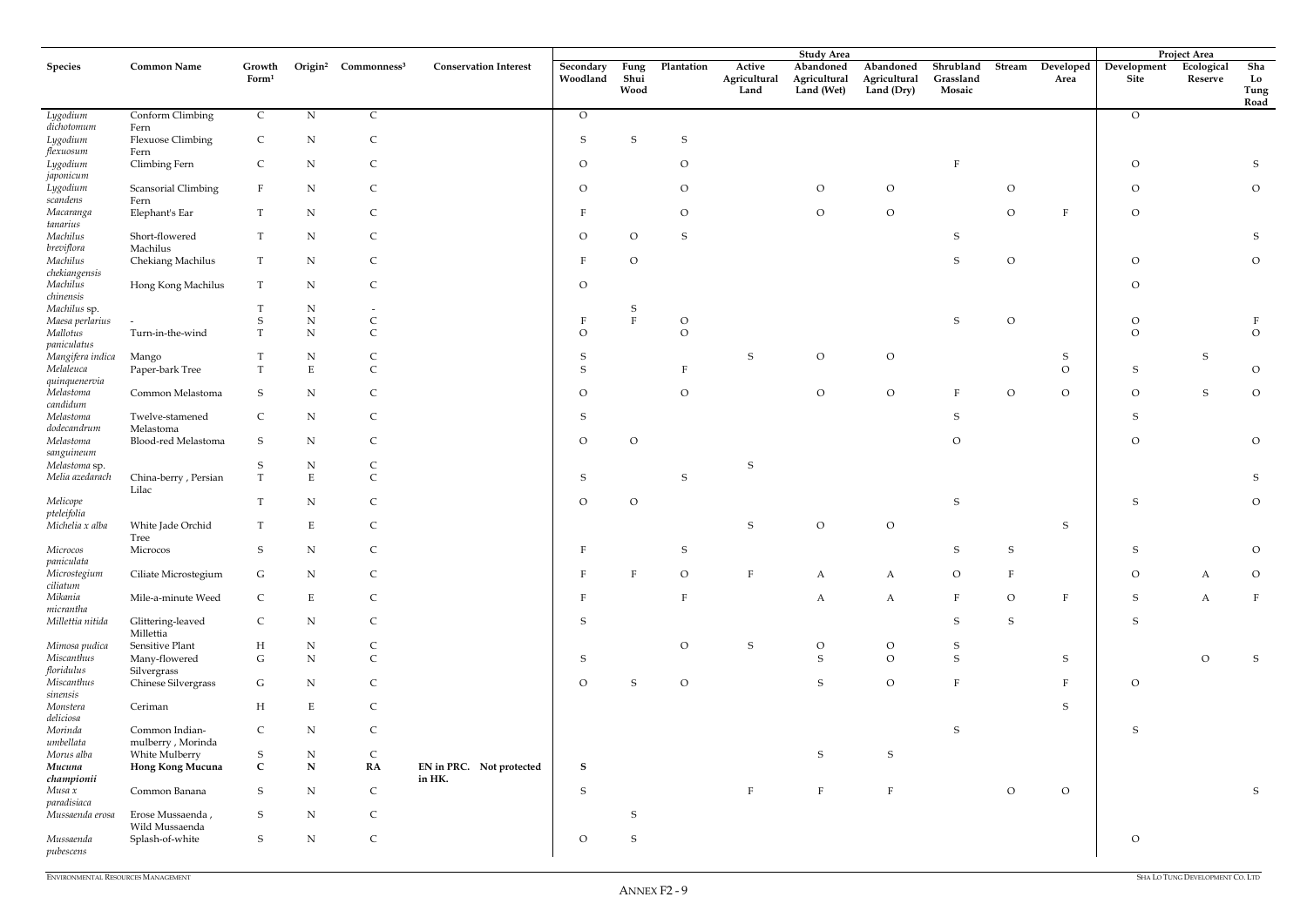| Shrubland<br>Stream<br>Development<br><b>Common Name</b><br><b>Conservation Interest</b><br>Secondary<br>Plantation<br>Active<br>Abandoned<br>Developed<br>Ecological<br>Sha<br><b>Species</b><br>Origin <sup>2</sup><br>Commonness <sup>3</sup><br>Fung<br>Abandoned<br>Growth<br>Form <sup>1</sup><br>Woodland<br>Shui<br>Grassland<br>Lo<br>Agricultural<br>Agricultural<br>Agricultural<br>Site<br>Reserve<br>Area<br>Wood<br>Land (Wet)<br>Tung<br>Land (Dry)<br>Mosaic<br>Land<br>Road<br>Burma-reed, Reed-<br>G<br>$\mathbf N$<br>$\mathsf{C}$<br>$\circ$<br>$\mathbf{F}$<br>$\mathbf{F}$<br>$\overline{O}$<br>$\circ$<br>$\overline{O}$<br>Neyraudia<br>S<br>Е<br>reynaudiana<br>like Grass<br>$\mathbf T$<br>${\bf N}$<br>RE<br>EN in PRC. Not protected<br>$\mathbf S$<br>Ormosia<br>Hairy-fruited<br>Ormosia<br>in HK.<br>pachycarpa<br>${\rm N}$<br>$\mathsf C$<br>${\sf S}$<br>Ormosia sp.<br>S<br>${\bf N}$<br>$\mathsf C$<br>Osbeckia<br>Chinese Osbeckia<br>${\mathsf S}$<br>chinensis<br>${\rm N}$<br>$\mathsf{C}$<br>${\sf S}$<br>Osmunda<br>Vachel's Osmunda<br>F<br>vachellii<br>${\rm N}$<br>$\mathsf C$<br>${\cal O}$<br>Oxalis corymbosa<br>Lavender Sorrel<br>$H_{\rm}$<br>$\mathcal O$<br>${\bf N}$<br>$\mathsf C$<br>Oxalis reticulata<br>$\boldsymbol{\mathrm{H}}$<br>${\cal O}$<br>Sorrel<br>${\sf S}$<br>${\bf N}$<br>Paederia<br>$\mathsf{C}$<br>$\mathsf C$<br>${\sf S}$<br>Chinese Fevervine<br>S<br>S<br>scandens<br>Paederia<br>H<br>${\rm N}$<br>$\mathsf{C}$<br>$\mathcal O$<br>Tomentose Fevervine<br>S<br>tomentosa<br>${\rm N}$<br>${\sf S}$<br>S<br>$\mathsf C$<br>$\mathcal{O}$<br>Pandanus sp.<br>$\circ$<br>S<br>S<br>${\bf N}$<br>$\mathsf C$<br>$\mathbf{F}$<br>$\mathcal O$<br>$\mathsf G$<br>${\mathsf S}$<br>$\rm{O}$<br>$\mathcal{O}$<br>Panicum<br>Guinea Grass<br>$\overline{O}$<br>$\rm F$<br>$\mathbf{F}$<br>maximum<br>Panic Grass<br>${\mathsf G}$<br>${\bf N}$<br>Panicum repens<br>$\mathsf{C}$<br>A<br>A<br>${\bf N}$<br>$\mathsf C$<br>$\mathsf G$<br>Paspalum<br>$\mathbf{A}$<br>$\circ$<br>$\boldsymbol{A}$<br>Hilo Grass<br>A<br>conjugatum<br>${\bf N}$<br>${\mathsf C}$<br>${\bf G}$<br>Paspalum<br>S<br>S<br>Knotgrass<br>distichum /<br>Paspalum<br>paspaloides<br>Passiflora foetida<br>Passion Flower<br>${\bf N}$<br>$\mathsf C$<br>$\mathsf{C}$<br>S<br>S<br>${\bf S}$<br>$\mathbf S$<br>$\mathbf{S}$<br>${\bf N}$<br>C, P<br>$\mathbf S$<br>${\bf S}$<br><b>Protected under Forestry</b><br>$\mathbf{O}$<br>Pavetta<br>Hong Kong Pavetta<br>and Countryside Ordinance<br>hongkongensis<br>(Cap 96)<br>${\bf N}$<br>${\bf S}$<br>Common Pecteilis,<br>$\mathbf H$<br>RE, P<br><b>Protected under Forestry</b><br>Pecteilis<br>Susan Orchid<br>and Countryside Ordinance<br>susannae<br>(Cap 96) and Protection of<br><b>Endangered Species of</b><br><b>Animals and Plants</b><br>Ordinance (586)<br>Yellow Poinciana<br>$\circ$<br>Peltophorum<br>T.<br>E<br>C<br>pterocarpum<br>Pentas lanceolata<br>$\rm O$<br>Pentas<br>S<br>E<br>$\mathsf{C}$<br>$\mathbf{E}% _{0}$<br>$\mathbf T$<br>$\mathsf C$<br>Phoenix<br>Dwarf Date Palm<br>$S_{\mathcal{L}}$<br>roebelenii<br>Phyllanthus<br>Vietnam Leaf-flower<br>${\bf N}$<br>S<br>$\mathsf C$<br>$\overline{O}$<br>$\overline{O}$<br>$\overline{O}$<br>cochinchinensis<br>Phyllanthus<br>Myrobalan<br>${\bf N}$<br>$\mathsf C$<br>$\rm{O}$<br>S<br>$\circ$<br>S<br>S<br>$\circ$<br>emblica<br>Phyllanthus<br>Reticulated Leaf-<br>${\rm N}$<br>${\mathsf S}$<br>S<br>${\mathsf S}$<br>S<br>$\mathsf C$<br>$\circ$<br>S<br>reticulata<br>flower<br>Phyllodium<br>Beautiful Phyllodium<br>N<br>S<br>S<br>S<br>$\mathsf{C}$<br>pulchellum<br>Pinus elliottii<br>Slash Pine<br>${\rm N}$<br>$\circ$<br>S<br>$\ensuremath{\mathrm{T}}$<br>$\mathsf{C}$<br>S<br>$\mathcal{O}$<br>${\mathsf S}$<br>Piper hancei<br>${\bf N}$<br>$\mathsf C$<br>Hance's Pepper<br>$H_{\rm}$<br>S<br>Piper<br>H<br>${\rm N}$<br>$\mathsf C$<br>Short-spiked Pepper<br>$\overline{O}$<br>sarmentosum<br>Plumeria rubra<br>$\mathbf E$<br>Frangipani, Red<br>T<br>$\mathsf C$<br>S<br>S<br>Fragipani<br>$\mathcal{O}$<br>$\circ$<br>Chinese Knotweed<br>${\bf N}$<br>$\mathsf C$<br>Polygonum<br>H<br>$\overline{O}$<br>chinense<br>Polygonum<br>H<br>${\bf N}$<br>Water Smartweed<br>$\mathsf C$<br>$\overline{O}$<br>S<br>S<br>hydropiper<br>Polygonum<br>${\rm N}$<br>Spiny Knotweed,<br>H<br>$\mathsf C$<br>S<br>perfoliatum<br>Perfoliate Knotweed<br>Peach<br>Prunus persica<br>E<br>$\mathsf C$<br>T<br>$\mathsf C$<br>${\bf N}$<br>$\rm{O}$<br>Prunus<br>Wild Cherry<br>$\mathbf T$<br>$\overline{O}$ |  |  |  |  |  | <b>Study Area</b> |  |  | Project Area |  |
|-----------------------------------------------------------------------------------------------------------------------------------------------------------------------------------------------------------------------------------------------------------------------------------------------------------------------------------------------------------------------------------------------------------------------------------------------------------------------------------------------------------------------------------------------------------------------------------------------------------------------------------------------------------------------------------------------------------------------------------------------------------------------------------------------------------------------------------------------------------------------------------------------------------------------------------------------------------------------------------------------------------------------------------------------------------------------------------------------------------------------------------------------------------------------------------------------------------------------------------------------------------------------------------------------------------------------------------------------------------------------------------------------------------------------------------------------------------------------------------------------------------------------------------------------------------------------------------------------------------------------------------------------------------------------------------------------------------------------------------------------------------------------------------------------------------------------------------------------------------------------------------------------------------------------------------------------------------------------------------------------------------------------------------------------------------------------------------------------------------------------------------------------------------------------------------------------------------------------------------------------------------------------------------------------------------------------------------------------------------------------------------------------------------------------------------------------------------------------------------------------------------------------------------------------------------------------------------------------------------------------------------------------------------------------------------------------------------------------------------------------------------------------------------------------------------------------------------------------------------------------------------------------------------------------------------------------------------------------------------------------------------------------------------------------------------------------------------------------------------------------------------------------------------------------------------------------------------------------------------------------------------------------------------------------------------------------------------------------------------------------------------------------------------------------------------------------------------------------------------------------------------------------------------------------------------------------------------------------------------------------------------------------------------------------------------------------------------------------------------------------------------------------------------------------------------------------------------------------------------------------------------------------------------------------------------------------------------------------------------------------------------------------------------------------------------------------------------------------------------------------------------------------------------------------------------------------------------------------------------------------------------------------------------------------------------------------------------------------------------------------------------------------------------------------------------------------------------------------------------------------------------------------------------------------------------------------------------------------------------|--|--|--|--|--|-------------------|--|--|--------------|--|
|                                                                                                                                                                                                                                                                                                                                                                                                                                                                                                                                                                                                                                                                                                                                                                                                                                                                                                                                                                                                                                                                                                                                                                                                                                                                                                                                                                                                                                                                                                                                                                                                                                                                                                                                                                                                                                                                                                                                                                                                                                                                                                                                                                                                                                                                                                                                                                                                                                                                                                                                                                                                                                                                                                                                                                                                                                                                                                                                                                                                                                                                                                                                                                                                                                                                                                                                                                                                                                                                                                                                                                                                                                                                                                                                                                                                                                                                                                                                                                                                                                                                                                                                                                                                                                                                                                                                                                                                                                                                                                                                                                                                           |  |  |  |  |  |                   |  |  |              |  |
|                                                                                                                                                                                                                                                                                                                                                                                                                                                                                                                                                                                                                                                                                                                                                                                                                                                                                                                                                                                                                                                                                                                                                                                                                                                                                                                                                                                                                                                                                                                                                                                                                                                                                                                                                                                                                                                                                                                                                                                                                                                                                                                                                                                                                                                                                                                                                                                                                                                                                                                                                                                                                                                                                                                                                                                                                                                                                                                                                                                                                                                                                                                                                                                                                                                                                                                                                                                                                                                                                                                                                                                                                                                                                                                                                                                                                                                                                                                                                                                                                                                                                                                                                                                                                                                                                                                                                                                                                                                                                                                                                                                                           |  |  |  |  |  |                   |  |  |              |  |
|                                                                                                                                                                                                                                                                                                                                                                                                                                                                                                                                                                                                                                                                                                                                                                                                                                                                                                                                                                                                                                                                                                                                                                                                                                                                                                                                                                                                                                                                                                                                                                                                                                                                                                                                                                                                                                                                                                                                                                                                                                                                                                                                                                                                                                                                                                                                                                                                                                                                                                                                                                                                                                                                                                                                                                                                                                                                                                                                                                                                                                                                                                                                                                                                                                                                                                                                                                                                                                                                                                                                                                                                                                                                                                                                                                                                                                                                                                                                                                                                                                                                                                                                                                                                                                                                                                                                                                                                                                                                                                                                                                                                           |  |  |  |  |  |                   |  |  |              |  |
|                                                                                                                                                                                                                                                                                                                                                                                                                                                                                                                                                                                                                                                                                                                                                                                                                                                                                                                                                                                                                                                                                                                                                                                                                                                                                                                                                                                                                                                                                                                                                                                                                                                                                                                                                                                                                                                                                                                                                                                                                                                                                                                                                                                                                                                                                                                                                                                                                                                                                                                                                                                                                                                                                                                                                                                                                                                                                                                                                                                                                                                                                                                                                                                                                                                                                                                                                                                                                                                                                                                                                                                                                                                                                                                                                                                                                                                                                                                                                                                                                                                                                                                                                                                                                                                                                                                                                                                                                                                                                                                                                                                                           |  |  |  |  |  |                   |  |  |              |  |
|                                                                                                                                                                                                                                                                                                                                                                                                                                                                                                                                                                                                                                                                                                                                                                                                                                                                                                                                                                                                                                                                                                                                                                                                                                                                                                                                                                                                                                                                                                                                                                                                                                                                                                                                                                                                                                                                                                                                                                                                                                                                                                                                                                                                                                                                                                                                                                                                                                                                                                                                                                                                                                                                                                                                                                                                                                                                                                                                                                                                                                                                                                                                                                                                                                                                                                                                                                                                                                                                                                                                                                                                                                                                                                                                                                                                                                                                                                                                                                                                                                                                                                                                                                                                                                                                                                                                                                                                                                                                                                                                                                                                           |  |  |  |  |  |                   |  |  |              |  |
|                                                                                                                                                                                                                                                                                                                                                                                                                                                                                                                                                                                                                                                                                                                                                                                                                                                                                                                                                                                                                                                                                                                                                                                                                                                                                                                                                                                                                                                                                                                                                                                                                                                                                                                                                                                                                                                                                                                                                                                                                                                                                                                                                                                                                                                                                                                                                                                                                                                                                                                                                                                                                                                                                                                                                                                                                                                                                                                                                                                                                                                                                                                                                                                                                                                                                                                                                                                                                                                                                                                                                                                                                                                                                                                                                                                                                                                                                                                                                                                                                                                                                                                                                                                                                                                                                                                                                                                                                                                                                                                                                                                                           |  |  |  |  |  |                   |  |  |              |  |
|                                                                                                                                                                                                                                                                                                                                                                                                                                                                                                                                                                                                                                                                                                                                                                                                                                                                                                                                                                                                                                                                                                                                                                                                                                                                                                                                                                                                                                                                                                                                                                                                                                                                                                                                                                                                                                                                                                                                                                                                                                                                                                                                                                                                                                                                                                                                                                                                                                                                                                                                                                                                                                                                                                                                                                                                                                                                                                                                                                                                                                                                                                                                                                                                                                                                                                                                                                                                                                                                                                                                                                                                                                                                                                                                                                                                                                                                                                                                                                                                                                                                                                                                                                                                                                                                                                                                                                                                                                                                                                                                                                                                           |  |  |  |  |  |                   |  |  |              |  |
|                                                                                                                                                                                                                                                                                                                                                                                                                                                                                                                                                                                                                                                                                                                                                                                                                                                                                                                                                                                                                                                                                                                                                                                                                                                                                                                                                                                                                                                                                                                                                                                                                                                                                                                                                                                                                                                                                                                                                                                                                                                                                                                                                                                                                                                                                                                                                                                                                                                                                                                                                                                                                                                                                                                                                                                                                                                                                                                                                                                                                                                                                                                                                                                                                                                                                                                                                                                                                                                                                                                                                                                                                                                                                                                                                                                                                                                                                                                                                                                                                                                                                                                                                                                                                                                                                                                                                                                                                                                                                                                                                                                                           |  |  |  |  |  |                   |  |  |              |  |
|                                                                                                                                                                                                                                                                                                                                                                                                                                                                                                                                                                                                                                                                                                                                                                                                                                                                                                                                                                                                                                                                                                                                                                                                                                                                                                                                                                                                                                                                                                                                                                                                                                                                                                                                                                                                                                                                                                                                                                                                                                                                                                                                                                                                                                                                                                                                                                                                                                                                                                                                                                                                                                                                                                                                                                                                                                                                                                                                                                                                                                                                                                                                                                                                                                                                                                                                                                                                                                                                                                                                                                                                                                                                                                                                                                                                                                                                                                                                                                                                                                                                                                                                                                                                                                                                                                                                                                                                                                                                                                                                                                                                           |  |  |  |  |  |                   |  |  |              |  |
|                                                                                                                                                                                                                                                                                                                                                                                                                                                                                                                                                                                                                                                                                                                                                                                                                                                                                                                                                                                                                                                                                                                                                                                                                                                                                                                                                                                                                                                                                                                                                                                                                                                                                                                                                                                                                                                                                                                                                                                                                                                                                                                                                                                                                                                                                                                                                                                                                                                                                                                                                                                                                                                                                                                                                                                                                                                                                                                                                                                                                                                                                                                                                                                                                                                                                                                                                                                                                                                                                                                                                                                                                                                                                                                                                                                                                                                                                                                                                                                                                                                                                                                                                                                                                                                                                                                                                                                                                                                                                                                                                                                                           |  |  |  |  |  |                   |  |  |              |  |
|                                                                                                                                                                                                                                                                                                                                                                                                                                                                                                                                                                                                                                                                                                                                                                                                                                                                                                                                                                                                                                                                                                                                                                                                                                                                                                                                                                                                                                                                                                                                                                                                                                                                                                                                                                                                                                                                                                                                                                                                                                                                                                                                                                                                                                                                                                                                                                                                                                                                                                                                                                                                                                                                                                                                                                                                                                                                                                                                                                                                                                                                                                                                                                                                                                                                                                                                                                                                                                                                                                                                                                                                                                                                                                                                                                                                                                                                                                                                                                                                                                                                                                                                                                                                                                                                                                                                                                                                                                                                                                                                                                                                           |  |  |  |  |  |                   |  |  |              |  |
|                                                                                                                                                                                                                                                                                                                                                                                                                                                                                                                                                                                                                                                                                                                                                                                                                                                                                                                                                                                                                                                                                                                                                                                                                                                                                                                                                                                                                                                                                                                                                                                                                                                                                                                                                                                                                                                                                                                                                                                                                                                                                                                                                                                                                                                                                                                                                                                                                                                                                                                                                                                                                                                                                                                                                                                                                                                                                                                                                                                                                                                                                                                                                                                                                                                                                                                                                                                                                                                                                                                                                                                                                                                                                                                                                                                                                                                                                                                                                                                                                                                                                                                                                                                                                                                                                                                                                                                                                                                                                                                                                                                                           |  |  |  |  |  |                   |  |  |              |  |
|                                                                                                                                                                                                                                                                                                                                                                                                                                                                                                                                                                                                                                                                                                                                                                                                                                                                                                                                                                                                                                                                                                                                                                                                                                                                                                                                                                                                                                                                                                                                                                                                                                                                                                                                                                                                                                                                                                                                                                                                                                                                                                                                                                                                                                                                                                                                                                                                                                                                                                                                                                                                                                                                                                                                                                                                                                                                                                                                                                                                                                                                                                                                                                                                                                                                                                                                                                                                                                                                                                                                                                                                                                                                                                                                                                                                                                                                                                                                                                                                                                                                                                                                                                                                                                                                                                                                                                                                                                                                                                                                                                                                           |  |  |  |  |  |                   |  |  |              |  |
|                                                                                                                                                                                                                                                                                                                                                                                                                                                                                                                                                                                                                                                                                                                                                                                                                                                                                                                                                                                                                                                                                                                                                                                                                                                                                                                                                                                                                                                                                                                                                                                                                                                                                                                                                                                                                                                                                                                                                                                                                                                                                                                                                                                                                                                                                                                                                                                                                                                                                                                                                                                                                                                                                                                                                                                                                                                                                                                                                                                                                                                                                                                                                                                                                                                                                                                                                                                                                                                                                                                                                                                                                                                                                                                                                                                                                                                                                                                                                                                                                                                                                                                                                                                                                                                                                                                                                                                                                                                                                                                                                                                                           |  |  |  |  |  |                   |  |  |              |  |
|                                                                                                                                                                                                                                                                                                                                                                                                                                                                                                                                                                                                                                                                                                                                                                                                                                                                                                                                                                                                                                                                                                                                                                                                                                                                                                                                                                                                                                                                                                                                                                                                                                                                                                                                                                                                                                                                                                                                                                                                                                                                                                                                                                                                                                                                                                                                                                                                                                                                                                                                                                                                                                                                                                                                                                                                                                                                                                                                                                                                                                                                                                                                                                                                                                                                                                                                                                                                                                                                                                                                                                                                                                                                                                                                                                                                                                                                                                                                                                                                                                                                                                                                                                                                                                                                                                                                                                                                                                                                                                                                                                                                           |  |  |  |  |  |                   |  |  |              |  |
|                                                                                                                                                                                                                                                                                                                                                                                                                                                                                                                                                                                                                                                                                                                                                                                                                                                                                                                                                                                                                                                                                                                                                                                                                                                                                                                                                                                                                                                                                                                                                                                                                                                                                                                                                                                                                                                                                                                                                                                                                                                                                                                                                                                                                                                                                                                                                                                                                                                                                                                                                                                                                                                                                                                                                                                                                                                                                                                                                                                                                                                                                                                                                                                                                                                                                                                                                                                                                                                                                                                                                                                                                                                                                                                                                                                                                                                                                                                                                                                                                                                                                                                                                                                                                                                                                                                                                                                                                                                                                                                                                                                                           |  |  |  |  |  |                   |  |  |              |  |
|                                                                                                                                                                                                                                                                                                                                                                                                                                                                                                                                                                                                                                                                                                                                                                                                                                                                                                                                                                                                                                                                                                                                                                                                                                                                                                                                                                                                                                                                                                                                                                                                                                                                                                                                                                                                                                                                                                                                                                                                                                                                                                                                                                                                                                                                                                                                                                                                                                                                                                                                                                                                                                                                                                                                                                                                                                                                                                                                                                                                                                                                                                                                                                                                                                                                                                                                                                                                                                                                                                                                                                                                                                                                                                                                                                                                                                                                                                                                                                                                                                                                                                                                                                                                                                                                                                                                                                                                                                                                                                                                                                                                           |  |  |  |  |  |                   |  |  |              |  |
|                                                                                                                                                                                                                                                                                                                                                                                                                                                                                                                                                                                                                                                                                                                                                                                                                                                                                                                                                                                                                                                                                                                                                                                                                                                                                                                                                                                                                                                                                                                                                                                                                                                                                                                                                                                                                                                                                                                                                                                                                                                                                                                                                                                                                                                                                                                                                                                                                                                                                                                                                                                                                                                                                                                                                                                                                                                                                                                                                                                                                                                                                                                                                                                                                                                                                                                                                                                                                                                                                                                                                                                                                                                                                                                                                                                                                                                                                                                                                                                                                                                                                                                                                                                                                                                                                                                                                                                                                                                                                                                                                                                                           |  |  |  |  |  |                   |  |  |              |  |
|                                                                                                                                                                                                                                                                                                                                                                                                                                                                                                                                                                                                                                                                                                                                                                                                                                                                                                                                                                                                                                                                                                                                                                                                                                                                                                                                                                                                                                                                                                                                                                                                                                                                                                                                                                                                                                                                                                                                                                                                                                                                                                                                                                                                                                                                                                                                                                                                                                                                                                                                                                                                                                                                                                                                                                                                                                                                                                                                                                                                                                                                                                                                                                                                                                                                                                                                                                                                                                                                                                                                                                                                                                                                                                                                                                                                                                                                                                                                                                                                                                                                                                                                                                                                                                                                                                                                                                                                                                                                                                                                                                                                           |  |  |  |  |  |                   |  |  |              |  |
|                                                                                                                                                                                                                                                                                                                                                                                                                                                                                                                                                                                                                                                                                                                                                                                                                                                                                                                                                                                                                                                                                                                                                                                                                                                                                                                                                                                                                                                                                                                                                                                                                                                                                                                                                                                                                                                                                                                                                                                                                                                                                                                                                                                                                                                                                                                                                                                                                                                                                                                                                                                                                                                                                                                                                                                                                                                                                                                                                                                                                                                                                                                                                                                                                                                                                                                                                                                                                                                                                                                                                                                                                                                                                                                                                                                                                                                                                                                                                                                                                                                                                                                                                                                                                                                                                                                                                                                                                                                                                                                                                                                                           |  |  |  |  |  |                   |  |  |              |  |
|                                                                                                                                                                                                                                                                                                                                                                                                                                                                                                                                                                                                                                                                                                                                                                                                                                                                                                                                                                                                                                                                                                                                                                                                                                                                                                                                                                                                                                                                                                                                                                                                                                                                                                                                                                                                                                                                                                                                                                                                                                                                                                                                                                                                                                                                                                                                                                                                                                                                                                                                                                                                                                                                                                                                                                                                                                                                                                                                                                                                                                                                                                                                                                                                                                                                                                                                                                                                                                                                                                                                                                                                                                                                                                                                                                                                                                                                                                                                                                                                                                                                                                                                                                                                                                                                                                                                                                                                                                                                                                                                                                                                           |  |  |  |  |  |                   |  |  |              |  |
|                                                                                                                                                                                                                                                                                                                                                                                                                                                                                                                                                                                                                                                                                                                                                                                                                                                                                                                                                                                                                                                                                                                                                                                                                                                                                                                                                                                                                                                                                                                                                                                                                                                                                                                                                                                                                                                                                                                                                                                                                                                                                                                                                                                                                                                                                                                                                                                                                                                                                                                                                                                                                                                                                                                                                                                                                                                                                                                                                                                                                                                                                                                                                                                                                                                                                                                                                                                                                                                                                                                                                                                                                                                                                                                                                                                                                                                                                                                                                                                                                                                                                                                                                                                                                                                                                                                                                                                                                                                                                                                                                                                                           |  |  |  |  |  |                   |  |  |              |  |
|                                                                                                                                                                                                                                                                                                                                                                                                                                                                                                                                                                                                                                                                                                                                                                                                                                                                                                                                                                                                                                                                                                                                                                                                                                                                                                                                                                                                                                                                                                                                                                                                                                                                                                                                                                                                                                                                                                                                                                                                                                                                                                                                                                                                                                                                                                                                                                                                                                                                                                                                                                                                                                                                                                                                                                                                                                                                                                                                                                                                                                                                                                                                                                                                                                                                                                                                                                                                                                                                                                                                                                                                                                                                                                                                                                                                                                                                                                                                                                                                                                                                                                                                                                                                                                                                                                                                                                                                                                                                                                                                                                                                           |  |  |  |  |  |                   |  |  |              |  |
|                                                                                                                                                                                                                                                                                                                                                                                                                                                                                                                                                                                                                                                                                                                                                                                                                                                                                                                                                                                                                                                                                                                                                                                                                                                                                                                                                                                                                                                                                                                                                                                                                                                                                                                                                                                                                                                                                                                                                                                                                                                                                                                                                                                                                                                                                                                                                                                                                                                                                                                                                                                                                                                                                                                                                                                                                                                                                                                                                                                                                                                                                                                                                                                                                                                                                                                                                                                                                                                                                                                                                                                                                                                                                                                                                                                                                                                                                                                                                                                                                                                                                                                                                                                                                                                                                                                                                                                                                                                                                                                                                                                                           |  |  |  |  |  |                   |  |  |              |  |
|                                                                                                                                                                                                                                                                                                                                                                                                                                                                                                                                                                                                                                                                                                                                                                                                                                                                                                                                                                                                                                                                                                                                                                                                                                                                                                                                                                                                                                                                                                                                                                                                                                                                                                                                                                                                                                                                                                                                                                                                                                                                                                                                                                                                                                                                                                                                                                                                                                                                                                                                                                                                                                                                                                                                                                                                                                                                                                                                                                                                                                                                                                                                                                                                                                                                                                                                                                                                                                                                                                                                                                                                                                                                                                                                                                                                                                                                                                                                                                                                                                                                                                                                                                                                                                                                                                                                                                                                                                                                                                                                                                                                           |  |  |  |  |  |                   |  |  |              |  |
|                                                                                                                                                                                                                                                                                                                                                                                                                                                                                                                                                                                                                                                                                                                                                                                                                                                                                                                                                                                                                                                                                                                                                                                                                                                                                                                                                                                                                                                                                                                                                                                                                                                                                                                                                                                                                                                                                                                                                                                                                                                                                                                                                                                                                                                                                                                                                                                                                                                                                                                                                                                                                                                                                                                                                                                                                                                                                                                                                                                                                                                                                                                                                                                                                                                                                                                                                                                                                                                                                                                                                                                                                                                                                                                                                                                                                                                                                                                                                                                                                                                                                                                                                                                                                                                                                                                                                                                                                                                                                                                                                                                                           |  |  |  |  |  |                   |  |  |              |  |
|                                                                                                                                                                                                                                                                                                                                                                                                                                                                                                                                                                                                                                                                                                                                                                                                                                                                                                                                                                                                                                                                                                                                                                                                                                                                                                                                                                                                                                                                                                                                                                                                                                                                                                                                                                                                                                                                                                                                                                                                                                                                                                                                                                                                                                                                                                                                                                                                                                                                                                                                                                                                                                                                                                                                                                                                                                                                                                                                                                                                                                                                                                                                                                                                                                                                                                                                                                                                                                                                                                                                                                                                                                                                                                                                                                                                                                                                                                                                                                                                                                                                                                                                                                                                                                                                                                                                                                                                                                                                                                                                                                                                           |  |  |  |  |  |                   |  |  |              |  |
|                                                                                                                                                                                                                                                                                                                                                                                                                                                                                                                                                                                                                                                                                                                                                                                                                                                                                                                                                                                                                                                                                                                                                                                                                                                                                                                                                                                                                                                                                                                                                                                                                                                                                                                                                                                                                                                                                                                                                                                                                                                                                                                                                                                                                                                                                                                                                                                                                                                                                                                                                                                                                                                                                                                                                                                                                                                                                                                                                                                                                                                                                                                                                                                                                                                                                                                                                                                                                                                                                                                                                                                                                                                                                                                                                                                                                                                                                                                                                                                                                                                                                                                                                                                                                                                                                                                                                                                                                                                                                                                                                                                                           |  |  |  |  |  |                   |  |  |              |  |
|                                                                                                                                                                                                                                                                                                                                                                                                                                                                                                                                                                                                                                                                                                                                                                                                                                                                                                                                                                                                                                                                                                                                                                                                                                                                                                                                                                                                                                                                                                                                                                                                                                                                                                                                                                                                                                                                                                                                                                                                                                                                                                                                                                                                                                                                                                                                                                                                                                                                                                                                                                                                                                                                                                                                                                                                                                                                                                                                                                                                                                                                                                                                                                                                                                                                                                                                                                                                                                                                                                                                                                                                                                                                                                                                                                                                                                                                                                                                                                                                                                                                                                                                                                                                                                                                                                                                                                                                                                                                                                                                                                                                           |  |  |  |  |  |                   |  |  |              |  |
|                                                                                                                                                                                                                                                                                                                                                                                                                                                                                                                                                                                                                                                                                                                                                                                                                                                                                                                                                                                                                                                                                                                                                                                                                                                                                                                                                                                                                                                                                                                                                                                                                                                                                                                                                                                                                                                                                                                                                                                                                                                                                                                                                                                                                                                                                                                                                                                                                                                                                                                                                                                                                                                                                                                                                                                                                                                                                                                                                                                                                                                                                                                                                                                                                                                                                                                                                                                                                                                                                                                                                                                                                                                                                                                                                                                                                                                                                                                                                                                                                                                                                                                                                                                                                                                                                                                                                                                                                                                                                                                                                                                                           |  |  |  |  |  |                   |  |  |              |  |
|                                                                                                                                                                                                                                                                                                                                                                                                                                                                                                                                                                                                                                                                                                                                                                                                                                                                                                                                                                                                                                                                                                                                                                                                                                                                                                                                                                                                                                                                                                                                                                                                                                                                                                                                                                                                                                                                                                                                                                                                                                                                                                                                                                                                                                                                                                                                                                                                                                                                                                                                                                                                                                                                                                                                                                                                                                                                                                                                                                                                                                                                                                                                                                                                                                                                                                                                                                                                                                                                                                                                                                                                                                                                                                                                                                                                                                                                                                                                                                                                                                                                                                                                                                                                                                                                                                                                                                                                                                                                                                                                                                                                           |  |  |  |  |  |                   |  |  |              |  |
|                                                                                                                                                                                                                                                                                                                                                                                                                                                                                                                                                                                                                                                                                                                                                                                                                                                                                                                                                                                                                                                                                                                                                                                                                                                                                                                                                                                                                                                                                                                                                                                                                                                                                                                                                                                                                                                                                                                                                                                                                                                                                                                                                                                                                                                                                                                                                                                                                                                                                                                                                                                                                                                                                                                                                                                                                                                                                                                                                                                                                                                                                                                                                                                                                                                                                                                                                                                                                                                                                                                                                                                                                                                                                                                                                                                                                                                                                                                                                                                                                                                                                                                                                                                                                                                                                                                                                                                                                                                                                                                                                                                                           |  |  |  |  |  |                   |  |  |              |  |
|                                                                                                                                                                                                                                                                                                                                                                                                                                                                                                                                                                                                                                                                                                                                                                                                                                                                                                                                                                                                                                                                                                                                                                                                                                                                                                                                                                                                                                                                                                                                                                                                                                                                                                                                                                                                                                                                                                                                                                                                                                                                                                                                                                                                                                                                                                                                                                                                                                                                                                                                                                                                                                                                                                                                                                                                                                                                                                                                                                                                                                                                                                                                                                                                                                                                                                                                                                                                                                                                                                                                                                                                                                                                                                                                                                                                                                                                                                                                                                                                                                                                                                                                                                                                                                                                                                                                                                                                                                                                                                                                                                                                           |  |  |  |  |  |                   |  |  |              |  |
|                                                                                                                                                                                                                                                                                                                                                                                                                                                                                                                                                                                                                                                                                                                                                                                                                                                                                                                                                                                                                                                                                                                                                                                                                                                                                                                                                                                                                                                                                                                                                                                                                                                                                                                                                                                                                                                                                                                                                                                                                                                                                                                                                                                                                                                                                                                                                                                                                                                                                                                                                                                                                                                                                                                                                                                                                                                                                                                                                                                                                                                                                                                                                                                                                                                                                                                                                                                                                                                                                                                                                                                                                                                                                                                                                                                                                                                                                                                                                                                                                                                                                                                                                                                                                                                                                                                                                                                                                                                                                                                                                                                                           |  |  |  |  |  |                   |  |  |              |  |
|                                                                                                                                                                                                                                                                                                                                                                                                                                                                                                                                                                                                                                                                                                                                                                                                                                                                                                                                                                                                                                                                                                                                                                                                                                                                                                                                                                                                                                                                                                                                                                                                                                                                                                                                                                                                                                                                                                                                                                                                                                                                                                                                                                                                                                                                                                                                                                                                                                                                                                                                                                                                                                                                                                                                                                                                                                                                                                                                                                                                                                                                                                                                                                                                                                                                                                                                                                                                                                                                                                                                                                                                                                                                                                                                                                                                                                                                                                                                                                                                                                                                                                                                                                                                                                                                                                                                                                                                                                                                                                                                                                                                           |  |  |  |  |  |                   |  |  |              |  |
|                                                                                                                                                                                                                                                                                                                                                                                                                                                                                                                                                                                                                                                                                                                                                                                                                                                                                                                                                                                                                                                                                                                                                                                                                                                                                                                                                                                                                                                                                                                                                                                                                                                                                                                                                                                                                                                                                                                                                                                                                                                                                                                                                                                                                                                                                                                                                                                                                                                                                                                                                                                                                                                                                                                                                                                                                                                                                                                                                                                                                                                                                                                                                                                                                                                                                                                                                                                                                                                                                                                                                                                                                                                                                                                                                                                                                                                                                                                                                                                                                                                                                                                                                                                                                                                                                                                                                                                                                                                                                                                                                                                                           |  |  |  |  |  |                   |  |  |              |  |
|                                                                                                                                                                                                                                                                                                                                                                                                                                                                                                                                                                                                                                                                                                                                                                                                                                                                                                                                                                                                                                                                                                                                                                                                                                                                                                                                                                                                                                                                                                                                                                                                                                                                                                                                                                                                                                                                                                                                                                                                                                                                                                                                                                                                                                                                                                                                                                                                                                                                                                                                                                                                                                                                                                                                                                                                                                                                                                                                                                                                                                                                                                                                                                                                                                                                                                                                                                                                                                                                                                                                                                                                                                                                                                                                                                                                                                                                                                                                                                                                                                                                                                                                                                                                                                                                                                                                                                                                                                                                                                                                                                                                           |  |  |  |  |  |                   |  |  |              |  |
|                                                                                                                                                                                                                                                                                                                                                                                                                                                                                                                                                                                                                                                                                                                                                                                                                                                                                                                                                                                                                                                                                                                                                                                                                                                                                                                                                                                                                                                                                                                                                                                                                                                                                                                                                                                                                                                                                                                                                                                                                                                                                                                                                                                                                                                                                                                                                                                                                                                                                                                                                                                                                                                                                                                                                                                                                                                                                                                                                                                                                                                                                                                                                                                                                                                                                                                                                                                                                                                                                                                                                                                                                                                                                                                                                                                                                                                                                                                                                                                                                                                                                                                                                                                                                                                                                                                                                                                                                                                                                                                                                                                                           |  |  |  |  |  |                   |  |  |              |  |
|                                                                                                                                                                                                                                                                                                                                                                                                                                                                                                                                                                                                                                                                                                                                                                                                                                                                                                                                                                                                                                                                                                                                                                                                                                                                                                                                                                                                                                                                                                                                                                                                                                                                                                                                                                                                                                                                                                                                                                                                                                                                                                                                                                                                                                                                                                                                                                                                                                                                                                                                                                                                                                                                                                                                                                                                                                                                                                                                                                                                                                                                                                                                                                                                                                                                                                                                                                                                                                                                                                                                                                                                                                                                                                                                                                                                                                                                                                                                                                                                                                                                                                                                                                                                                                                                                                                                                                                                                                                                                                                                                                                                           |  |  |  |  |  |                   |  |  |              |  |
|                                                                                                                                                                                                                                                                                                                                                                                                                                                                                                                                                                                                                                                                                                                                                                                                                                                                                                                                                                                                                                                                                                                                                                                                                                                                                                                                                                                                                                                                                                                                                                                                                                                                                                                                                                                                                                                                                                                                                                                                                                                                                                                                                                                                                                                                                                                                                                                                                                                                                                                                                                                                                                                                                                                                                                                                                                                                                                                                                                                                                                                                                                                                                                                                                                                                                                                                                                                                                                                                                                                                                                                                                                                                                                                                                                                                                                                                                                                                                                                                                                                                                                                                                                                                                                                                                                                                                                                                                                                                                                                                                                                                           |  |  |  |  |  |                   |  |  |              |  |
|                                                                                                                                                                                                                                                                                                                                                                                                                                                                                                                                                                                                                                                                                                                                                                                                                                                                                                                                                                                                                                                                                                                                                                                                                                                                                                                                                                                                                                                                                                                                                                                                                                                                                                                                                                                                                                                                                                                                                                                                                                                                                                                                                                                                                                                                                                                                                                                                                                                                                                                                                                                                                                                                                                                                                                                                                                                                                                                                                                                                                                                                                                                                                                                                                                                                                                                                                                                                                                                                                                                                                                                                                                                                                                                                                                                                                                                                                                                                                                                                                                                                                                                                                                                                                                                                                                                                                                                                                                                                                                                                                                                                           |  |  |  |  |  |                   |  |  |              |  |
|                                                                                                                                                                                                                                                                                                                                                                                                                                                                                                                                                                                                                                                                                                                                                                                                                                                                                                                                                                                                                                                                                                                                                                                                                                                                                                                                                                                                                                                                                                                                                                                                                                                                                                                                                                                                                                                                                                                                                                                                                                                                                                                                                                                                                                                                                                                                                                                                                                                                                                                                                                                                                                                                                                                                                                                                                                                                                                                                                                                                                                                                                                                                                                                                                                                                                                                                                                                                                                                                                                                                                                                                                                                                                                                                                                                                                                                                                                                                                                                                                                                                                                                                                                                                                                                                                                                                                                                                                                                                                                                                                                                                           |  |  |  |  |  |                   |  |  |              |  |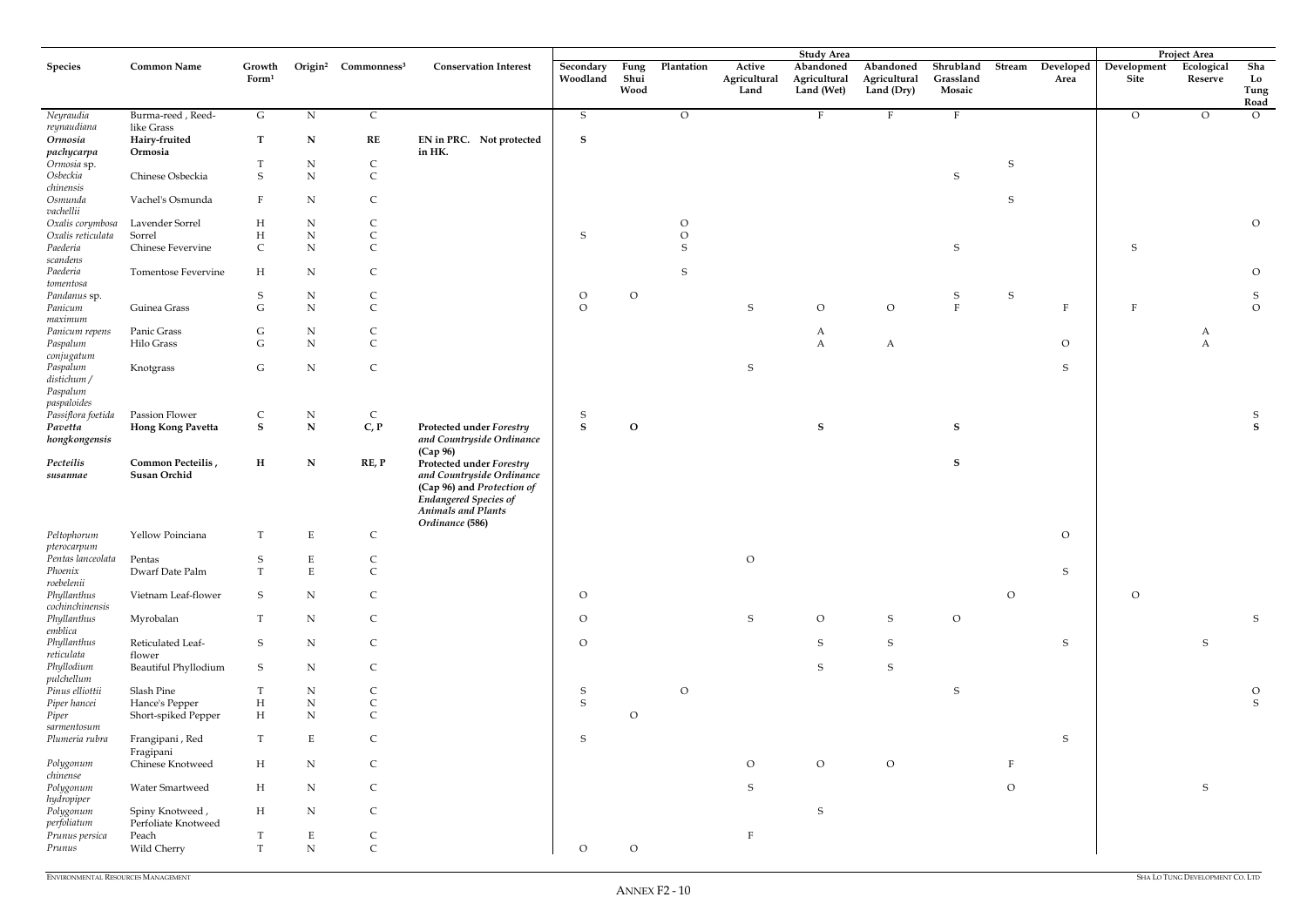|                                   |                                  |                             |                        |                                             |                                                                                 |                       |                      |               |                                | <b>Study Area</b>                       |                                         |                                  |                |                   |                               | <b>Project Area</b>   |                           |
|-----------------------------------|----------------------------------|-----------------------------|------------------------|---------------------------------------------|---------------------------------------------------------------------------------|-----------------------|----------------------|---------------|--------------------------------|-----------------------------------------|-----------------------------------------|----------------------------------|----------------|-------------------|-------------------------------|-----------------------|---------------------------|
| <b>Species</b>                    | <b>Common Name</b>               | Growth<br>Form <sup>1</sup> |                        | Origin <sup>2</sup> Commonness <sup>3</sup> | <b>Conservation Interest</b>                                                    | Secondary<br>Woodland | Fung<br>Shui<br>Wood | Plantation    | Active<br>Agricultural<br>Land | Abandoned<br>Agricultural<br>Land (Wet) | Abandoned<br>Agricultural<br>Land (Dry) | Shrubland<br>Grassland<br>Mosaic | Stream         | Developed<br>Area | Development<br>Site           | Ecological<br>Reserve | Sha<br>Lo<br>Tung<br>Road |
| phaeosticta                       |                                  |                             |                        |                                             |                                                                                 |                       |                      |               |                                |                                         |                                         |                                  |                |                   |                               |                       |                           |
| Psidium guajava                   | Guava                            | Н                           | Ε                      | $\mathsf{C}$                                |                                                                                 | S                     |                      |               |                                | ${\sf S}$                               | ${\sf S}$                               |                                  |                |                   |                               |                       |                           |
| Psychotria                        | Wild Coffee                      | S                           | ${\bf N}$              | $\mathsf{C}$                                |                                                                                 | A                     | A                    |               |                                |                                         |                                         |                                  |                |                   |                               | S                     | $\mathbf{F}$              |
| asiatica / rubra                  |                                  |                             |                        |                                             |                                                                                 |                       |                      |               |                                |                                         |                                         |                                  |                |                   |                               |                       |                           |
| Psychotria                        | Creeping Psychotria              | $\mathsf{C}$                | ${\bf N}$              | $\mathsf{C}$                                |                                                                                 | S                     | S                    |               |                                |                                         |                                         | S                                |                |                   | S                             |                       | S                         |
| serpens<br>Pteridium              |                                  | F                           | ${\bf N}$              |                                             |                                                                                 | S                     |                      |               |                                | S                                       | ${\mathsf S}$                           | S                                |                |                   |                               |                       |                           |
| aquilinum                         | Bracken Fern                     |                             |                        | $\mathsf{C}$                                |                                                                                 |                       |                      |               |                                |                                         |                                         |                                  |                |                   |                               |                       | S                         |
| Pteris biaurita                   | Biauriculate Brake               |                             | ${\bf N}$              |                                             |                                                                                 |                       |                      |               |                                |                                         |                                         |                                  |                |                   |                               |                       |                           |
| Pteris ensiformis                 | Sword Brake                      |                             | ${\bf N}$              |                                             |                                                                                 |                       |                      | $\circ$       |                                |                                         |                                         |                                  |                |                   |                               |                       |                           |
| Pteris                            | Semi-pinnated Brake              | F                           | ${\bf N}$              | $\mathsf C$                                 |                                                                                 | $\overline{O}$        | $\overline{O}$       | S             |                                |                                         |                                         |                                  | $\circ$        |                   |                               | S                     | $\circ$                   |
| semipinnata                       |                                  |                             |                        |                                             |                                                                                 |                       |                      |               |                                |                                         |                                         |                                  |                |                   |                               |                       |                           |
| Pteris vittata                    | Ladder Brake                     |                             | ${\rm N}$              |                                             |                                                                                 |                       |                      |               |                                |                                         |                                         |                                  | S              |                   |                               |                       |                           |
| Pterocarpus                       | <b>Burmese Rosewood</b>          | T                           | $\mathbf E$            | $\mathsf C$                                 |                                                                                 |                       |                      |               |                                |                                         |                                         | S                                |                |                   |                               |                       |                           |
| indicus                           |                                  |                             |                        |                                             |                                                                                 |                       |                      |               |                                |                                         |                                         |                                  |                |                   |                               |                       |                           |
| Pueraria lobata                   | Kudzu                            |                             | ${\bf N}$              | $\mathsf{C}$                                |                                                                                 | $\circ$               |                      |               |                                | A                                       | $\mathbf{A}$                            |                                  | $\mathcal{O}$  |                   |                               |                       | $\circ$                   |
| Pueraria<br>phaseoloides          | Wild Kudzu Vine                  | $\mathsf{C}$                | $\mathbf E$            | $\mathsf{C}$                                |                                                                                 | $\Omega$              |                      |               |                                | $\overline{O}$                          | $\circ$                                 |                                  |                | F                 |                               | $\circ$               | $\circ$                   |
| Pyrostegia                        | Fire-cracker Vine                | C                           | $\mathbf E$            | C                                           |                                                                                 |                       |                      |               |                                |                                         | S                                       |                                  |                |                   |                               |                       |                           |
| vetusta                           |                                  |                             |                        |                                             |                                                                                 |                       |                      |               |                                |                                         |                                         |                                  |                |                   |                               |                       |                           |
| Pyrrosia                          | Tongue-fern                      | $\mathbf{F}$                | ${\bf N}$              | $\mathsf{C}$                                |                                                                                 | $\circ$               | $\circ$              |               |                                |                                         |                                         |                                  | <sub>S</sub>   |                   |                               | $\overline{O}$        |                           |
| adnascens                         |                                  |                             |                        |                                             |                                                                                 |                       |                      |               |                                |                                         |                                         |                                  |                |                   |                               |                       |                           |
| Rapanea                           |                                  | S                           | ${\bf N}$              | $\mathsf{C}$                                |                                                                                 | S                     |                      |               |                                |                                         |                                         |                                  |                |                   | S                             |                       |                           |
| neriifolia                        |                                  |                             |                        |                                             |                                                                                 |                       |                      |               |                                |                                         |                                         |                                  |                |                   |                               |                       |                           |
| Ravenala                          | Traveller's Palm                 |                             | $\mathbf E$            | $\mathsf{C}$                                |                                                                                 |                       |                      |               |                                |                                         |                                         |                                  |                | $\mathsf S$       |                               |                       |                           |
| madagascariensis                  |                                  |                             |                        |                                             |                                                                                 |                       |                      |               |                                |                                         |                                         |                                  |                |                   |                               |                       |                           |
| Reevesia<br>thyrsoidea            | Reevesia, Buch-like<br>Reevesia  | $\mathbf T$                 | ${\bf N}$              | $\mathsf C$                                 |                                                                                 | S                     |                      |               |                                |                                         |                                         | ${\mathsf S}$                    |                |                   | S                             |                       |                           |
| Rhamnus crenata                   | Buckthorn                        | T                           | ${\rm N}$              | $\mathsf{C}$                                |                                                                                 | S                     |                      |               |                                | S                                       |                                         |                                  |                |                   |                               |                       | S                         |
| Rhaphiolepis                      | Hong Kong                        | S                           | ${\bf N}$              | $\mathsf C$                                 |                                                                                 | $\overline{O}$        | $\overline{O}$       |               |                                |                                         |                                         | F                                | S              |                   | $\overline{O}$                |                       | $\circ$                   |
| indica                            | Hawthorn                         |                             |                        |                                             |                                                                                 |                       |                      |               |                                |                                         |                                         |                                  |                |                   |                               |                       |                           |
| Rhapis excelsa                    | Lady Palm                        | H                           | ${\bf N}$              | C                                           |                                                                                 |                       |                      |               | S                              |                                         |                                         |                                  |                |                   |                               |                       |                           |
| Rhododendron                      |                                  | S                           | $\mathbf E$            | $\mathsf C$                                 |                                                                                 |                       |                      |               |                                |                                         |                                         |                                  |                | S                 |                               |                       | S                         |
| spp.                              |                                  |                             |                        |                                             |                                                                                 |                       |                      |               |                                |                                         |                                         |                                  |                |                   |                               |                       |                           |
| Rhodoleia<br>championii           | Rhodoleia                        | $\mathbf T$                 | ${\bf N}$              | VR, P                                       | VU in PRC. Protected<br>under Forestry and<br>Countryside Ordinance (Cap<br>96) |                       |                      | S             |                                |                                         |                                         |                                  |                |                   |                               |                       | S                         |
| Rhodomyrtus                       | Rose Myrtle                      | S                           | ${\bf N}$              | $\mathsf C$                                 |                                                                                 | $\overline{O}$        |                      | $\rm{O}$      |                                |                                         |                                         | $\mathbf F$                      |                |                   | $\mathbf{F}$                  |                       | $\mathcal{O}$             |
| tomentosa                         |                                  |                             |                        |                                             |                                                                                 |                       |                      |               |                                |                                         |                                         |                                  |                |                   |                               |                       |                           |
| Rhoeo discolor                    | Red Beakrush, Bristle            | H                           | $\mathbf E$            | $\mathsf C$                                 |                                                                                 |                       |                      |               |                                |                                         |                                         |                                  |                | S                 |                               |                       |                           |
|                                   | Beakrush                         |                             |                        |                                             |                                                                                 |                       |                      |               |                                |                                         |                                         |                                  |                |                   |                               |                       |                           |
| Rhus chinensis                    | Sumac                            | S                           | ${\bf N}$              | $\mathsf{C}$                                |                                                                                 | S                     |                      | S             |                                | $\circ$                                 | $\overline{O}$                          | $\circ$                          |                | $\overline{O}$    |                               |                       | S                         |
| Rhus hypoleuca<br>Rhus succedanea | Sumac<br>Wax Tree                |                             | ${\bf N}$<br>${\bf N}$ | ${\bf C}$<br>$\mathsf C$                    |                                                                                 | ${\sf S}$<br>$\circ$  |                      |               |                                |                                         |                                         | S                                |                |                   |                               |                       | ${\mathsf S}$             |
| Rhynchospora                      | Red Beakrush, Bristle            | S<br>$H_{\rm}$              | ${\bf N}$              | $\mathsf C$                                 |                                                                                 |                       |                      |               |                                |                                         |                                         | ${\cal O}$<br>$\overline{O}$     |                |                   | $\mathcal O$<br>${\mathsf S}$ |                       |                           |
| rubra                             | Beakrush                         |                             |                        |                                             |                                                                                 |                       |                      |               |                                |                                         |                                         |                                  |                |                   |                               |                       |                           |
| Ricinus                           | Castor-oil Plant                 | S                           | ${\bf E}$              | $\mathsf{C}$                                |                                                                                 | ${\sf S}$             |                      |               | $\overline{O}$                 | ${\cal O}$                              | $\circ$                                 |                                  |                |                   |                               |                       |                           |
| communis                          |                                  |                             |                        |                                             |                                                                                 |                       |                      |               |                                |                                         |                                         |                                  |                |                   |                               |                       |                           |
| Rosa laevigata                    | Cherokee Rose                    | $\mathsf{C}$                | ${\bf N}$              | $\mathsf{C}$                                |                                                                                 |                       |                      |               |                                |                                         |                                         |                                  | ${\sf S}$      |                   |                               |                       |                           |
| Rourea                            | Little-leaved Rourea             | $\mathsf C$                 | ${\bf N}$              | $\mathsf C$                                 |                                                                                 | S                     |                      | ${\mathsf S}$ |                                |                                         |                                         |                                  |                |                   |                               |                       |                           |
| microphylla                       |                                  |                             |                        |                                             |                                                                                 |                       |                      |               |                                |                                         |                                         |                                  |                |                   |                               |                       |                           |
| Roystonea regia                   | Royal Palm                       | T                           | $\mathbf E$            | $\mathsf{C}$                                |                                                                                 |                       |                      |               |                                |                                         |                                         |                                  |                | $S_{\mathcal{C}}$ |                               |                       |                           |
| Rubus                             | White-flowered                   | $\mathsf{C}$                | ${\bf N}$              | $\mathsf C$                                 |                                                                                 | $\overline{O}$        |                      |               |                                | ${\sf S}$                               | ${\mathbf S}$                           | $\mathcal{O}$                    | ${\sf S}$      |                   | $\circ$                       |                       | S                         |
| leucanthus                        | Raspberry                        |                             |                        |                                             |                                                                                 |                       |                      |               |                                |                                         |                                         |                                  |                |                   |                               |                       |                           |
| Rubus reflexus                    | Rusty-haired                     | $\mathsf{C}$                | ${\bf N}$              | $\mathsf C$                                 |                                                                                 |                       |                      |               |                                |                                         |                                         | $\circ$                          | $\overline{O}$ |                   | $\circ$                       |                       | F                         |
| Saccharum                         | Raspberry<br>Reed-like Sugarcane | G                           | ${\bf N}$              | $\mathsf{C}$                                |                                                                                 |                       |                      |               |                                | $\mathbf F$                             | $\rm F$                                 | ${\sf S}$                        |                |                   |                               |                       | S                         |
| arundinaceum                      |                                  |                             |                        |                                             |                                                                                 |                       |                      |               |                                |                                         |                                         |                                  |                |                   |                               |                       |                           |
| Saccharum                         | <b>Sugar Cane</b>                | G                           | $\mathbf E$            | $\mathsf{C}$                                |                                                                                 |                       |                      |               | S                              |                                         |                                         |                                  |                |                   |                               |                       |                           |
| officinarum                       |                                  |                             |                        |                                             |                                                                                 |                       |                      |               |                                |                                         |                                         |                                  |                |                   |                               |                       |                           |
| Sacciolepis indica                | Indina Cupscale                  | G                           | ${\bf N}$              | $\mathsf{C}$                                |                                                                                 |                       |                      |               |                                |                                         |                                         | ${\sf S}$                        |                |                   | S                             |                       |                           |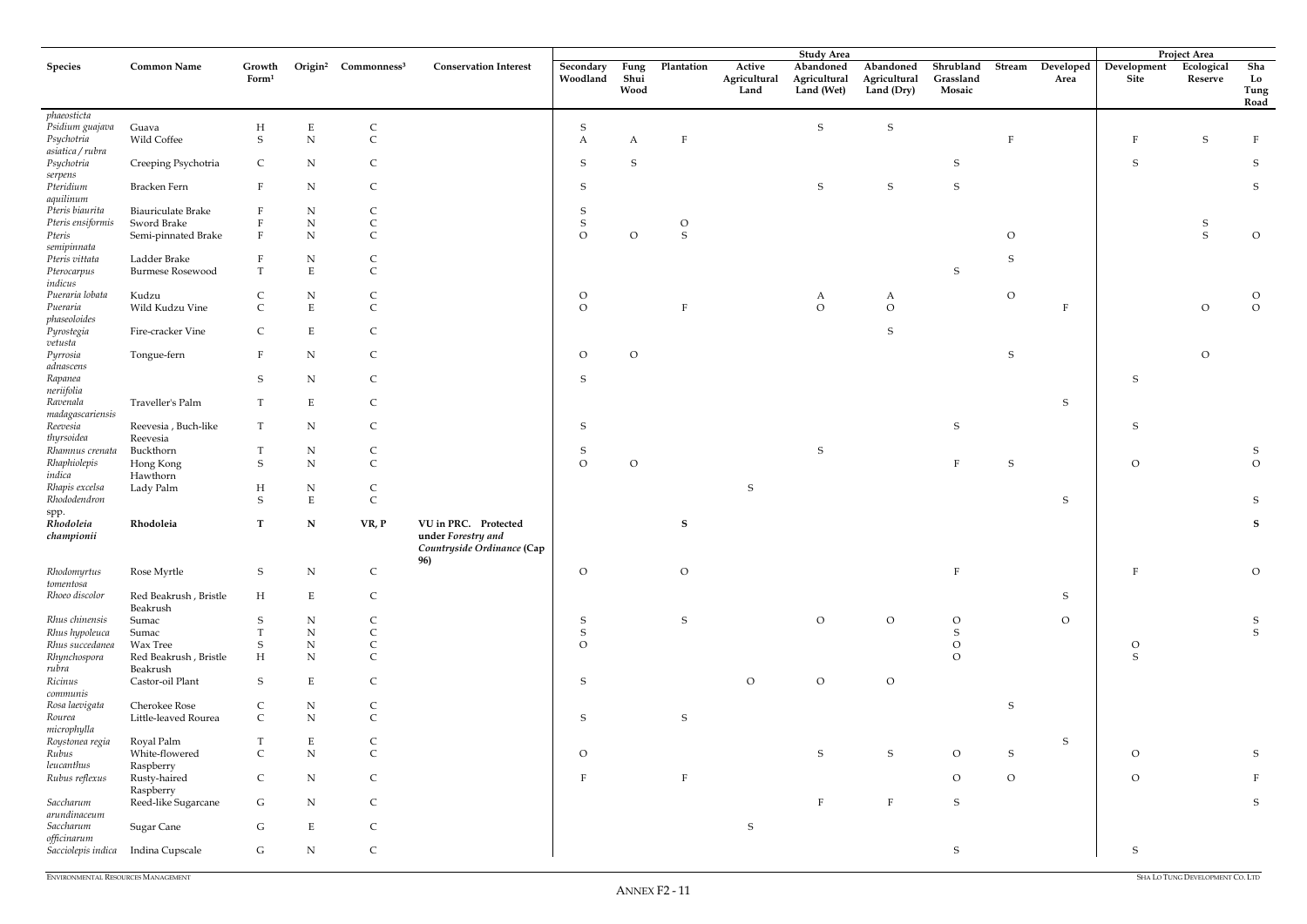|                                                 |                                 |                             |             |                                             |                                                                                                                                                                            |                       |                      |               |                                | <b>Study Area</b>                       |                                         |                                  |              |                           |                     | <b>Project Area</b>   |                           |
|-------------------------------------------------|---------------------------------|-----------------------------|-------------|---------------------------------------------|----------------------------------------------------------------------------------------------------------------------------------------------------------------------------|-----------------------|----------------------|---------------|--------------------------------|-----------------------------------------|-----------------------------------------|----------------------------------|--------------|---------------------------|---------------------|-----------------------|---------------------------|
| <b>Species</b>                                  | <b>Common Name</b>              | Growth<br>Form <sup>1</sup> |             | Origin <sup>2</sup> Commonness <sup>3</sup> | <b>Conservation Interest</b>                                                                                                                                               | Secondary<br>Woodland | Fung<br>Shui<br>Wood | Plantation    | Active<br>Agricultural<br>Land | Abandoned<br>Agricultural<br>Land (Wet) | Abandoned<br>Agricultural<br>Land (Dry) | Shrubland<br>Grassland<br>Mosaic | Stream       | Developed<br>Area         | Development<br>Site | Ecological<br>Reserve | Sha<br>Lo<br>Tung<br>Road |
| Sageretia thea                                  | Hedge Sageretia                 | $\mathsf{C}$                | ${\rm N}$   | $\mathsf{C}$                                |                                                                                                                                                                            |                       | S                    |               |                                |                                         |                                         |                                  |              |                           |                     |                       |                           |
| Sapium discolor                                 | Mountain Tallow                 | S                           | ${\rm N}$   | $\mathsf C$                                 |                                                                                                                                                                            | F                     |                      | F             |                                |                                         |                                         | $\mathcal O$                     |              |                           | $\mathcal{O}$       |                       | $\overline{O}$            |
|                                                 | Tree                            |                             |             |                                             |                                                                                                                                                                            |                       |                      |               |                                |                                         |                                         |                                  |              |                           |                     |                       |                           |
| Sapium sebiferum                                | Chinese Tallow Tree             | S                           | $\mathbf N$ | C                                           |                                                                                                                                                                            | $\circ$               |                      | $\circ$       |                                |                                         |                                         | $\circ$                          |              | $S_{\mathcal{S}}$         | $\circ$             |                       |                           |
| Sarcandra glabra                                | Sarcandra                       | S                           | ${\bf N}$   | $\mathsf{C}$                                |                                                                                                                                                                            | A                     |                      | $\mathcal O$  |                                | S                                       |                                         | ${\mathsf S}$                    | $\mathbf F$  |                           | $\mathcal O$        |                       | F                         |
| Sarcosperma                                     | Fleshy Nut Tree                 | $\mathbf T$                 | ${\bf N}$   | $\mathsf{C}$                                |                                                                                                                                                                            | S                     |                      |               |                                |                                         |                                         |                                  |              |                           |                     |                       |                           |
| laurinum                                        |                                 |                             |             |                                             |                                                                                                                                                                            |                       |                      |               |                                |                                         |                                         |                                  |              |                           |                     |                       |                           |
| Saurauia tristyla                               |                                 | Т                           | ${\rm N}$   | C                                           |                                                                                                                                                                            | S                     |                      |               |                                |                                         |                                         |                                  | -S           |                           |                     |                       |                           |
| Saururus                                        | Lizard's Tail                   | H                           | ${\bf N}$   | $\mathsf C$                                 |                                                                                                                                                                            | S                     |                      |               |                                | $\circ$                                 |                                         |                                  | <sub>S</sub> |                           |                     |                       |                           |
| chinensis                                       |                                 |                             |             |                                             |                                                                                                                                                                            |                       |                      |               |                                |                                         |                                         |                                  |              |                           |                     |                       |                           |
| Schefflera                                      | Miniature Umbrella              | S                           | $\mathbf E$ | $\mathsf{C}$                                |                                                                                                                                                                            |                       |                      | S             |                                |                                         |                                         |                                  |              |                           |                     |                       |                           |
| arboricola                                      | Plant                           |                             |             |                                             |                                                                                                                                                                            |                       |                      |               |                                |                                         |                                         |                                  |              |                           |                     |                       |                           |
| Schefflera                                      | <b>Ivy Tree</b>                 | T                           | ${\rm N}$   | $\mathsf{C}$                                |                                                                                                                                                                            |                       |                      | $\mathbf{F}$  |                                | S                                       | ${\mathsf S}$                           | $\overline{O}$                   | $\mathbf{F}$ |                           |                     | S                     |                           |
| heptaphylla                                     |                                 |                             |             |                                             |                                                                                                                                                                            |                       |                      |               |                                |                                         |                                         |                                  |              |                           |                     |                       |                           |
| Schima superba                                  | Schima, Chinese                 | T                           | ${\rm N}$   | C                                           |                                                                                                                                                                            | A                     |                      | $\circ$       |                                |                                         |                                         | $\circ$                          | $\rm F$      | ${\mathsf S}$             |                     |                       | A                         |
|                                                 | Gugertree                       |                             |             |                                             |                                                                                                                                                                            |                       |                      |               |                                |                                         |                                         |                                  |              |                           |                     |                       |                           |
| Scleria ciliaris                                | Ciliate Razorsedge,             | H                           | ${\rm N}$   | C                                           |                                                                                                                                                                            |                       |                      |               |                                |                                         |                                         |                                  |              |                           |                     |                       |                           |
|                                                 | Nut Rush                        |                             |             |                                             |                                                                                                                                                                            |                       |                      |               |                                |                                         |                                         |                                  |              |                           |                     |                       |                           |
| Scleria spp.                                    |                                 | H                           | ${\rm N}$   | C                                           |                                                                                                                                                                            | S                     |                      | S             |                                | S                                       | S                                       |                                  | S            |                           |                     |                       | S                         |
| Scolopia                                        | Chinese Scolopia                | T                           | ${\bf N}$   | $\mathsf{C}$                                |                                                                                                                                                                            |                       |                      | S             |                                | $\mathcal{S}$                           | S                                       |                                  |              |                           |                     |                       |                           |
| chinensis                                       |                                 |                             |             |                                             |                                                                                                                                                                            |                       |                      |               |                                |                                         |                                         |                                  |              |                           |                     |                       |                           |
| Scoparia dulcis                                 | Sweet Broomwort                 | H                           | ${\rm N}$   |                                             |                                                                                                                                                                            |                       |                      |               |                                | $\circ$                                 | $\circ$                                 |                                  |              |                           |                     |                       |                           |
| Selaginella sp.                                 |                                 |                             | ${\rm N}$   |                                             |                                                                                                                                                                            |                       |                      |               |                                |                                         |                                         | S                                |              |                           | -S                  |                       |                           |
| Sesbania javanica                               | Java Sesbania                   | S                           | ${\rm N}$   |                                             |                                                                                                                                                                            |                       |                      |               | S                              | S                                       | S                                       |                                  |              | $\boldsymbol{\mathrm{F}}$ |                     |                       |                           |
| Setaria sp.                                     |                                 |                             | ${\rm N}$   |                                             |                                                                                                                                                                            |                       |                      | S             |                                | ${\mathsf S}$                           | S                                       | S                                |              |                           |                     | S                     |                           |
| Sida rhombifolia                                | Sida Hemp                       |                             | ${\bf N}$   |                                             |                                                                                                                                                                            | S                     |                      |               |                                | $\Omega$                                | $\Omega$                                |                                  |              |                           |                     |                       |                           |
| Smilax china                                    | Greenbrier                      |                             | ${\rm N}$   |                                             |                                                                                                                                                                            | $\circ$               |                      |               |                                |                                         |                                         | A                                | $\mathcal O$ | F                         |                     |                       | $\circ$                   |
| Smilax glabra                                   | Glabrous Greenbrier             |                             | ${\rm N}$   |                                             |                                                                                                                                                                            | $\overline{O}$        | S                    |               |                                |                                         |                                         |                                  |              |                           | $\mathcal{O}$       |                       | $\overline{O}$            |
| Solanum                                         | Egg-plant, Brinjal              | H                           | $\mathbf E$ | $\subset$                                   |                                                                                                                                                                            |                       |                      |               |                                |                                         |                                         |                                  |              |                           |                     |                       |                           |
| melongena                                       |                                 |                             |             |                                             |                                                                                                                                                                            |                       |                      |               |                                |                                         |                                         |                                  |              |                           |                     |                       |                           |
| Solanum torvum                                  | Tetrongan, Wild                 | S                           | $\mathbf E$ |                                             |                                                                                                                                                                            | S                     |                      |               |                                | S                                       | ${\mathsf S}$                           |                                  |              |                           |                     |                       |                           |
|                                                 | Tomato                          |                             |             |                                             |                                                                                                                                                                            |                       |                      |               |                                |                                         |                                         |                                  |              |                           |                     |                       |                           |
| Solena                                          | Clasping-stem                   | $\mathsf{C}$                | ${\rm N}$   | C                                           |                                                                                                                                                                            |                       |                      | S             |                                |                                         |                                         |                                  |              |                           |                     |                       |                           |
| amplexicaulis                                   | Solena, Melothria               |                             |             |                                             |                                                                                                                                                                            |                       |                      |               |                                |                                         |                                         |                                  |              |                           |                     |                       |                           |
| Spathodea                                       | African Tulip Tree              | T                           | Ε           | $\mathsf C$                                 |                                                                                                                                                                            |                       |                      |               |                                |                                         |                                         |                                  |              | $S_{\parallel}$           |                     |                       |                           |
| campanulata<br>Spathoglottis<br>pubescens       | <b>Buttercup Orchid</b>         | H                           | ${\bf N}$   | C, P                                        | <b>Protected under Forestry</b><br>and Countryside Ordinance<br>(Cap 96) and Protection of<br><b>Endangered Species of</b><br><b>Animals and Plants</b><br>Ordinance (586) |                       |                      |               |                                |                                         |                                         | ${\bf O}$                        |              |                           | ${\bf S}$           |                       |                           |
| <b>Spilanthes</b>                               | Gold Button                     | $\mathbf H$                 | ${\bf N}$   | $\mathsf C$                                 |                                                                                                                                                                            |                       |                      |               |                                | ${\mathsf S}$                           | ${\mathsf S}$                           |                                  |              |                           |                     |                       |                           |
| paniculata                                      |                                 |                             |             |                                             |                                                                                                                                                                            |                       |                      |               |                                |                                         |                                         |                                  |              |                           |                     |                       |                           |
| Sporobolus                                      | Australian Smut-                | G                           | N           | $\mathsf C$                                 |                                                                                                                                                                            |                       |                      |               |                                | ${\sf S}$                               | ${\mathsf S}$                           | ${\sf S}$                        |              |                           |                     |                       |                           |
| fertilis                                        | grass                           |                             |             |                                             |                                                                                                                                                                            |                       |                      |               |                                |                                         |                                         |                                  |              |                           |                     |                       |                           |
| Stephania longa                                 | Long Stephania                  | $\mathsf{C}$                | ${\rm N}$   | $\mathsf C$                                 |                                                                                                                                                                            | S                     |                      |               |                                |                                         |                                         |                                  |              |                           |                     |                       | S                         |
| Sterculia                                       | Lance-leaved                    | T                           | ${\bf N}$   | $\mathsf C$                                 |                                                                                                                                                                            | $\rm F$               |                      | ${\mathsf S}$ |                                |                                         |                                         | ${\sf S}$                        | $\rm F$      |                           | $\mathcal O$        |                       | $\overline{F}$            |
| lanceolata                                      | Sterculia, Scarlet              |                             |             |                                             |                                                                                                                                                                            |                       |                      |               |                                |                                         |                                         |                                  |              |                           |                     |                       |                           |
|                                                 | Sterculia                       |                             |             |                                             |                                                                                                                                                                            |                       |                      |               |                                |                                         |                                         |                                  |              |                           |                     |                       |                           |
| Strophanthus                                    | Goat Horns                      | $\mathsf{C}$                | ${\bf N}$   | $\mathsf C$                                 |                                                                                                                                                                            | $\overline{O}$        |                      |               |                                |                                         |                                         | ${\sf S}$                        |              |                           | $\overline{O}$      |                       |                           |
| divaricatus                                     |                                 |                             |             |                                             |                                                                                                                                                                            |                       |                      |               |                                |                                         |                                         |                                  |              |                           |                     |                       |                           |
| Symplocos glauca                                | Glaucous Sweet-leaf,            | T                           | ${\bf N}$   | $\mathsf{C}$                                |                                                                                                                                                                            | $\overline{O}$        |                      |               |                                |                                         |                                         |                                  |              |                           |                     |                       |                           |
|                                                 | Lamb's Tongue                   |                             |             |                                             |                                                                                                                                                                            |                       |                      |               |                                |                                         |                                         |                                  |              |                           |                     |                       |                           |
| Symplocos                                       | Smooth-leaved                   | T                           | ${\bf N}$   | $\mathsf C$                                 |                                                                                                                                                                            | S                     | $\overline{O}$       |               |                                |                                         |                                         |                                  |              |                           |                     |                       |                           |
| lancifolia                                      | Sweet-leaf                      |                             |             |                                             |                                                                                                                                                                            |                       |                      |               |                                |                                         |                                         |                                  |              |                           |                     |                       |                           |
| $\label{prop:sum} Symplocos$<br>cochinchinensis | Laurel Sweet-leaf               | T                           | ${\bf N}$   | $\mathsf C$                                 |                                                                                                                                                                            | S                     |                      |               |                                |                                         |                                         | ${\mathsf S}$                    |              |                           | S                   |                       |                           |
| var. laurina                                    |                                 |                             |             |                                             |                                                                                                                                                                            |                       |                      |               |                                |                                         |                                         |                                  |              |                           |                     |                       |                           |
| Syngonium<br>podophyllum                        | African Evergreen,<br>Syngonium | $\mathsf{C}$                | $\mathbf E$ | $\mathsf{C}$                                |                                                                                                                                                                            |                       |                      |               |                                |                                         |                                         |                                  |              | S                         |                     |                       | ${\bf S}$                 |
|                                                 |                                 |                             |             |                                             |                                                                                                                                                                            |                       |                      |               |                                |                                         |                                         |                                  |              |                           |                     |                       |                           |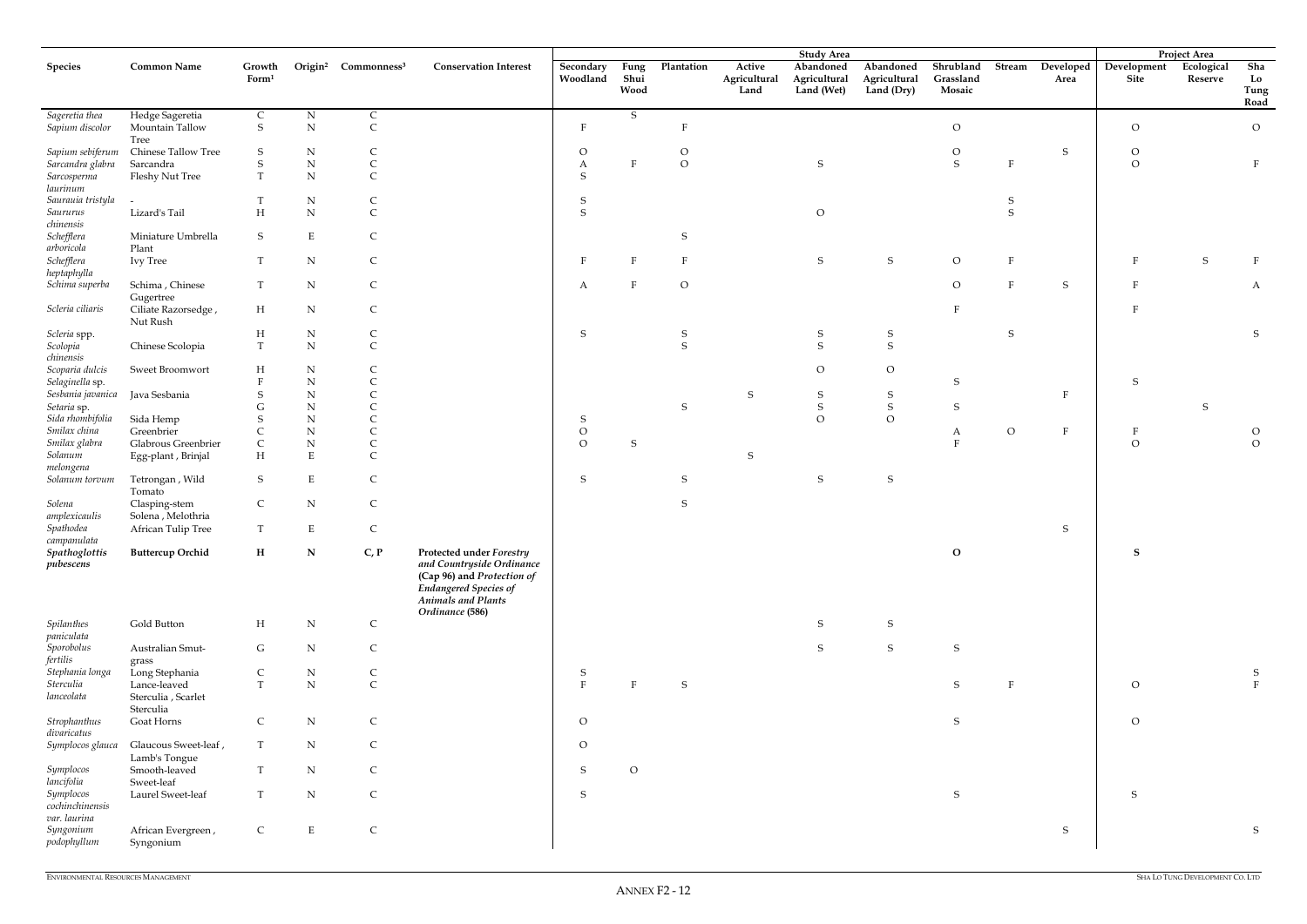|                                      |                          |                             |             |                                             |                                       |                       |                      |                |                                | <b>Study Area</b>                       |                                         |                                  |               |                   |                     | Project Area          |                           |
|--------------------------------------|--------------------------|-----------------------------|-------------|---------------------------------------------|---------------------------------------|-----------------------|----------------------|----------------|--------------------------------|-----------------------------------------|-----------------------------------------|----------------------------------|---------------|-------------------|---------------------|-----------------------|---------------------------|
| Species                              | <b>Common Name</b>       | Growth<br>Form <sup>1</sup> |             | Origin <sup>2</sup> Commonness <sup>3</sup> | <b>Conservation Interest</b>          | Secondary<br>Woodland | Fung<br>Shui<br>Wood | Plantation     | Active<br>Agricultural<br>Land | Abandoned<br>Agricultural<br>Land (Wet) | Abandoned<br>Agricultural<br>Land (Dry) | Shrubland<br>Grassland<br>Mosaic | <b>Stream</b> | Developed<br>Area | Development<br>Site | Ecological<br>Reserve | Sha<br>Lo<br>Tung<br>Road |
| Syzygium hancei                      | Hance's Syzygium         | T                           | $\mathbf N$ | C                                           |                                       | $\overline{O}$        |                      | S              |                                |                                         |                                         | $\overline{O}$                   | S             |                   |                     |                       |                           |
| Syzygium jambos                      | Rose Apple               |                             | ${\bf N}$   | $\mathsf{C}$                                |                                       |                       |                      | $\mathcal{O}$  |                                |                                         |                                         |                                  | S             |                   | S                   | $S_{\mathcal{L}}$     |                           |
| Syzygium levinei                     | Levine's Syzygium        |                             | ${\bf N}$   |                                             |                                       |                       |                      | $\overline{O}$ |                                |                                         |                                         |                                  | S             | S                 | $\circ$             |                       | F                         |
|                                      |                          |                             | $\mathbf E$ |                                             |                                       | S                     |                      |                |                                |                                         |                                         |                                  |               |                   |                     |                       |                           |
| Syzygium spp.<br>Tadehagi            | Triquetrous Tadehagi     | S                           | ${\bf N}$   | $\overline{C}$                              |                                       |                       |                      |                |                                |                                         |                                         | ${\sf S}$                        |               |                   | $\mathsf S$         |                       | $\mathsf S$               |
| triquetrum                           |                          |                             |             |                                             |                                       |                       |                      |                |                                |                                         |                                         |                                  |               |                   |                     |                       |                           |
| Taxillus                             |                          | $\mathsf{C}$                | $\mathbf N$ | C                                           |                                       |                       |                      |                |                                |                                         |                                         | $\mathcal{O}$                    |               |                   | $\overline{O}$      |                       |                           |
| chinensis                            |                          |                             |             |                                             |                                       |                       |                      |                |                                |                                         |                                         |                                  |               |                   |                     |                       |                           |
| Tectaria                             | $\overline{\phantom{a}}$ | $\mathbf{F}$                | $\mathbf N$ | $\mathsf{C}$                                |                                       | S                     |                      |                |                                |                                         |                                         |                                  |               |                   |                     | S                     |                           |
| subtriphylla                         |                          |                             |             |                                             |                                       |                       |                      |                |                                |                                         |                                         |                                  |               |                   |                     |                       |                           |
| Tetracera asiatica                   | Sandpaper Vine           | $\mathsf{C}$                | ${\bf N}$   | C                                           |                                       | $\circ$               | $\mathcal{O}$        |                |                                |                                         |                                         | S                                | S             |                   | $\circ$             |                       | $\mathcal O$              |
| Tetradium                            | Melia-leaved Evodia      | T                           | N           | $\mathsf C$                                 |                                       | S                     |                      |                |                                |                                         |                                         |                                  |               |                   |                     |                       | S                         |
| glabrifolium                         |                          |                             |             |                                             |                                       |                       |                      |                |                                |                                         |                                         |                                  |               |                   |                     |                       |                           |
| Thevetia                             | Yellow Oleander          | S                           | $\mathbf E$ | C                                           |                                       |                       |                      |                | S                              |                                         |                                         |                                  |               |                   |                     |                       |                           |
| peruviana                            |                          |                             |             |                                             |                                       |                       |                      |                |                                |                                         |                                         |                                  |               |                   |                     |                       |                           |
| Thuja orientalis                     | Chinese Arborvitae       | T                           | ${\bf E}$   | C                                           |                                       | ${\sf S}$             |                      | S              |                                |                                         |                                         |                                  |               | S                 | ${\mathsf S}$       |                       |                           |
|                                      | Oriental Arbor-vitae     |                             |             |                                             |                                       |                       |                      |                |                                |                                         |                                         |                                  |               |                   |                     |                       |                           |
| Thysanolaena                         | Tiger-grass              | G                           | ${\bf N}$   | $\mathsf{C}$                                |                                       | S                     |                      |                |                                |                                         |                                         |                                  |               |                   | S                   |                       |                           |
| maxima/                              |                          |                             |             |                                             |                                       |                       |                      |                |                                |                                         |                                         |                                  |               |                   |                     |                       |                           |
| Thysanolaena                         |                          |                             |             |                                             |                                       |                       |                      |                |                                |                                         |                                         |                                  |               |                   |                     |                       |                           |
| agrostis                             |                          |                             |             |                                             |                                       |                       |                      |                |                                |                                         |                                         |                                  |               |                   |                     |                       |                           |
| Tinospora                            | Arrow-shaped             | $\mathsf{C}$                | ${\bf N}$   | $\mathsf C$                                 |                                       | S                     |                      |                |                                |                                         |                                         |                                  |               |                   |                     |                       |                           |
| sagittata                            | Tinospora                |                             |             |                                             |                                       |                       |                      |                |                                |                                         |                                         |                                  |               |                   |                     |                       |                           |
| Tinospora                            | Chinese Tinospora        | $\mathsf{C}$                | ${\bf N}$   | $\mathsf{C}$                                |                                       | S                     |                      |                |                                | ${\mathsf S}$                           | S                                       |                                  |               |                   |                     |                       | S                         |
| sinensis                             |                          |                             |             |                                             |                                       |                       |                      |                |                                |                                         |                                         |                                  |               |                   |                     |                       |                           |
| Toddalia asiatica                    | Lopez Root               | C                           | N           | C                                           |                                       | S                     |                      |                |                                |                                         |                                         |                                  |               |                   |                     |                       |                           |
| Toona sinensis                       | Chinese Mahogany         | T                           | $\mathbf E$ | $\mathsf{C}$                                |                                       |                       |                      |                |                                |                                         |                                         |                                  |               | S                 |                     |                       |                           |
| Trema orientalis                     |                          | S                           | ${\bf N}$   | $\mathsf{C}$                                |                                       |                       |                      |                |                                |                                         |                                         | $\rm{O}$                         |               |                   |                     |                       |                           |
| Turpinia                             |                          | T                           | ${\bf N}$   | $\mathsf C$                                 |                                       | $\overline{O}$        |                      |                |                                |                                         |                                         |                                  |               |                   |                     |                       |                           |
| montana<br>Tutcheria                 | Common Tutcheria,        | $\mathbf T$                 | $\mathbf N$ | RE, P                                       | <b>Protected under Forestry</b>       | S                     |                      | S              |                                |                                         |                                         |                                  |               |                   |                     |                       | S                         |
| spectabilis                          | Tutcheria                |                             |             |                                             | and Countryside Ordinance<br>(Cap 96) |                       |                      |                |                                |                                         |                                         |                                  |               |                   |                     |                       |                           |
| Tylophora ovata                      | Ovate Tylophora          | $\mathsf{C}$                | ${\bf N}$   | $\mathsf{C}$                                |                                       | S                     |                      |                |                                |                                         |                                         | S                                |               |                   |                     |                       | ${\mathsf S}$             |
| Uraria crinita                       | Cat's Tail Bean, Tail    | H                           | ${\bf N}$   | $\mathsf{C}$                                |                                       |                       |                      |                |                                |                                         |                                         | S                                |               |                   |                     |                       |                           |
|                                      | Bean                     |                             |             |                                             |                                       |                       |                      |                |                                |                                         |                                         |                                  |               |                   |                     |                       |                           |
| Utricularia sp.                      |                          | Η                           | $\mathbf N$ |                                             |                                       |                       |                      |                |                                |                                         |                                         |                                  | S             |                   |                     |                       |                           |
| Uvaria                               | Uvaria                   | $\mathsf{C}$                | ${\bf N}$   | $\mathsf C$                                 |                                       | $\mathbf{F}$          |                      |                |                                |                                         |                                         |                                  |               |                   | $\overline{O}$      |                       |                           |
| microcarpa/<br>Uvaria<br>macrophylla |                          |                             |             |                                             |                                       |                       |                      |                |                                |                                         |                                         |                                  |               |                   |                     |                       |                           |
| Vernicia montana                     | Wood-oil Tree, Mu-       | T                           | $E_{\rm}$   | C                                           |                                       |                       |                      | S              |                                |                                         |                                         |                                  |               |                   |                     |                       | ${\mathbf S}$             |
|                                      | oil Tree                 |                             |             |                                             |                                       |                       |                      |                |                                |                                         |                                         |                                  |               |                   |                     |                       |                           |
| Vernonia cinerea                     | Iron-weed                | $\rm H$                     | $\mathbf N$ | C                                           |                                       |                       |                      |                |                                |                                         |                                         |                                  |               | S                 |                     |                       |                           |
| Viburnum                             | Sweet Viburnum           | T                           | ${\rm N}$   | $\mathsf C$                                 |                                       | $\overline{O}$        | S                    |                |                                | ${\sf S}$                               |                                         |                                  |               | ${\mathbf S}$     | S                   |                       |                           |
| odoratissimum                        |                          |                             |             |                                             |                                       |                       |                      |                |                                |                                         |                                         |                                  |               |                   |                     |                       |                           |
| Viburnum                             | Evergreen Viburnum       | T                           | ${\bf N}$   | C                                           |                                       | S                     |                      |                |                                |                                         |                                         | $\circ$                          |               |                   | S                   |                       |                           |
| sempervirens                         |                          |                             |             |                                             |                                       |                       |                      |                |                                |                                         |                                         |                                  |               |                   |                     |                       |                           |
| Vitex negundo                        | Yellow Bramble           |                             | ${\rm N}$   |                                             |                                       | $\circ$               | S                    |                | $\circ$                        | ${\mathsf S}$                           | S                                       | ${\mathsf S}$                    | S             |                   |                     |                       |                           |
| Wedelia chinensis                    | Wedelia                  |                             | ${\bf N}$   |                                             |                                       | $\overline{O}$        |                      |                |                                |                                         |                                         |                                  |               |                   | $\overline{O}$      |                       |                           |
| Wedelia triloba                      |                          |                             | $\mathbf E$ | $\mathsf{C}$                                |                                       |                       |                      | F              |                                |                                         |                                         |                                  |               |                   |                     |                       |                           |
| Wikstroemia                          | Indian Wikstroemia       | S                           | ${\bf N}$   |                                             |                                       | $\circ$               |                      |                |                                |                                         |                                         |                                  |               |                   | $\circ$             |                       |                           |
| indica                               |                          |                             |             |                                             |                                       |                       |                      |                |                                |                                         |                                         |                                  |               |                   |                     |                       |                           |
| Wikstroemia                          | Nodding                  | H                           | $\mathbf N$ | $\mathsf{C}$                                |                                       | S                     |                      |                |                                |                                         |                                         |                                  |               |                   |                     |                       | S                         |
| nutans                               | Wikstroemia              |                             |             |                                             |                                       |                       |                      |                |                                |                                         |                                         |                                  |               |                   |                     |                       |                           |
| Youngia japonica                     | Hawk's Beard             | H                           | $\mathbf N$ | C                                           |                                       | $\circ$               |                      |                |                                |                                         |                                         | $\circ$                          | S             |                   |                     |                       | O                         |
| Zanthoxylum<br>avicennae             | Prickly Ash              | T                           | ${\bf N}$   | $\mathsf{C}$                                |                                       | $\overline{O}$        |                      | $\overline{O}$ |                                |                                         |                                         | S                                |               |                   |                     | S                     | ${\mathbf S}$             |
| Zanthoxylum                          | Shiny-leaved Prickly     | $\mathsf{C}$                | ${\bf N}$   | C                                           |                                       | ${\sf S}$             |                      |                |                                |                                         |                                         |                                  |               |                   |                     |                       |                           |
| nitidum                              | Ash                      |                             |             |                                             |                                       |                       |                      |                |                                |                                         |                                         |                                  |               |                   |                     |                       |                           |
| Zephyranthes                         | Cuban Zephyr-lily        | H                           | $\mathbf N$ | $\mathsf{C}$                                |                                       |                       |                      |                |                                |                                         |                                         |                                  |               | $S_{\text{}}$     |                     |                       |                           |
| rosea                                |                          |                             |             |                                             |                                       |                       |                      |                |                                |                                         |                                         |                                  |               |                   |                     |                       |                           |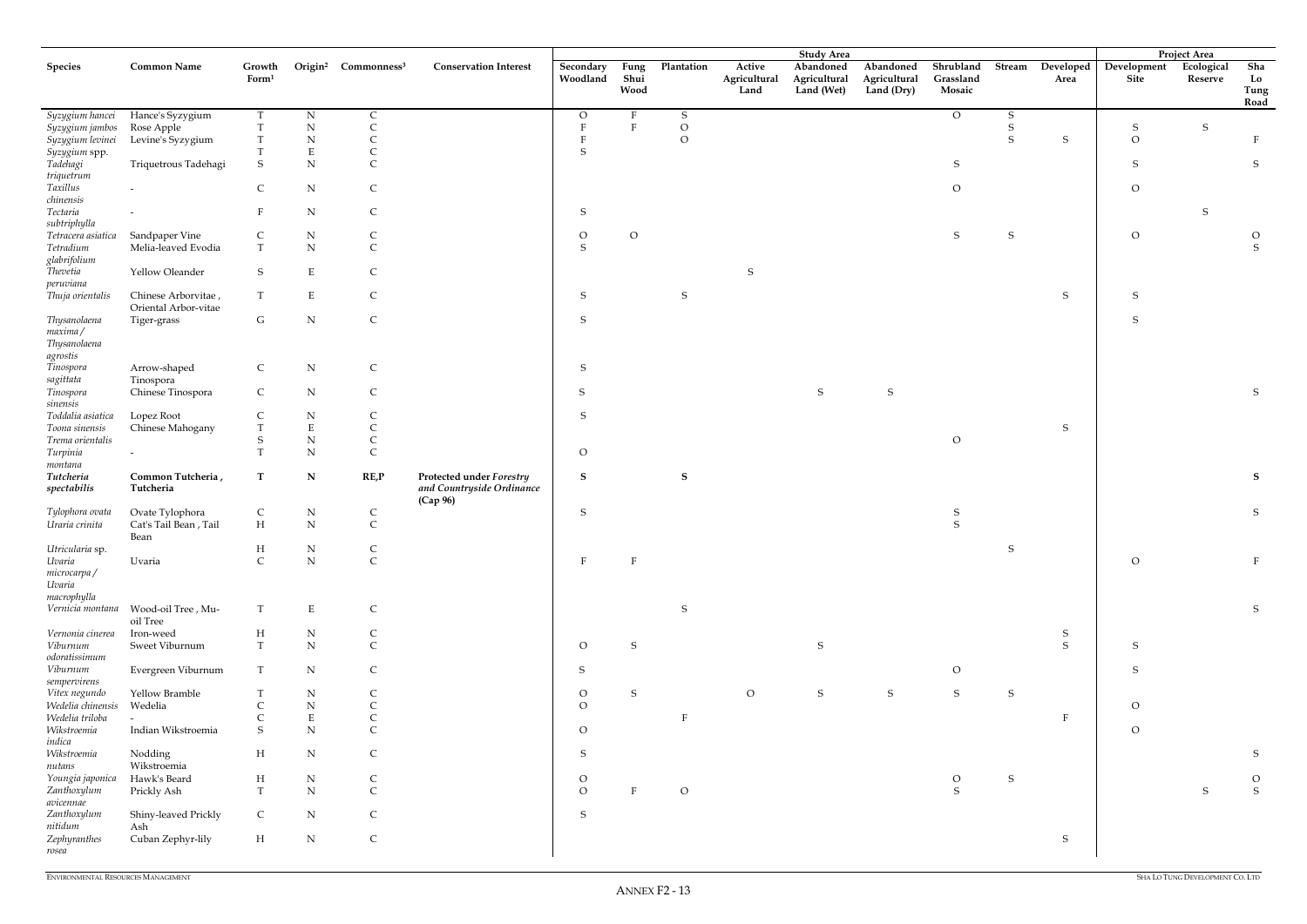|                |                    |                   |                     |                         |                              |           |      |            |              | Study Area   |              |           |        |           |             | <b>Project Area</b> |      |
|----------------|--------------------|-------------------|---------------------|-------------------------|------------------------------|-----------|------|------------|--------------|--------------|--------------|-----------|--------|-----------|-------------|---------------------|------|
| <b>Species</b> | <b>Common Name</b> | Growth            | Origin <sup>2</sup> | Commonness <sup>3</sup> | <b>Conservation Interest</b> | Secondary | Fung | Plantation | Active       | Abandoned    | Abandoned    | Shrubland | Stream | Developed | Development | Ecological          | Sha  |
|                |                    | Form <sup>1</sup> |                     |                         |                              | Woodland  | Shui |            | Agricultural | Agricultural | Agricultural | Grassland |        | Area      | Site        | Reserve             | Lo   |
|                |                    |                   |                     |                         |                              |           | Wood |            | Land         | Land (Wet)   | Land (Dry)   | Mosaic    |        |           |             |                     | Tung |
|                |                    |                   |                     |                         |                              |           |      |            |              |              |              |           |        |           |             |                     | Road |
| Zingiber       | Ginger             |                   |                     |                         |                              |           |      |            |              |              |              |           |        |           |             |                     |      |
| officinale     |                    |                   |                     |                         |                              |           |      |            |              |              |              |           |        |           |             |                     |      |
| TOTAL No. OF   |                    | 431               | 431                 | 431                     |                              | 233       | 76   |            |              | 105          | 82           | 163       |        | 121       | 144         |                     | 152  |
| <b>SPECIES</b> |                    |                   |                     |                         |                              |           |      |            |              |              |              |           |        |           |             |                     |      |
| $\mathbf{X}$   |                    |                   |                     |                         |                              |           |      |            |              |              |              |           |        |           |             |                     |      |

3. Commonness C = Common/very common, RE = Restricted, RA=Rare, VR=Very rare, P=Protected; references made to Corlett et al. (2000) and Yip et al. (2010) (in Hong Kong Biodiversity News Letter Issue No. 19) Conservation Interest LC = Leaset Concern, VU = Vulnerable, NT = Near Threatened, EW = Extinct in the Wild

Relative Abundance  $A =$  Abundant,  $F =$  Frequent, O=Occasional, S=Scarce

Notes:

1. Growth Form  $T = Tree$ ,  $S = Shrub$ ,  $C = Climber$ ,  $G = Grass$ ,  $H = Herb$ ,  $F = Fern$ 

2. Origin N = Native, E = Exotic; reference made to Hong Kong Herbarium Website available at http://www.hkherbarium.net/Herbarium/frame.html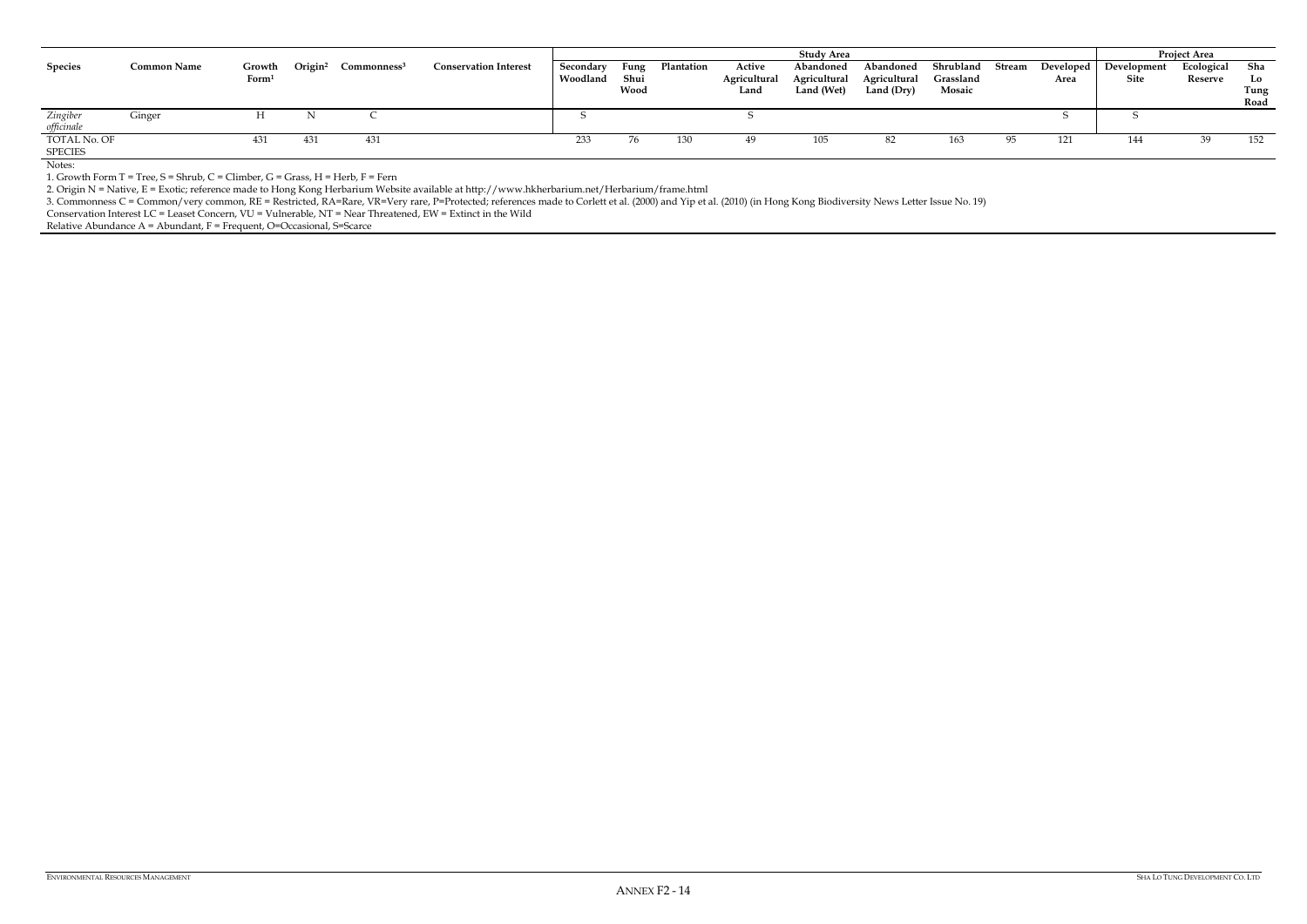| Species name              | Common name                                                                                       | Commonness*                                                                                                                                                                                             | Status†         | Habitat^          |
|---------------------------|---------------------------------------------------------------------------------------------------|---------------------------------------------------------------------------------------------------------------------------------------------------------------------------------------------------------|-----------------|-------------------|
| Accipiter trivirgatus     | <b>Crested Goshawk</b>                                                                            | $\mathbf{I}$                                                                                                                                                                                            | R               | A, W              |
|                           |                                                                                                   | Class 2 Protected Animal of PRC<br>Protected under Protection of Endangered Species of Animals and Plants Ordinance (Cap. 586)<br>China Red Data Book Status - Rare<br>Appendix 2 of CITES              |                 |                   |
| Buteo buteo               | Common Buzzard                                                                                    | <b>Class 2 Protected Animal of PRC</b><br>Protected under Protection of Endangered Species of Animals and Plants Ordinance (Cap. 586)<br>Appendix 2 of CITES                                            | WV. PM          | A, S, SG, W       |
| Milvus migrans            | <b>Black Kite</b>                                                                                 | <b>CW</b><br><b>Class 2 Protected Animal of PRC</b><br>Protected under Protection of Endangered Species of Animals and Plants Ordinance (Cap. 586)<br>Appendix 2 of CITES                               | R, WV           | A, W, SG, D, S    |
| Spilornis cheela          | <b>Crested Serpent Eagle</b>                                                                      | <b>Class 2 Protected Animal of PRC</b><br>Protected under Protection of Endangered Species of Animals and Plants Ordinance (Cap. 586)<br>China Red Data Book Status - Vulnerable<br>Appendix 2 of CITES | R. PM           | A, W, P, SG, S    |
| Alcedo atthis             | Common Kingfisher                                                                                 | <b>CW</b>                                                                                                                                                                                               | R, WV, PM, SV A |                   |
| Halcyon smyrnensis        | White-throated Kingfisher / White-breasted Kingfisher / Smyrna Kingfisher                         | <b>CW</b>                                                                                                                                                                                               | $\mathbb{R}$    | A, G              |
| Apus nipalensis / affinis | House Swift                                                                                       | <b>CW</b>                                                                                                                                                                                               | $R$ , PM        | A, W, P, SG, S, D |
| Apus pacificus            | Pacific Swift / Fork-tailed Swift / Large White-rumped Swift / Asian White-rumped Swift           | <b>CW</b>                                                                                                                                                                                               | SV, PM, WV      | A, W, G           |
| Hirundapus caudacutus     | White-throated Needle Tail / White-throated Spinetail / Northern Needletail / Needle-tailed Swift | U                                                                                                                                                                                                       | PM              | W                 |
| Ardeola bacchus           | Chinese Pond Heron                                                                                | <b>CW</b>                                                                                                                                                                                               | $\mathbb{R}$    | A                 |
| Egretta garzetta          | Little Egret                                                                                      | <b>CW</b>                                                                                                                                                                                               | $\mathbb{R}$    | D, A, W           |
| Nycticorax nycticorax     | Night Heron                                                                                       | $\mathsf{C}$                                                                                                                                                                                            | R, WV           | A, D              |
| Pericrocotus flammeus     | <b>Scarlet Minivet</b>                                                                            | C                                                                                                                                                                                                       | R, WV           | A, W              |
| Pericrocotus solaris      | Grey-throated Minivet                                                                             | C                                                                                                                                                                                                       | R, WV           | W, P              |
| Centropus bengalensis     | <b>Lesser Coucal</b>                                                                              | <b>Class 2 Protected Animal of PRC</b><br>China Red Data Book Status - Vulnerable                                                                                                                       | $\mathbf R$     | A, W, SG          |
| Centropus sinensis        | <b>Greater Coucal</b>                                                                             | <b>CW</b><br><b>Class 2 Protected Animal of PRC</b><br>China Red Data Book Status - Vulnerable                                                                                                          | $\mathbf R$     | A, W, SG, P, S    |
| Prinia flaviventris       | Yellow-bellied Prinia                                                                             | <b>CW</b>                                                                                                                                                                                               | $\mathbb{R}$    | A, W, P, SG, D, S |
| Prinia inornata           | Plain Prinia                                                                                      | $\mathsf{C}$                                                                                                                                                                                            | $\mathbb{R}$    | A, S              |
| Chalcophaps indica        | <b>Emerald Dove</b>                                                                               | China Red Data Book Status - Vulnerable                                                                                                                                                                 | $\mathbf R$     | W, D              |
| Streptopelia chinensis    | Spotted Dove                                                                                      | <b>CW</b>                                                                                                                                                                                               | $\mathbb{R}$    | A, W, SG, D, S    |
| Streptopelia orientalis   | Oriental Turtle Dove                                                                              | <b>CW</b>                                                                                                                                                                                               | WV, PM          | A                 |
| Corvus macrorhynchus      | Large-billed Crow                                                                                 | <b>CW</b>                                                                                                                                                                                               | $\mathbb{R}$    | S, A, W, SG, D, S |
| Dendrocitta formosae      | Grey Treepie                                                                                      | S                                                                                                                                                                                                       | R, WV           | A, S              |
| Pica pica                 | Common Magpie                                                                                     | <b>CW</b>                                                                                                                                                                                               | R               | ${\rm D}$         |
| Urocissa erythrorhyncha   | <b>Blue Magpie</b>                                                                                | <b>CW</b>                                                                                                                                                                                               | R               | $-$               |
| Cacomantis merulinus      | Plaintive Cuckoo                                                                                  | U                                                                                                                                                                                                       | SV              | A, W, P           |
| Clamator coromandus       | Chestnut-winged Cuckoo / Red-winged Crested Cuckoo                                                | ${\bf U}$                                                                                                                                                                                               | PM, SV          | A, W, D           |
| Eudynamys scolopacea      | Common Koel / Koel / Asian Koel                                                                   | <b>CW</b>                                                                                                                                                                                               | $\mathbb{R}$    | W                 |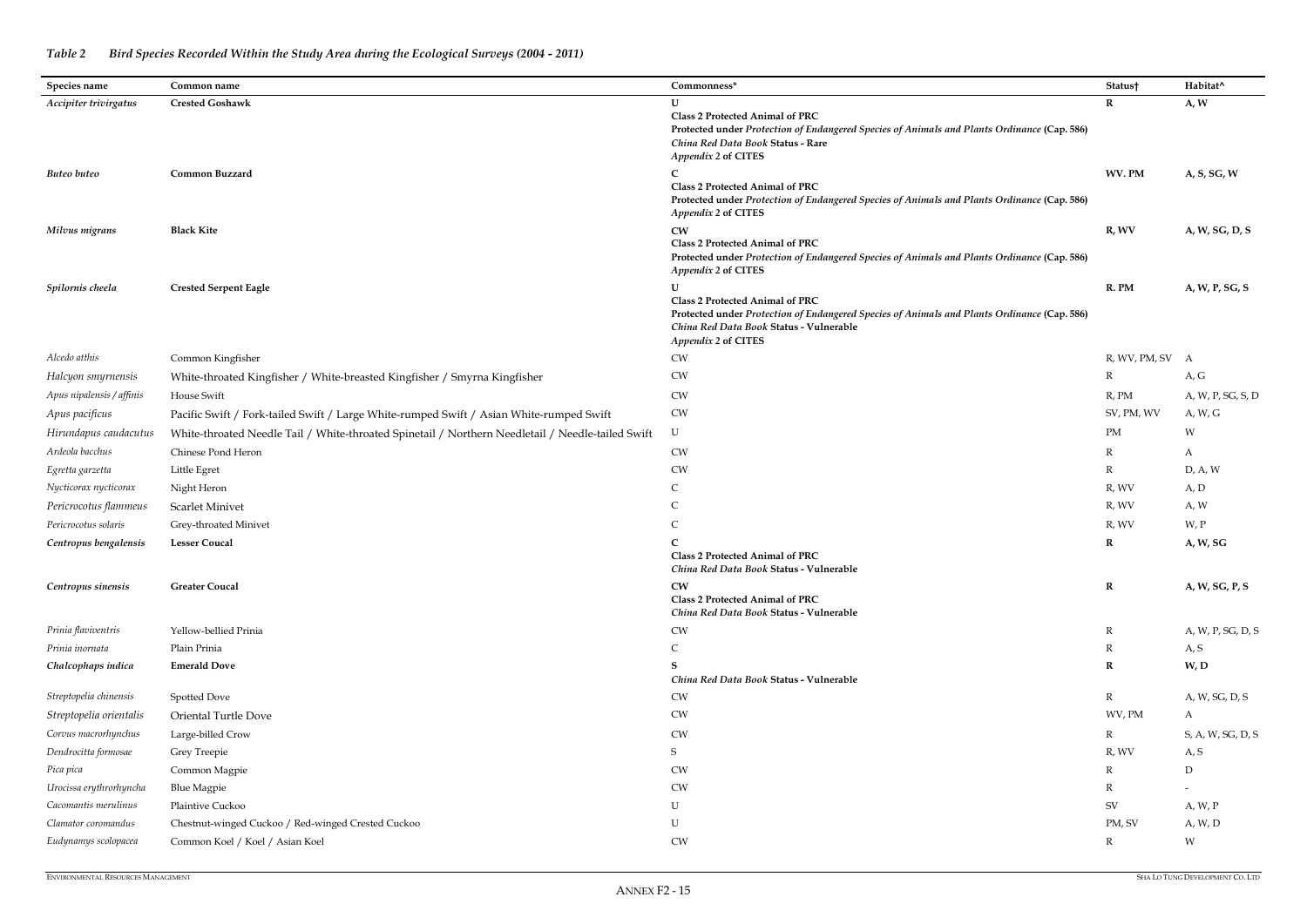| Species name              | Common name                                                                          | Commonness*                                                                                                                                                  | Status†      | Habitat^          |
|---------------------------|--------------------------------------------------------------------------------------|--------------------------------------------------------------------------------------------------------------------------------------------------------------|--------------|-------------------|
| Hierococcyx nisicolor     | Hodgson's Hawk Cuckoo                                                                | S                                                                                                                                                            | PM           | W                 |
| Hierococcyx sparverioides | Large Hawk Cuckoo                                                                    | <b>CW</b>                                                                                                                                                    | PM, SV       | A, W, P, S        |
| Dicaeum cruentatum        | Scarlet-backed Flowerpecker                                                          | $\mathsf{C}$                                                                                                                                                 | PM, SV       | A, W, SG, P, D, S |
| Dicrurus hottentottus     | Hair-crested Drongo                                                                  | $\mathsf{C}$                                                                                                                                                 | PM, WV       | A                 |
| Dicrurus leucophaeus      | Ashy Drongo                                                                          | S                                                                                                                                                            | <b>WV</b>    | W                 |
| Dicrurus macrocercus      | <b>Black Drongo</b>                                                                  | <b>CW</b>                                                                                                                                                    | SV, PM       | A, SG, W, S       |
| Emberiza aureola          | <b>Yellow-breasted Bunting</b>                                                       | <b>IUCN Red List Status - Vulnerable</b>                                                                                                                     | WV. PM       | W                 |
| Emberiza spodocephala     | <b>Black-faced Bunting</b>                                                           | CW                                                                                                                                                           | WV, PM       | A, SG, W, S       |
| Emberiza tristrami        | Tristram's Bunting                                                                   | U                                                                                                                                                            | <b>WV</b>    | SG, W             |
| Lonchura punctulata       | Scaly-breasted Munia / Spotted Munia / Spice Finch / Nutmeg Mannikin                 | C                                                                                                                                                            | R            | A                 |
| Lonchura striata          | White-rumped Munia / White-backed Munia                                              | CW                                                                                                                                                           | R            | A, W, SG, S       |
| Falco tinnunculus         | Common Kestrel / Eurasian Kestrel                                                    | Protected under Protection of Endangered Species of Animals and Plants Ordinance (Cap. 586)<br><b>Class 2 Protected Animal of PRC</b><br>Appendix 2 of CITES | WV, PM       | A, SG, S          |
| Hirundo rustica           | <b>Barn Swallow</b>                                                                  | CW                                                                                                                                                           | PM, SV       | A, W, P, SG, D, S |
| Amaurornis phoenicurus    | White-breasted Waterhen                                                              | CW                                                                                                                                                           | $\mathbb{R}$ | A                 |
| Lanius cristatus          | <b>Brown Shrike</b>                                                                  | C                                                                                                                                                            | WV, PM       | A, SG             |
| Lanius schach             | Long-tailed Shrike / Rufous-backed Shrike / Dusky Shrike                             | C                                                                                                                                                            | R            | S, A, D, SG, W, S |
| Anthus hodgsoni           | Olive-backed Pipit                                                                   | CW                                                                                                                                                           | WV, PM       | A, W, SG, P       |
| Motacilla alba            | White Wagtail                                                                        | <b>CW</b>                                                                                                                                                    | WV, PM       | A, P, D, SG, S    |
| Motacilla cinerea         | Grey Wagtail                                                                         | <b>CW</b>                                                                                                                                                    | WV, PM       | A, W              |
| Motacilla flava           | Yellow Wagtail / Grey-headed Wagtail / Dark-headed Wagtail / Siberian Yellow Wagtail | $\mathsf{C}$                                                                                                                                                 | PM, WV       | A                 |
| Culicicapa ceylonensis    | Grey-headed Flycatcher                                                               | $\mathbf U$                                                                                                                                                  | <b>WV</b>    | W                 |
| Cyornis hainanus          | Hainan Blue Flycatcher                                                               | U                                                                                                                                                            | SV, PM       | W                 |
| Muscicapa dauurica        | Asian Brown Flycatcher                                                               | $\mathsf{C}$                                                                                                                                                 | WV, PM       | A                 |
| Aethopyga christinae      | Fork-tailed Sunbird                                                                  | CW                                                                                                                                                           | $\mathbb R$  | A, W, P, SG, D, S |
| Parus major               | Great Tit                                                                            | CW                                                                                                                                                           | R            | A, SG, W, P, S    |
| Passer montanus           | Eruasian Tree Sparrow                                                                | CW                                                                                                                                                           | R            | A, D, SG, P       |
| Francolinus pintadeanus   | Chinese Francolin                                                                    | CW                                                                                                                                                           | R            | G                 |
| Hypsipetes castanonotus   | Chestnut Bulbul                                                                      | $\mathsf{C}$                                                                                                                                                 | R, WV        | A, W, P, SG, S    |
| Pycnonotus aurigaster     | Sooty-headed Bulbul / Red-vented Bulbul                                              | U                                                                                                                                                            | R            | A, SG             |
| Pycnonotus jocosus        | Red-whiskered Bulbul / Crested Bulbul                                                | <b>CW</b>                                                                                                                                                    | R            | A, W, P, SG, D, S |
| Pycnonotus sinensis       | Chinese Bulbul / Light vented Bulbul                                                 | ${\rm\bf CW}$                                                                                                                                                | R, WV        | A, W, P, SG, D, S |
| Rallina eurizonoides      | <b>Slaty-legged Crake</b>                                                            | C<br>China Red Data Book Status-Indeterminate                                                                                                                | SV, WV, PM   | $\mathbf{A}$      |
| Glaucidium cuculoides     | Asian Barred Owlet / Cuckoo Owl                                                      | <b>Class 2 Protected Animal of PRC</b><br>Protected under Protection of Endangered Species of Animals and Plants Ordinance (Cap. 586)                        | $\bf R$      | A, W              |
| Acridotheres cristatellus | Crested Myna                                                                         | <b>CW</b>                                                                                                                                                    | $\mathbb R$  | A, D, G, S        |
| Sturnus nigricollis       | Black-collared Starling / Black-necked Starling                                      | ${\rm\bf CW}$                                                                                                                                                | R            | A, W, D, P        |
| Sturnus sericeus          | Silky Starling / Red-billed Starling                                                 | $\mathsf{C}$                                                                                                                                                 | WV           | A, D              |
| Bradypterus sp.           | <b>Bush Warbler</b>                                                                  | $\overline{\phantom{a}}$                                                                                                                                     | <b>WV</b>    | A, S              |
| Orthotomus sutorius       | Common Tailorbird                                                                    | <b>CW</b>                                                                                                                                                    | $\mathbb{R}$ | A, W, P, SG, D, S |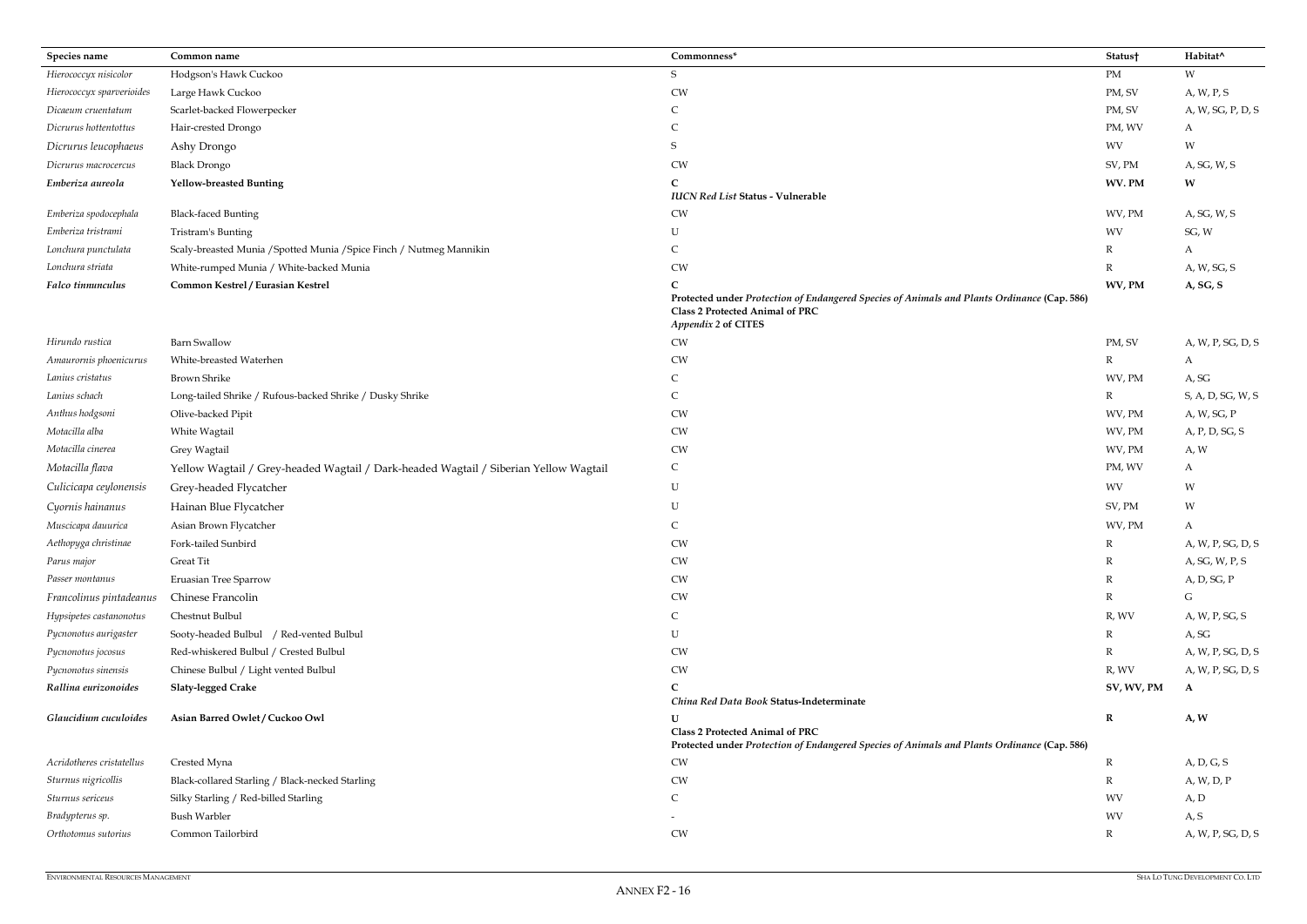| Species name            | Common name                                                                                                                                                                                                                                                                                | Commonness*                                                                                                                           | Status†                 | Habitat^                 |
|-------------------------|--------------------------------------------------------------------------------------------------------------------------------------------------------------------------------------------------------------------------------------------------------------------------------------------|---------------------------------------------------------------------------------------------------------------------------------------|-------------------------|--------------------------|
| Phylloscopus fuscatus   | Dusky Warbler                                                                                                                                                                                                                                                                              | $\mathsf{C}$                                                                                                                          | WV, PM                  | A, W, SG, S              |
| Phylloscopus inornatus  | Yellow-browed Warbler                                                                                                                                                                                                                                                                      | <b>CW</b>                                                                                                                             | WV, PM                  | A, W, P, SG, D, S        |
| Phylloscopus proregulus | Pallas's Leaf Warbler                                                                                                                                                                                                                                                                      | $\mathcal{C}$                                                                                                                         | <b>WV</b>               | SG, W, P                 |
| Garrulax canorus        | Hwamei                                                                                                                                                                                                                                                                                     |                                                                                                                                       | $\mathbf R$             | A, W, SG, S              |
|                         |                                                                                                                                                                                                                                                                                            | Appendix 2 of CITES                                                                                                                   |                         |                          |
| Garrulax chinensis      | Black-throated Laughing Thrush                                                                                                                                                                                                                                                             | C                                                                                                                                     | $\mathbb R$             | W                        |
| Garrulax pectoralis     | Greater Necklaced Laughing Thrush                                                                                                                                                                                                                                                          | $\mathsf C$                                                                                                                           | $\overline{\mathrm{R}}$ | W                        |
| Garrulax perspicillatus | Masked Laughing Thrush / Black Faced Laughing Thrush                                                                                                                                                                                                                                       | <b>CW</b>                                                                                                                             | $\mathbb{R}$            | A, W, D, SG, S           |
| Pnoepyga pusilla        | Pygmy Wren-babbler                                                                                                                                                                                                                                                                         | R                                                                                                                                     | $\mathbb{R}$            | W                        |
| Pomatorhinus ruficollis | Streak-breasted Scimitar Babbler / Rufous-necked Scimitar Babbler                                                                                                                                                                                                                          | C                                                                                                                                     | $\mathbb{R}$            | W                        |
| Stachyris ruficeps      | Rufous-capped Babbler                                                                                                                                                                                                                                                                      | U                                                                                                                                     | $\mathbb{R}$            | S, W, SG                 |
| Copsychus saularis      | Oriental Magpie Robin                                                                                                                                                                                                                                                                      | <b>CW</b>                                                                                                                             | $\mathbb{R}$            | A, W, P, SG, D, S        |
| Myiophoneus caeruleus   | Violet Whistling Thrush / Blue Whistling Thrush                                                                                                                                                                                                                                            | <b>CW</b>                                                                                                                             | $\mathbb{R}$            | $\overline{\phantom{0}}$ |
| Phoenicurus auroreus    | Daurian Redstart                                                                                                                                                                                                                                                                           | C                                                                                                                                     | <b>WV</b>               | A, W, S, SG              |
| Saxicola maurus         | Siberian Stonechat                                                                                                                                                                                                                                                                         | C                                                                                                                                     | WV, PM                  | A, S                     |
| Tarsiger cyanurus       | Red-flanked Blue-tail                                                                                                                                                                                                                                                                      | $\mathcal{C}$                                                                                                                         | WV, PM                  | SG, W                    |
| Turdus cardis           | Japanese Thrush / Grey Thrush                                                                                                                                                                                                                                                              | $\overline{1}$                                                                                                                        | WV, PM                  | W                        |
| Turdus hortulorum       | Grey-backed Thrush                                                                                                                                                                                                                                                                         | $\mathcal{C}$                                                                                                                         | <b>WV</b>               | A, W, P, S               |
| Turdus merula           | Common Blackbird                                                                                                                                                                                                                                                                           | $\mathcal{C}$                                                                                                                         | WV, PM                  | W                        |
| Zoothera dauma          | Scaly Thrush / White's Thrush                                                                                                                                                                                                                                                              | $\overline{1}$                                                                                                                        | <b>WV</b>               | SG                       |
| Caprimulgus affinis     | Savanna Nightjar                                                                                                                                                                                                                                                                           |                                                                                                                                       | $\mathbf R$             | A, SG, D                 |
| Caprimulgus indicus     | Grey Nightjar                                                                                                                                                                                                                                                                              |                                                                                                                                       | PM, SV                  | W                        |
| Otus lettia             | <b>Collared Scops Owl</b>                                                                                                                                                                                                                                                                  |                                                                                                                                       | $\mathbf R$             | W, A                     |
|                         |                                                                                                                                                                                                                                                                                            | <b>Class 2 Protected Animal of PRC</b><br>Protected under Protection of Endangered Species of Animals and Plants Ordinance (Cap. 586) |                         |                          |
| Zosterops japonicus     | Japanese White-eye                                                                                                                                                                                                                                                                         | <b>CW</b>                                                                                                                             | R, WV                   | A, W, P, SG, D, S        |
|                         | * Commonness according to Hong Kong Biodiversity Database available at http://www.afcd.gov.hk/english/conservation/hkbiodiversity/database/search.asp?lang=en<br>$C =$ Common, CW = Common and widespread, U = Uncommon and localised, S = Scarece, R = Rare and localized, VR = Very rare |                                                                                                                                       |                         |                          |
|                         | NB All birds in Hong Kong are protected under the Wild Animals Protection Ordinance (Cap. 170)                                                                                                                                                                                             |                                                                                                                                       |                         |                          |

† Commonness according to Viney *et al*. The Birds of Hong Kong and South China (2006) (8th Edition).

R = Resident, WV = Winter Visitor, SV = Summer Visitor, OV = Occasional Visitor, PM = Passage Migrant

^ W = Secondary Woodland & Fung Shui Woodland, A = Abandoned Agricultural Land, SG = Shrubland Grassland Mosaic , P = Plantation, D = Developed Area, S = Stream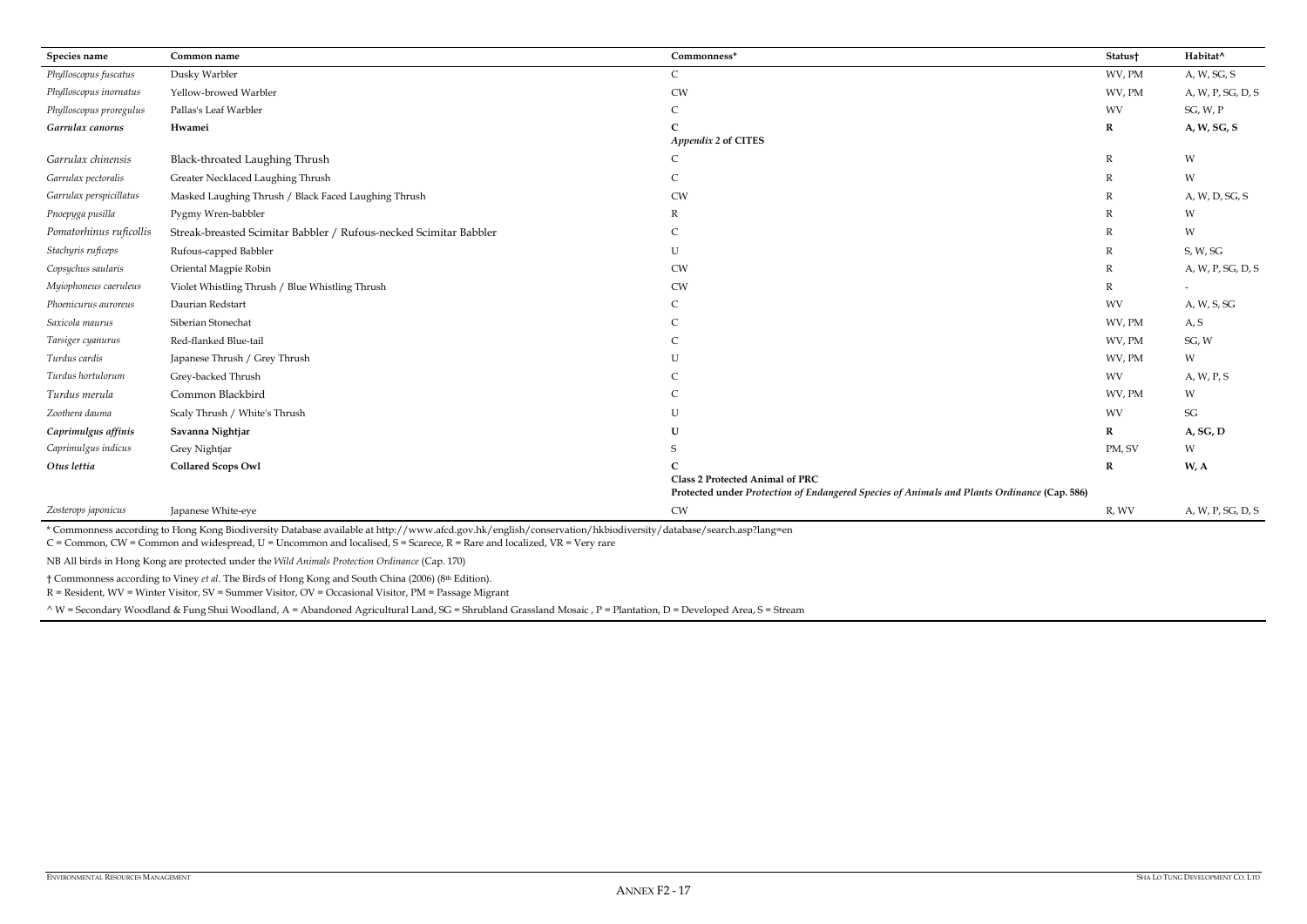# *Table 3 Butterfly Species Recorded Within the Study Area during the Ecological Surveys (2004 - 2011)*

| Family name  | <b>Common Name</b>        | <b>Species Name</b>                   | Commonness*                                     | Habitat used^       |
|--------------|---------------------------|---------------------------------------|-------------------------------------------------|---------------------|
| Acraeidae    | <b>Yellow Coster</b>      | Acraea issoria                        | Rare                                            | A                   |
| Amathusiidae | Large Faun                | Faunis eumeus                         | Common                                          | $\mathbf{P}$        |
| Danaidae     | <b>Blue Tiger</b>         | Tirumala limniace limniace            | Common                                          | A, W, P, D          |
| Danaidae     | <b>Blue-spotted Crow</b>  | Euploea midamus midamus               | Common                                          | A, W, SG, D         |
| Danaidae     | Ceylon Blue Glassy Tiger  | Ideopsis similis similis              | Common                                          | A, W, SG            |
| Danaidae     | Common Indian Crow        | Euploea core amymone                  | Common                                          | A, W, SG            |
| Danaidae     | Common Tiger              | Danaus genutia genutia                | Common                                          | A, W, SG, D         |
| Danaidae     | <b>Glassy Tiger</b>       | Parantica aglea melanoides            | Common                                          | A, W, SG            |
| Danaidae     | Plain Tiger               | Danaus chrysippus chrysippus          | Uncommon                                        | W                   |
| Danaidae     | <b>Striped Blue Crow</b>  | Euploea mulciber mulciber             | Uncommon                                        | W                   |
| Hesperiidae  | Bevan's Swift             | Borbo bevani                          | Uncommon                                        | G                   |
| Hesperiidae  | <b>Bush Hopper</b>        | Ampittia dioscorides etura            | Uncommon                                        | S, A, W, SG         |
| Hesperiidae  | Chesnut Angle             | Odontoptilum angulatum angulatum      | Common                                          | W                   |
| Hesperiidae  | Common Straight Swift     | Parnara guttata                       | Common                                          | A, GS               |
| Hesperiidae  | Conjoined Swift           | Pelopidas conjunctus conjunctus       | Uncommon                                        | W                   |
| Hesperiidae  | Contiguous Swift          | Polytremis lubricans lubricans        | Common                                          | S, A                |
| Hesperiidae  | Dart                      | Potanthus sp.                         | 2 Common, 1 Uncommon, 1 Rare                    | A                   |
| Hesperiidae  | Forest Hopper             | Astictopterus jama chinensis          | Common                                          | A, W                |
| Hesperiidae  | Formosan Swift            | Borbo cinnara                         | Common                                          | A, W, SG            |
| Hesperiidae  | Grass Demon               | Udaspes folus                         | Uncommon                                        | A, W, GS            |
| Hesperiidae  | Indian Palm Bob           | Suastus gremius gremius               | Common                                          | W, SG               |
| Hesperiidae  | Little Branded Swift      | Pelopidas agna agna                   | Uncommon                                        | A, W, SG            |
| Hesperiidae  | Swift                     | Pelopidas spp.                        | 5 species of Pelopidas:<br>4 Uncommon<br>1 Rare | A, W                |
| Hesperiidae  | <b>Tree Flitter</b>       | Hyarotis adrastus praba               | Uncommon                                        | W, SG               |
| Hesperiidae  | Water Snow Flat           | Tagiades litigiosus litigiosus        | Common                                          | W, P, GS            |
| Lycaenidae   | Chocolate Royal           | Remelana jangala mudra                | Uncommon                                        | W, GS               |
| Lycaenidae   | Common Hedge Blue         | Acytolepis puspa gisca                | Common                                          | A, W, P             |
| Lycaenidae   | Cornelian                 | Deudorix epijarbas menesicles         | Uncommon                                        | $S_{\mathcal{S}}$   |
| Lycaenidae   | Dark Cerulean             | Jamides bochus bochus                 | Common                                          | A, W, P, SG, D      |
| Lycaenidae   | Gram Blue / Cupid         | Euchrysops cnejus cnejus              | Common                                          | W, GS               |
| Lycaenidae   | Green Flash               | Artipe eryx                           | Common                                          | W, SG               |
| Lycaenidae   | Lesser Grass Blue         | Zizina otis otis                      | Common                                          | A, W, SG            |
| Lycaenidae   | Lime Blue                 | Chilades lajus leucofasciatus         | Common                                          | W, A, SG            |
| Lycaenidae   | Long-banded Silverline    | Spindasis lohita formosana            | Uncommon                                        | W                   |
| Lycaenidae   | Long-tailed Blue          | Lampides boeticus                     | Common                                          | A, W, P             |
| Lycaenidae   | Pale Grass Blue           | Zizeeria maha serica                  | Common                                          | S, A, W, P, SG, D   |
| Lycaenidae   | Plains Cupid              | Chilades pandava                      | Uncommon                                        | $\operatorname{SG}$ |
| Lycaenidae   | Purple Sapphire           | Heliophorous epicles phoenicoparyphus | Common                                          | A, W, SG            |
| Lycaenidae   | Silver Streak Blue        | Iraota timoleon                       | Uncommon                                        | A                   |
| Lycaenidae   | Slate Flash               | Rapala manea schistacea               | Common                                          | A, W, SG            |
| Lycaenidae   | Tailed Cupid / Small Blue | Everes lacturnus vileyi               | Common                                          | A, SG               |

| Habitat used^            |
|--------------------------|
| $\mathbf A$              |
| ${\bf P}$                |
| A, W, P, D               |
| A, W, SG, D              |
| A, W, SG                 |
| A, W, SG                 |
| A, W, SG, D              |
| A, W, SG                 |
| W                        |
| W                        |
| ${\bf G}$                |
| S, A, W, SG              |
| W                        |
| A, GS                    |
| ${\mathsf W}$            |
| S, A                     |
| A                        |
| A, W                     |
| A, W, SG                 |
| A, W, GS                 |
| W, SG                    |
| A, W, SG                 |
| A, W                     |
|                          |
| W, SG                    |
| W, P, GS                 |
| $\mathsf{W}$ , GS        |
| A, $W, P$                |
| $\mathbf S$              |
| A, W, P, SG, D           |
| W, GS                    |
| W, SG                    |
| A, W, SG                 |
| W, A, SG                 |
| W                        |
| A, W, P                  |
| S, A, W, P, SG, D        |
| $\mathcal{S}\mathcal{G}$ |
| A, W, SG                 |
| A                        |
| A, W, SG                 |
| A, SG                    |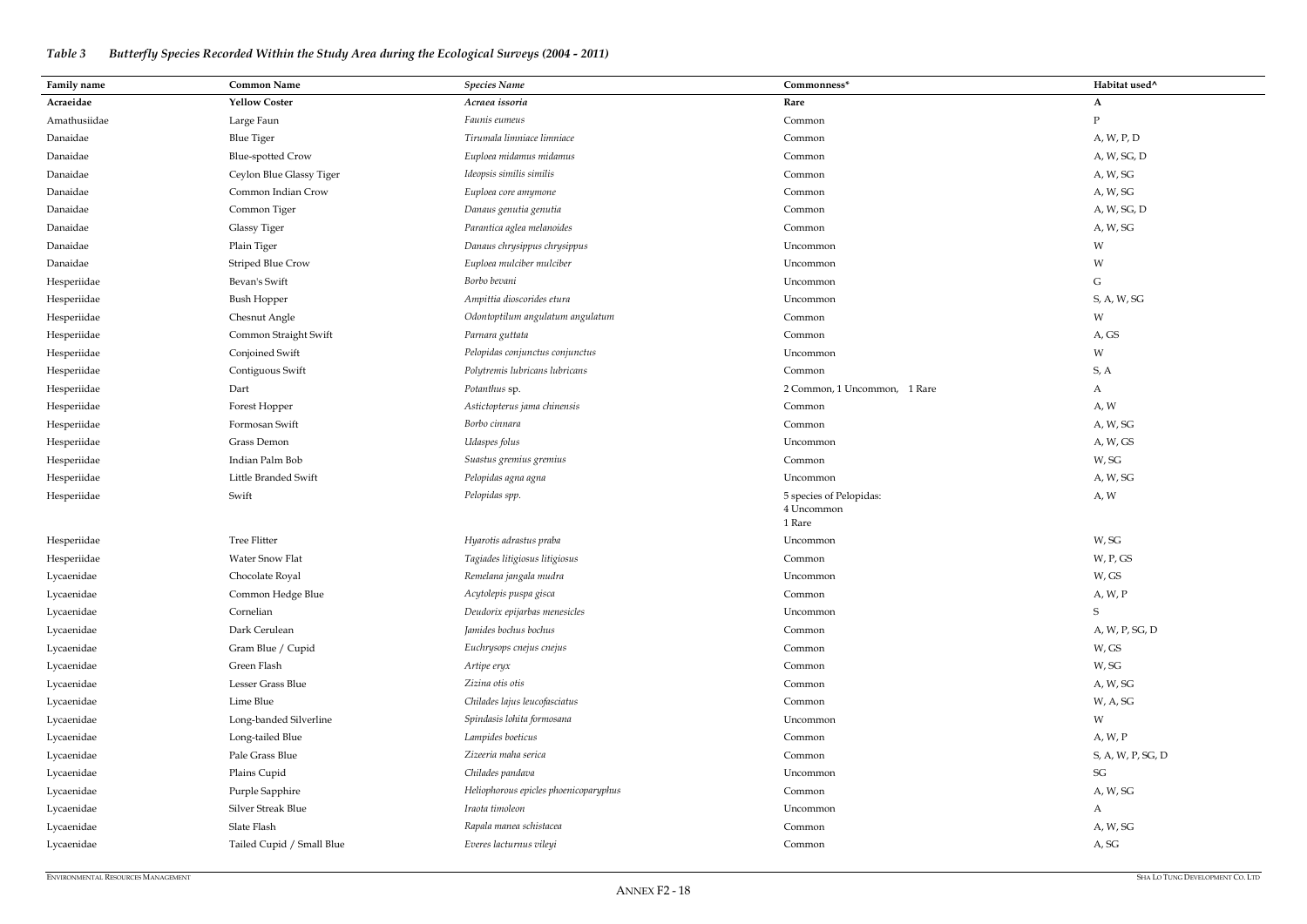| Family name  | <b>Common Name</b>      | <b>Species Name</b>           | Commonness*                                                                                                                                                                                                     | Habitat used^            |
|--------------|-------------------------|-------------------------------|-----------------------------------------------------------------------------------------------------------------------------------------------------------------------------------------------------------------|--------------------------|
| Nymphalidae  | Angled Castor           | Ariadne ariadne alterna       | Common                                                                                                                                                                                                          | A, W                     |
| Nymphalidae  | <b>Black Prince</b>     | Rohana parisatis staurakius   | Common                                                                                                                                                                                                          | $\mathcal{S}\mathcal{G}$ |
| Nymphalidae  | <b>Blue Admiral</b>     | Kaniska canace canace         | Common                                                                                                                                                                                                          | $\mathcal{S}\mathcal{G}$ |
| Nymphalidae  | <b>Blue Pansy</b>       | Junonia orithya               | Uncommon                                                                                                                                                                                                        | A, W, SG                 |
| Nymphalidae  | Chocolate / Brown Pansy | Junonia iphita iphita         | Uncommon                                                                                                                                                                                                        |                          |
| Nymphalidae  | Colour Sergeant         | Athyma nefte                  | Common                                                                                                                                                                                                          | W, P, D, SG, A           |
| Nymphalidae  | Common Jester           | Symbrenthia lilaea lilaea     | Common                                                                                                                                                                                                          | A, W, P                  |
| Nymphalidae  | Common Mapwing          | Cyrestis thyodamas chinensis  | Common                                                                                                                                                                                                          | A, W, SG                 |
| Nymphalidae  | Common Nawab            | Polyura athamas athamas       | Uncommon                                                                                                                                                                                                        |                          |
| Nymphalidae  | Common Sailer           | Neptis hylas hylas            | Common                                                                                                                                                                                                          | A, W, SG, D              |
| Nymphalidae  | Danaid Eggfly           | Hypolimnas misippus           | Uncommon                                                                                                                                                                                                        | A, W, SG                 |
| Nymphalidae  | Gaudy Baron             | Euthalia lubentina lubentina  | Uncommon                                                                                                                                                                                                        | W                        |
| Nymphalidae  | Great Egg-fly           | Hypolimnas bolina kezia       | Common                                                                                                                                                                                                          | A, D, W, SG              |
| Nymphalidae  | <b>Grey Pansy</b>       | Junonia atlites atlites       | Common                                                                                                                                                                                                          | $\mathbf{A}$             |
| Nymphalidae  | Indian Fritillary       | Argyreus hyperbius hyperbius  | Common                                                                                                                                                                                                          | S, A, W, SG              |
| Nymphalidae  | Indian Red Admiral      | Vanessa indica indica         | Common                                                                                                                                                                                                          |                          |
| Nymphalidae  | Lemon Pansy             | Junonia lemonias lemonias     | Uncommon                                                                                                                                                                                                        | W                        |
| Nymphalidae  | Peacock Pansy           | Junonia almana almana         | Common                                                                                                                                                                                                          | A, W, SG                 |
| Nymphalidae  | Red Ring Skirt          | Hestina assimilis assimilis   | Common                                                                                                                                                                                                          | A, SG                    |
| Nymphalidae  | Rustic                  | Cupha erymanthis erymanthis   | Common                                                                                                                                                                                                          | S, A, W, P, SG           |
| Nymphalidae  | Shan Nawab              | Polyura nepenthes nepenthes   | Uncommon                                                                                                                                                                                                        | A                        |
| Nymphalidae  | Southern Sullied Sailer | Neptis clinia susruta         | Common                                                                                                                                                                                                          | W, A                     |
| Nymphalidae  | Tawny Rajah             | Charaxes bernardus bernardus  | Common                                                                                                                                                                                                          | W, D                     |
| Nymphalidae  | <b>White Commodore</b>  | Parasarpa dudu hainanensis    | Uncommon                                                                                                                                                                                                        | W                        |
| Nymphalidae  | White-edged Blue Baron  | Euthalia phemius seitzi       | Common                                                                                                                                                                                                          | A, W                     |
| Nymphalidae  | Yellow Rajah            | Charaxes marmax               | Uncommon                                                                                                                                                                                                        | W, SG                    |
| Papilionidae | Chinese Peacock         | Papilio bianor bianor         | Common                                                                                                                                                                                                          | A, W, P, SG              |
| Papilionidae | <b>Common Birdwing</b>  | Troides helena spilotia       | Uncommon<br>Protected under Wild Animals Protection Ordinance (Cap. 170)<br>and Protection of Endangered Species of Animals and Plants<br>Ordinance (Cap. 586)<br>Troides spp all listed in Appendix 2 of CITES | W                        |
| Papilionidae | Common Bluebottle       | Graphium sarpedon sarpedon    | Common                                                                                                                                                                                                          | A, W, P, D, SG           |
| Papilionidae | Common Jay              | Graphium doson axion          | Uncommon                                                                                                                                                                                                        |                          |
| Papilionidae | Common Mime             | Chilasa clytia clytia         | Common                                                                                                                                                                                                          | A, W                     |
| Papilionidae | Common Mormon           | Papilio polytes polytes       | Common                                                                                                                                                                                                          | A, W, P, SG              |
| Papilionidae | Five-bar Swordtail      | Pathysa antiphates antiphates | Common                                                                                                                                                                                                          | A, W                     |
| Papilionidae | <b>Golden Birdwing</b>  | Troides aeacus aeacus         | Uncommon<br>Protected under Protection of Endangered Species of Animals and<br>Plants Ordinance (Cap. 586)<br>Troides spp all listed in Appendix 2 of CITES                                                     | W                        |
| Papilionidae | Great Mormon            | Papilio memnon agenor         | Common                                                                                                                                                                                                          | A, W, P, SG              |
| Papilionidae | Paris Peacock           | Papilio paris paris           | Common                                                                                                                                                                                                          | A, W, SG, P, D           |
| Papilionidae | Red Helen               | Papilio helenus helenus       | Common                                                                                                                                                                                                          | A, W, P, D, SG           |
| Papilionidae | Spangle                 | Papilio protenor protenor     | Common                                                                                                                                                                                                          | A, W, P, D, SG           |
| Papilionidae | Tailed Jay              | Graphium agamemnon agamemnon  | Common                                                                                                                                                                                                          | A, W, P, D, SG           |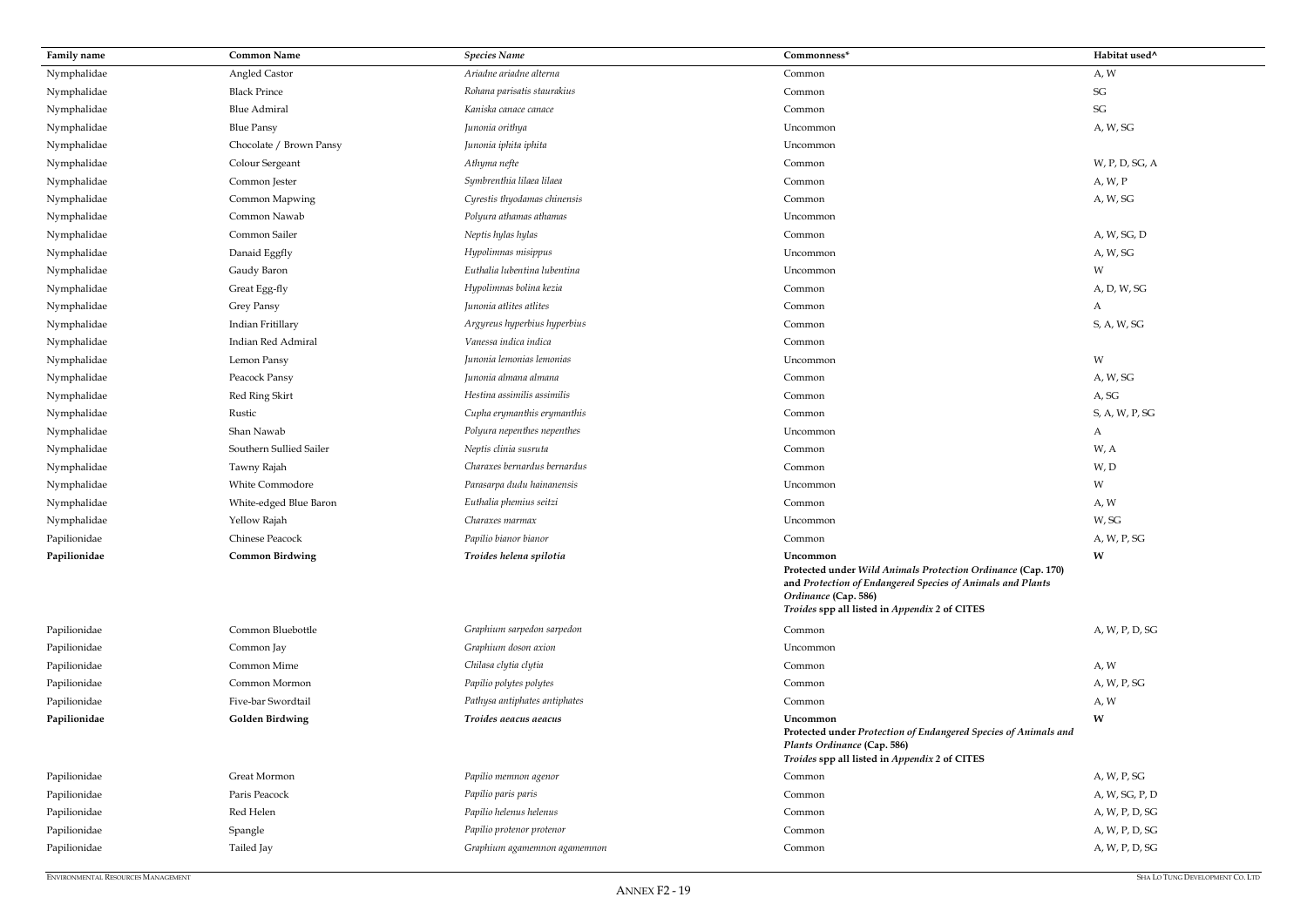| Family name | <b>Common Name</b>        | <b>Species Name</b>           | Commonness* | Habitat used^                                  |
|-------------|---------------------------|-------------------------------|-------------|------------------------------------------------|
| Pieridae    | Common Grass Yellow       | Eurema hecabe hecabe          | Common      | S, A, W, SG, P, D                              |
| Pieridae    | Common Gull               | Cepora nerissa nerissa        | Common      | W                                              |
| Pieridae    | Great Orange Tip          | Hebomoia glaucippe glaucippe  | Common      | A, W, P, D, SG                                 |
| Pieridae    | Indian Cabbage White      | Pieris canidia canidia        | Common      | A, W, D, SG                                    |
| Pieridae    | Lemon Emigrant            | Catopsilia pomona pomona      | Common      | S, A, W, P, D, SG                              |
| Pieridae    | Mottled Emigrant          | Catopsilia pyranthe           | Common      | A, P                                           |
| Pieridae    | Painted Jezebel           | Delias hyparete hierte        | Uncommon    | W                                              |
| Pieridae    | Red-base Jezebel          | Delias pasithoe pasithoe      | Common      | A, W, P, SG, D                                 |
| Pieridae    | Small Grass Yellow        | Eurema brigitta rubella       | Uncommon    | W, SG                                          |
| Pieridae    | Tailed Sulphur            | Dercas verhuelli              | Uncommon    |                                                |
| Pieridae    | Yellow Orange Tip         | Ixias pyrene                  | Uncommon    | W                                              |
| Riodinidae  | Plum Judy                 | Abisara echerius echerius     | Common      | $\mathsf{S},\mathsf{A},\mathsf{W},\mathsf{SG}$ |
| Riodinidae  | Punchinello               | Zemeros flegyas flegyas       | Common      | A, W, P, SG                                    |
| Satyridae   | Bamboo Tree Brown         | Lethe europa boroe            | Common      | W                                              |
| Satyridae   | <b>Banded Tree Brown</b>  | Lethe confusa                 | Common      | A, W, SG                                       |
| Satyridae   | Common Evening Brown      | Melanitis leda leda           | Common      | A, W, SG, P                                    |
| Satyridae   | Common Five-ring          | Ypthima baldus baldus         | Common      | A, W, P, SG                                    |
| Satyridae   | Common Palmfly            | Elymnias hypermnestra hainana | Common      | A, W, SG                                       |
| Satyridae   | Dark Brand Bush Brown     | Mycalesis mineus mineus       | Common      | A, W, P, SG, D                                 |
| Satyridae   | Dark Evening Brown        | Melanitis phedima muskata     | Common      | W, P, A                                        |
| Satyridae   | South China Bush Brown    | Mycalesis zonata              | Common      | W, P, A                                        |
| Satyridae   | <b>Straight Five-ring</b> | Ypthima lisandra lisandra     | Common      | $\mathcal{S}\mathcal{G}$                       |

Family classification according to AFCD website and 'Yik-fui Lo, P. & Wing-leung, H. *Hong Kong Butterflies*'

\* Commoness according to AFCD website August 2009

^ S = Stream, W = Secondary Woodland & Fung Shui Woodland, A = Abandoned Agricultural Land, SG = Shrubland Grassland Mosaic, P = Plantation, D = Developed Area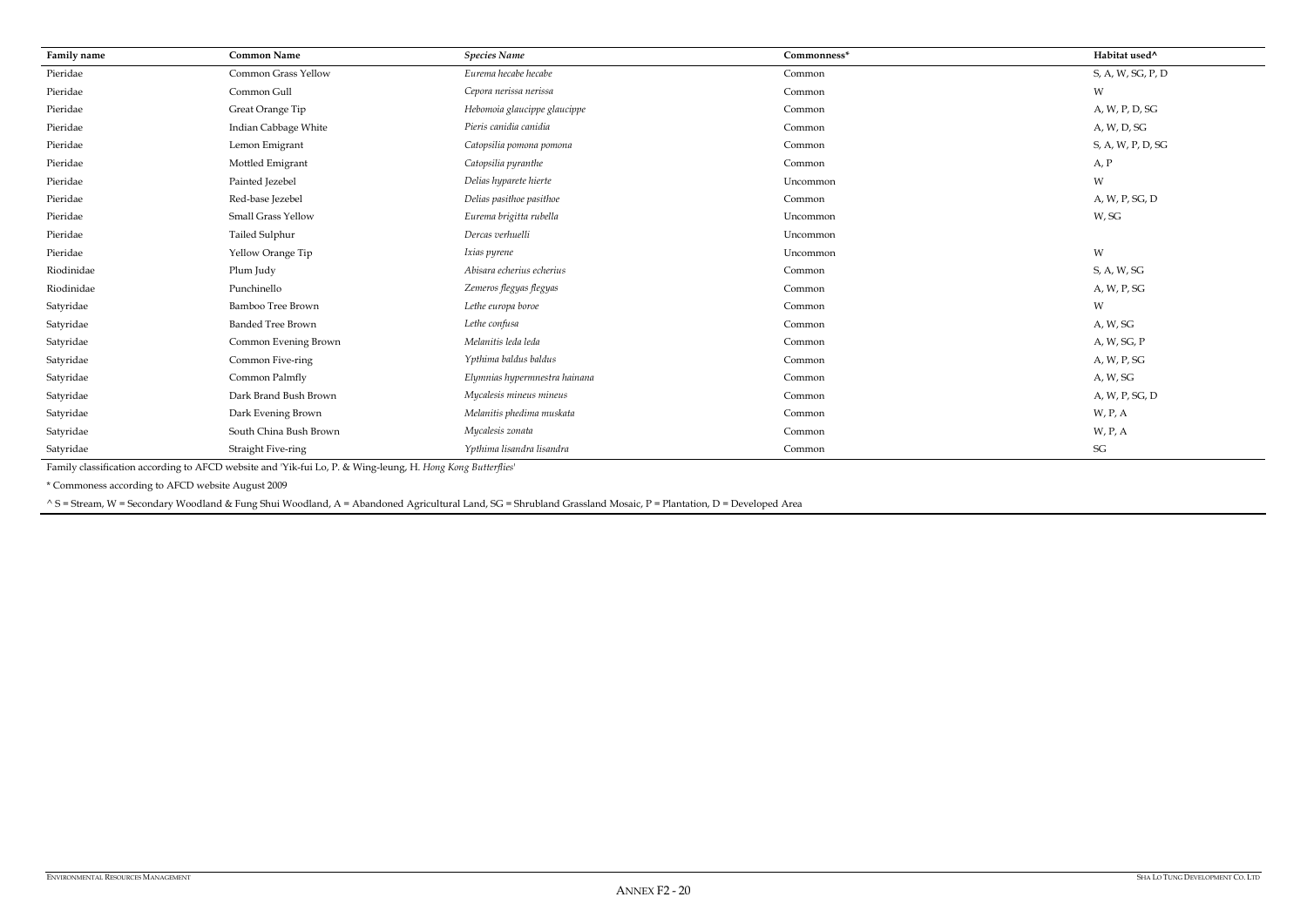# *Table 4 Dragonfly Species Recorded Within the Study Area during the Ecological Surveys (2004 - 2011)*

#### **Gomphidae Large Dragonhunter** *Sieboldius deflexus* **Rare S. Recorded from literature review of surveys done by Green Power. Exvuiae found only**

| W<br>Aeshnidae<br>Dusk-hawker<br>3 species. All uncommon<br>Gynacantha spp.<br>Tetracanthagyna waterhousei<br>Aeshnidae<br>Giant River Hawker<br>W, Sha Lo Tung Valley during transect survey<br>Common<br>Aeshnidae<br>Pale Spotted Emperor<br>Anax guttatus<br>Abundant<br>W<br>Neurobasis chinensis<br>Chinese Greenwing<br>A, W, Sha Lo Tung Valley during transect survey<br>Calopterygidae<br>Common<br><b>Indochinese Copperwing</b><br>Mnais mneme<br>W, Sha Lo Tung Valley during transect survey<br>Calopterygidae<br>Common<br>Common Blue Jewel<br>Chlorocyphidae<br>Rhinocypha perforata perforata<br>Abundant<br>A, W, SG, Sha Lo Tung Valley during transect survey<br>Marsh Dancer<br>Coenagrionidae<br>Onychargia atrocyana<br>A, W<br>Common<br>Orange-tailed Midget<br>Agriocnemis femina oryzae<br>Coenagrionidae<br>Abundant<br>A<br>Ceriagrion auranticum ryukyuanum<br>Abundant<br>A, W, Sha Lo Tung Valley during transect survey<br>Coenagrionidae<br>Orange-tailed Sprite<br>Corduliidae<br>Macromia berlandi<br>S, W, Sha Lo Tung Valley during transect survey.<br>Angle-winged Cruiser<br>Uncommon<br>Corduliidae<br>Macromia urania<br>Club-tailed Cruiser<br>Uncommon<br>W<br>W<br>Corduliidae<br>Dancing Shadow-emerald<br>Idionyx victor<br>Common<br>Corduliidae<br>South China Cruiser<br>Macromia katae<br>A, Sha Lo Tung Valley during transect survey<br>Uncommon<br>Ochre Titan<br>Diphlebiidae<br>Philaganga vetusta<br>W, Sha Lo Tung Valley, during transect survey<br>Common<br><b>Black-banded Gossamerwing</b><br>Euphaea decorata<br>Abundant<br>A, W, Sha Lo Tung Valley, during transect survey<br>Euphaeidae |  |
|---------------------------------------------------------------------------------------------------------------------------------------------------------------------------------------------------------------------------------------------------------------------------------------------------------------------------------------------------------------------------------------------------------------------------------------------------------------------------------------------------------------------------------------------------------------------------------------------------------------------------------------------------------------------------------------------------------------------------------------------------------------------------------------------------------------------------------------------------------------------------------------------------------------------------------------------------------------------------------------------------------------------------------------------------------------------------------------------------------------------------------------------------------------------------------------------------------------------------------------------------------------------------------------------------------------------------------------------------------------------------------------------------------------------------------------------------------------------------------------------------------------------------------------------------------------------------------------------------------------------------------------------------------------|--|
|                                                                                                                                                                                                                                                                                                                                                                                                                                                                                                                                                                                                                                                                                                                                                                                                                                                                                                                                                                                                                                                                                                                                                                                                                                                                                                                                                                                                                                                                                                                                                                                                                                                               |  |
|                                                                                                                                                                                                                                                                                                                                                                                                                                                                                                                                                                                                                                                                                                                                                                                                                                                                                                                                                                                                                                                                                                                                                                                                                                                                                                                                                                                                                                                                                                                                                                                                                                                               |  |
|                                                                                                                                                                                                                                                                                                                                                                                                                                                                                                                                                                                                                                                                                                                                                                                                                                                                                                                                                                                                                                                                                                                                                                                                                                                                                                                                                                                                                                                                                                                                                                                                                                                               |  |
|                                                                                                                                                                                                                                                                                                                                                                                                                                                                                                                                                                                                                                                                                                                                                                                                                                                                                                                                                                                                                                                                                                                                                                                                                                                                                                                                                                                                                                                                                                                                                                                                                                                               |  |
|                                                                                                                                                                                                                                                                                                                                                                                                                                                                                                                                                                                                                                                                                                                                                                                                                                                                                                                                                                                                                                                                                                                                                                                                                                                                                                                                                                                                                                                                                                                                                                                                                                                               |  |
|                                                                                                                                                                                                                                                                                                                                                                                                                                                                                                                                                                                                                                                                                                                                                                                                                                                                                                                                                                                                                                                                                                                                                                                                                                                                                                                                                                                                                                                                                                                                                                                                                                                               |  |
|                                                                                                                                                                                                                                                                                                                                                                                                                                                                                                                                                                                                                                                                                                                                                                                                                                                                                                                                                                                                                                                                                                                                                                                                                                                                                                                                                                                                                                                                                                                                                                                                                                                               |  |
|                                                                                                                                                                                                                                                                                                                                                                                                                                                                                                                                                                                                                                                                                                                                                                                                                                                                                                                                                                                                                                                                                                                                                                                                                                                                                                                                                                                                                                                                                                                                                                                                                                                               |  |
|                                                                                                                                                                                                                                                                                                                                                                                                                                                                                                                                                                                                                                                                                                                                                                                                                                                                                                                                                                                                                                                                                                                                                                                                                                                                                                                                                                                                                                                                                                                                                                                                                                                               |  |
|                                                                                                                                                                                                                                                                                                                                                                                                                                                                                                                                                                                                                                                                                                                                                                                                                                                                                                                                                                                                                                                                                                                                                                                                                                                                                                                                                                                                                                                                                                                                                                                                                                                               |  |
|                                                                                                                                                                                                                                                                                                                                                                                                                                                                                                                                                                                                                                                                                                                                                                                                                                                                                                                                                                                                                                                                                                                                                                                                                                                                                                                                                                                                                                                                                                                                                                                                                                                               |  |
|                                                                                                                                                                                                                                                                                                                                                                                                                                                                                                                                                                                                                                                                                                                                                                                                                                                                                                                                                                                                                                                                                                                                                                                                                                                                                                                                                                                                                                                                                                                                                                                                                                                               |  |
|                                                                                                                                                                                                                                                                                                                                                                                                                                                                                                                                                                                                                                                                                                                                                                                                                                                                                                                                                                                                                                                                                                                                                                                                                                                                                                                                                                                                                                                                                                                                                                                                                                                               |  |
|                                                                                                                                                                                                                                                                                                                                                                                                                                                                                                                                                                                                                                                                                                                                                                                                                                                                                                                                                                                                                                                                                                                                                                                                                                                                                                                                                                                                                                                                                                                                                                                                                                                               |  |
|                                                                                                                                                                                                                                                                                                                                                                                                                                                                                                                                                                                                                                                                                                                                                                                                                                                                                                                                                                                                                                                                                                                                                                                                                                                                                                                                                                                                                                                                                                                                                                                                                                                               |  |
| Gomphidae<br><b>Chinese Tiger</b><br>Gomphidia kelloggi<br>S, A, Sha Lo Tung Valley during transect survey<br>Rare                                                                                                                                                                                                                                                                                                                                                                                                                                                                                                                                                                                                                                                                                                                                                                                                                                                                                                                                                                                                                                                                                                                                                                                                                                                                                                                                                                                                                                                                                                                                            |  |
| Gomphidae<br>S, W, Sha Lo Tung Valley during transect survey<br>Elegant Clubtail<br>Leptogomphus elegans hongkongensis<br>Common                                                                                                                                                                                                                                                                                                                                                                                                                                                                                                                                                                                                                                                                                                                                                                                                                                                                                                                                                                                                                                                                                                                                                                                                                                                                                                                                                                                                                                                                                                                              |  |
| Gomphidae<br>Large Dragonhunter<br>Sieboldius deflexus<br>S. Recorded from literature review of surveys done by<br>Rare                                                                                                                                                                                                                                                                                                                                                                                                                                                                                                                                                                                                                                                                                                                                                                                                                                                                                                                                                                                                                                                                                                                                                                                                                                                                                                                                                                                                                                                                                                                                       |  |
| Small Clubtail<br>Gomphidae<br>Stylogomphus chunliuae<br>S, W, Sha Lo Tung Valley, during transect survey<br>Uncommon                                                                                                                                                                                                                                                                                                                                                                                                                                                                                                                                                                                                                                                                                                                                                                                                                                                                                                                                                                                                                                                                                                                                                                                                                                                                                                                                                                                                                                                                                                                                         |  |
| Gomphidae<br>South China Grappletail<br>Heliogomphus scopio<br>S, W, Sha Lo Tung Valley during transect survey<br>Common                                                                                                                                                                                                                                                                                                                                                                                                                                                                                                                                                                                                                                                                                                                                                                                                                                                                                                                                                                                                                                                                                                                                                                                                                                                                                                                                                                                                                                                                                                                                      |  |
| Gomphidae<br>White-tipped Grappletail<br>Heliogomphus retroflexus<br>S. Recorded from literature review of surveys done by<br>Rare                                                                                                                                                                                                                                                                                                                                                                                                                                                                                                                                                                                                                                                                                                                                                                                                                                                                                                                                                                                                                                                                                                                                                                                                                                                                                                                                                                                                                                                                                                                            |  |
| Libellulidae<br>Asian Pintail<br>Acisoma panorpoides panorpoides<br>A, Sha Lo Tung Valley during transect survey<br>Common                                                                                                                                                                                                                                                                                                                                                                                                                                                                                                                                                                                                                                                                                                                                                                                                                                                                                                                                                                                                                                                                                                                                                                                                                                                                                                                                                                                                                                                                                                                                    |  |
| Libellulidae<br>Asian Widow<br>Palpopleura sexmaculata sexmaculata<br>Common<br>A                                                                                                                                                                                                                                                                                                                                                                                                                                                                                                                                                                                                                                                                                                                                                                                                                                                                                                                                                                                                                                                                                                                                                                                                                                                                                                                                                                                                                                                                                                                                                                             |  |
| Libellulidae<br><b>Blue Dasher</b><br>Brachydiplax chalybea flavovittata<br>Common<br>A                                                                                                                                                                                                                                                                                                                                                                                                                                                                                                                                                                                                                                                                                                                                                                                                                                                                                                                                                                                                                                                                                                                                                                                                                                                                                                                                                                                                                                                                                                                                                                       |  |
| Libellulidae<br>Coaster Glider<br>SG<br>Macrodiplax cora<br>Uncommon                                                                                                                                                                                                                                                                                                                                                                                                                                                                                                                                                                                                                                                                                                                                                                                                                                                                                                                                                                                                                                                                                                                                                                                                                                                                                                                                                                                                                                                                                                                                                                                          |  |
| Common Blue Skimmer<br>Orthetrum glaucum<br>Libellulidae<br>Abundant<br>A, W, SG, Sha Lo Tung Valley during transect survey                                                                                                                                                                                                                                                                                                                                                                                                                                                                                                                                                                                                                                                                                                                                                                                                                                                                                                                                                                                                                                                                                                                                                                                                                                                                                                                                                                                                                                                                                                                                   |  |
| Libellulidae<br>Common Red Skimmer<br>Orthetrum pruninosum<br>Abundant<br>A, W, D, SG, Sha Lo Tung Valley during transect survey                                                                                                                                                                                                                                                                                                                                                                                                                                                                                                                                                                                                                                                                                                                                                                                                                                                                                                                                                                                                                                                                                                                                                                                                                                                                                                                                                                                                                                                                                                                              |  |
| Crimson Darter<br>Crocothemis servilia servilia<br>Libellulidae<br>Abundant<br>A, W                                                                                                                                                                                                                                                                                                                                                                                                                                                                                                                                                                                                                                                                                                                                                                                                                                                                                                                                                                                                                                                                                                                                                                                                                                                                                                                                                                                                                                                                                                                                                                           |  |
| Libellulidae<br>Trithemis aurora<br>Crimson Dropwing<br>Abundant<br>A, W, SG, Sha Lo Tung Valley during transect survey                                                                                                                                                                                                                                                                                                                                                                                                                                                                                                                                                                                                                                                                                                                                                                                                                                                                                                                                                                                                                                                                                                                                                                                                                                                                                                                                                                                                                                                                                                                                       |  |
| Libellulidae<br>Dingy Dusk-darter<br>Zyxomma petiolatum<br>W<br>Common                                                                                                                                                                                                                                                                                                                                                                                                                                                                                                                                                                                                                                                                                                                                                                                                                                                                                                                                                                                                                                                                                                                                                                                                                                                                                                                                                                                                                                                                                                                                                                                        |  |
| Libellulidae<br><b>Emerald Cascader</b><br>Zygonyx iris insignis<br>A, W<br>Abundant                                                                                                                                                                                                                                                                                                                                                                                                                                                                                                                                                                                                                                                                                                                                                                                                                                                                                                                                                                                                                                                                                                                                                                                                                                                                                                                                                                                                                                                                                                                                                                          |  |
| Libellulidae<br>Forest Chaser<br>Lyriothemis elegantissima<br>P, A, W, Sha Lo Tung Valley during transect survey<br>Common                                                                                                                                                                                                                                                                                                                                                                                                                                                                                                                                                                                                                                                                                                                                                                                                                                                                                                                                                                                                                                                                                                                                                                                                                                                                                                                                                                                                                                                                                                                                    |  |
| Greater Blue Skimmer<br>Libellulidae<br>Orthetrum melania<br>A<br>Uncommon                                                                                                                                                                                                                                                                                                                                                                                                                                                                                                                                                                                                                                                                                                                                                                                                                                                                                                                                                                                                                                                                                                                                                                                                                                                                                                                                                                                                                                                                                                                                                                                    |  |
| Orthetrum sabina sabina<br>Libellulidae<br>Green Skimmer<br>SG, W, A<br>Common                                                                                                                                                                                                                                                                                                                                                                                                                                                                                                                                                                                                                                                                                                                                                                                                                                                                                                                                                                                                                                                                                                                                                                                                                                                                                                                                                                                                                                                                                                                                                                                |  |
| Libellulidae<br>Indigo Dropwing<br>Trithemis festiva<br>Abundant<br>A, W, SG, Sha Lo Tung Valley during transect survey                                                                                                                                                                                                                                                                                                                                                                                                                                                                                                                                                                                                                                                                                                                                                                                                                                                                                                                                                                                                                                                                                                                                                                                                                                                                                                                                                                                                                                                                                                                                       |  |
| Libellulidae<br>Lesser Blue Skimmer<br>Orthetrum triangulare triangulare<br>Common<br>A                                                                                                                                                                                                                                                                                                                                                                                                                                                                                                                                                                                                                                                                                                                                                                                                                                                                                                                                                                                                                                                                                                                                                                                                                                                                                                                                                                                                                                                                                                                                                                       |  |
| Marsh Skimmer<br>Orthetrum luzonicum<br>Libellulidae<br>Abundant<br>A, W, SG, Sha Lo Tung Valley during transect survey                                                                                                                                                                                                                                                                                                                                                                                                                                                                                                                                                                                                                                                                                                                                                                                                                                                                                                                                                                                                                                                                                                                                                                                                                                                                                                                                                                                                                                                                                                                                       |  |
| Libellulidae<br>Pied Percher<br>Neurothemis tullia tullia<br>A, Sha Lo Tung Valley, during transect survey<br>Common                                                                                                                                                                                                                                                                                                                                                                                                                                                                                                                                                                                                                                                                                                                                                                                                                                                                                                                                                                                                                                                                                                                                                                                                                                                                                                                                                                                                                                                                                                                                          |  |
| Pied Skimmer<br>Pseudothemis zonata<br>Libellulidae<br>A, W, P, Sha Lo Tung Valley during transect survey<br>Common                                                                                                                                                                                                                                                                                                                                                                                                                                                                                                                                                                                                                                                                                                                                                                                                                                                                                                                                                                                                                                                                                                                                                                                                                                                                                                                                                                                                                                                                                                                                           |  |
| Libellulidae<br>Red-faced Skimmer<br>Orthetrum chrysis<br>Common<br>A, W, SG, Sha Lo Tung Valley during transect survey                                                                                                                                                                                                                                                                                                                                                                                                                                                                                                                                                                                                                                                                                                                                                                                                                                                                                                                                                                                                                                                                                                                                                                                                                                                                                                                                                                                                                                                                                                                                       |  |
| Libellulidae<br>Russet Percher<br>Neurothemis fulvia<br>Abundant<br>A, Sha Lo Tung Valley during transect survey                                                                                                                                                                                                                                                                                                                                                                                                                                                                                                                                                                                                                                                                                                                                                                                                                                                                                                                                                                                                                                                                                                                                                                                                                                                                                                                                                                                                                                                                                                                                              |  |
| Libellulidae<br>Tramea virginia<br>Saddlebag Glider<br>A, W, SG<br>Common                                                                                                                                                                                                                                                                                                                                                                                                                                                                                                                                                                                                                                                                                                                                                                                                                                                                                                                                                                                                                                                                                                                                                                                                                                                                                                                                                                                                                                                                                                                                                                                     |  |

# **Gomphidae White-tipped Grappletail** *Heliogomphus retroflexus* **Rare S. Recorded from literature review of surveys done by Green Power. Recorded at night**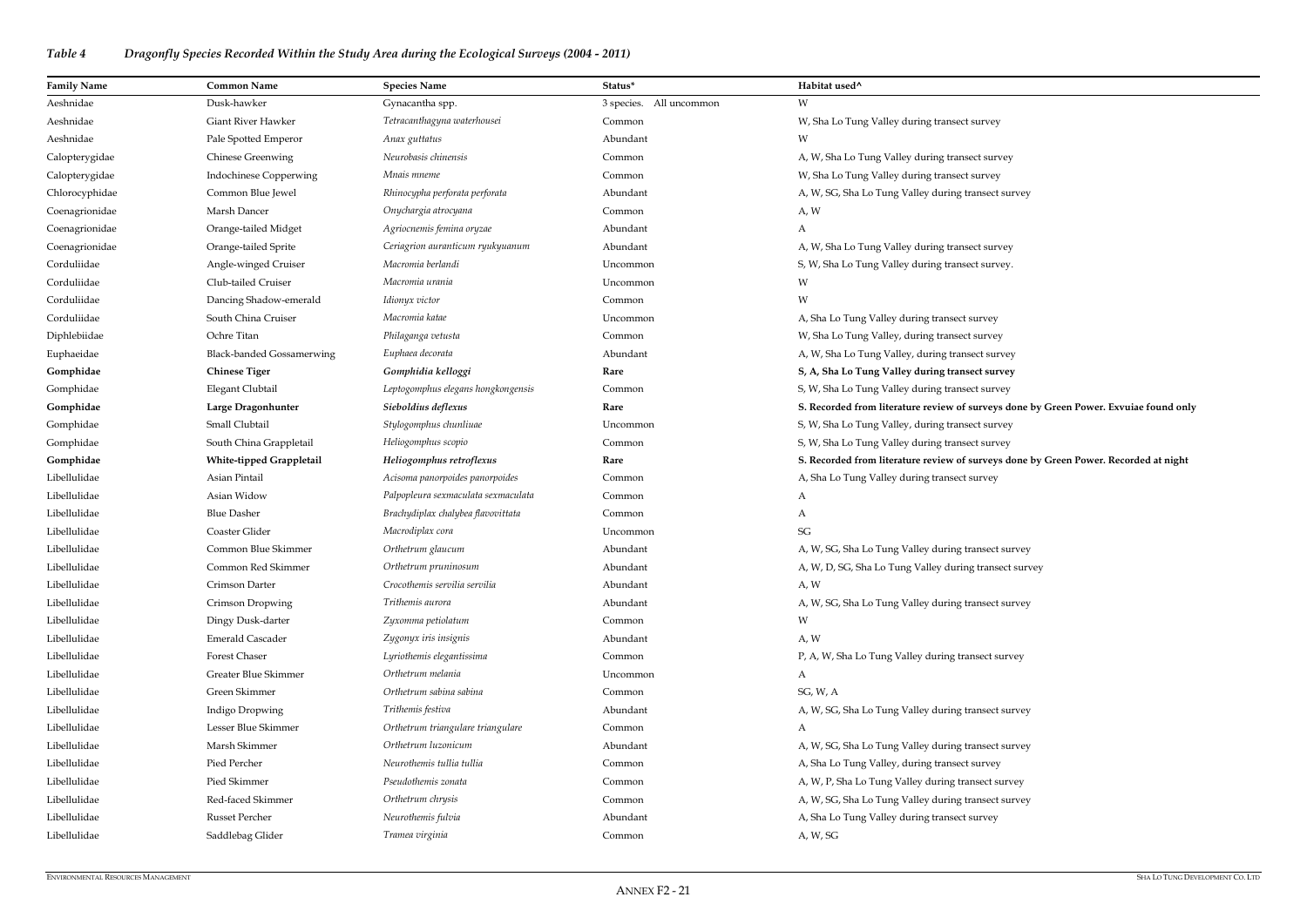| <b>Family Name</b> | <b>Common Name</b>             | <b>Species Name</b>        | Status*  | Habitat used <sup>^</sup>                                 |
|--------------------|--------------------------------|----------------------------|----------|-----------------------------------------------------------|
| Libellulidae       | Scarlet Basder                 | Urothemis signata signata  | Common   | A                                                         |
| Libellulidae       | Variegated Flutterer           | Ryhothemis variegata arria | Common   | A, Sha Lo Tung Valley during transect survey              |
| Libellulidae       | Wandering Glider               | Pantala flavescens         | Abundant | A, W, P, SG, D, Sha Lo Tung Valley during transect survey |
| Libellulidae       | Amber-winged Glider            | Hydrobasileus croceus      | Common   | A, Sha Lo Tung Valley during transect survey              |
| Megapodagrionidae  | Chinese Yellowface             | Agriomorpha fusca          | Abundant | W, Sha Lo Tung Valley during transect survey              |
| Platycnemididae    | <b>Black-kneed Featherlegs</b> | Copera ciliata             | Abundant | A, Sha Lo Tung Valley during transect survey              |
| Platycnemididae    | <b>Blue Forest Damsel</b>      | Coeliccia cyanomelas       | Abundant | S, Sha Lo Tung Valley during transect survey              |
| Platycnemididae    | Yellow Featherlegs             | Copera marginipes          | Abundant | A, W, SG, Sha Lo Tung Valley during transect survey       |
| Platystictidae     | White-banded Shadowdamsel      | Protosticta taipokauensis  | Common   | S, W, Sha Lo Tung Valley during transect survey           |
| Protoneuridae      | <b>Black Threadtail</b>        | Prodasineura autumnalis    | Abundant | A, W, Sha Lo Tung Valley during transect survey           |
| Protoneuridae      | Orange-backed Threadtail       | Prodasineura croconota     | Common   | S, A, W, Sha Lo Tung Valley during transect survey        |

\* Status according to AFCD website August 2009

^ W = Secondary Woodland & Fung Shui Woodland, A = Abandoned Agricultural Land, SG = Shrubland Grassland Mosaic, P = Plantation, D = Developed Area, S = Stream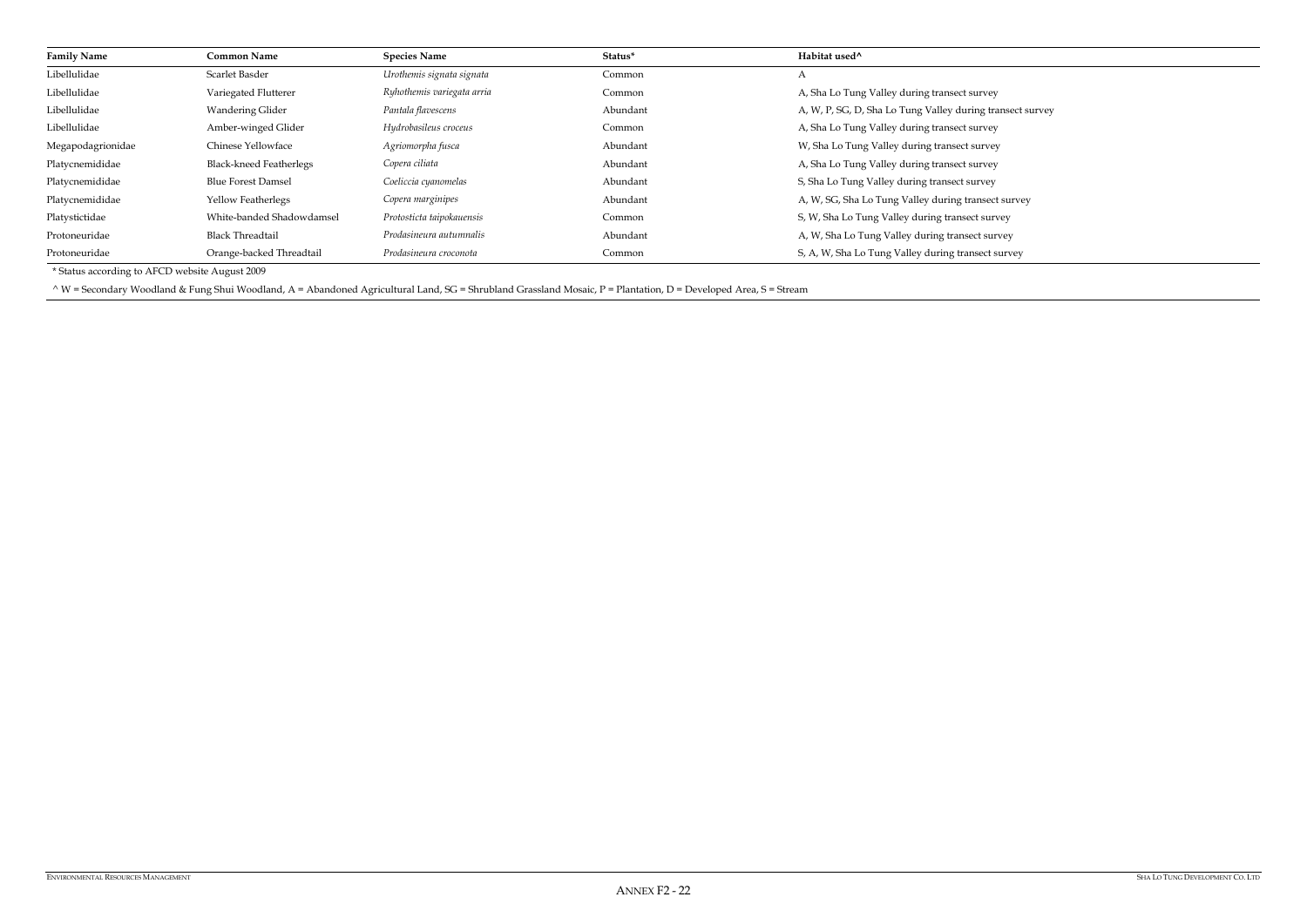*Table 5 Amphibian Species Recorded Within the Study Area during the Ecological Surveys (2004 - 2011)* 

Asian Common Toad *Bufo melanostictus* Common, widely distributed P, A, W, SG, Recorded in Sha Lo Tung Valley ded in Sha Lo Tung Valley Brown Tree Frog *Polypedates megacephalus* Common, widely distributed A, W Recorded in Sha Lo Tung Valley rded in Sha Lo Tung Valley

### **S, Recorded in Sha Lo Tung Valley**

corded in Sha Lo Tung Valley ecorded in Sha Lo Tung Valley **A, W, Recorded in Sha Lo Tung Valley** 

| Amphibians                    |                              |                                                                                                                                         |                           |
|-------------------------------|------------------------------|-----------------------------------------------------------------------------------------------------------------------------------------|---------------------------|
| <b>Common Name</b>            | <b>Species Name</b>          | Status <sup>1</sup>                                                                                                                     | Habitat used <sup>2</sup> |
| <b>Hong Kong Newt</b>         | Paramesotriton hongkongensis | Locally common                                                                                                                          | S, Recorded i             |
|                               |                              | Protected under Wild Animals Protection Ordinance (Cap. 170)                                                                            |                           |
|                               |                              | <b>IUCN Red List Status - Near Threatened</b>                                                                                           |                           |
| Asian Common Toad             | Bufo melanostictus           | Common, widely distributed                                                                                                              | P, A, W, SG, F            |
| Asiatic Painted Frog          | Kaloula pulchra pulchra      | Common, widely distributed                                                                                                              | A, Recorded i             |
| <b>Brown Tree Frog</b>        | Polypedates megacephalus     | Common, widely distributed                                                                                                              | A, W Recorde              |
| Brown Wood Frog               | Rana latouchii               | Previously recorded in several localities in the New Territories including Tai Shing<br>Stream, Pak Sha O and Tai Po Kau Nature Reserve | W, Recorded i             |
| Butler's Pigmy Frog           | Microhyla butleri            | Locally common                                                                                                                          | A                         |
| <b>Chinese Bullfrog</b>       | Hoplobatrachus chuinensis    | Common, widely distributed in Lantau Island and New Territories.<br>Class 2 protected in the PRC                                        | A, Recorded i             |
| Green Cascade Frog            | Rana livida                  | Common, widely distributed                                                                                                              | W, S, Recorde             |
| Gunther's Frog                | Rana guentheri               | Common, widely distributed                                                                                                              | A, W, Recorde             |
| <b>Lesser Spiny Frog</b>      | Paa exilispinosa             | Common, widely distributed in mountain streams of Hong Kong                                                                             | A, W, Record              |
|                               |                              | <b>IUCN Red List Status - Vulnerable</b>                                                                                                |                           |
| <b>Hong Kong Cascade Frog</b> | Amolops hongkongensis        | Locally common, widely distributed in mountain streams in Hong Kong.<br>Protected under Wild Animals Protection Ordinance (Cap. 170)    | S, Recorded i             |
| Marbled Pigmy Frog            | Microhyla pulchra            | Common, widely distributed                                                                                                              | W, Recorded               |
| Ornate Pigmy Frog             | Microhyla ornata             | Common, widely distributed                                                                                                              | W, Recorded i             |
| Paddy Frog                    | Fejervarya limnocharis       | Common, widely distributed                                                                                                              | A, W, Recorde             |

rded in Sha Lo Tung Valley rded in Sha Lo Tung Valley Paddy Frog *Fejervarya limnocharis* Common, widely distributed A, W, Recorded in Sha Lo Tung Valley

## **A, Recorded in Sha Lo Tung Valley**

## **S, Recorded in Sha Lo Tung Valley**

Notes:

1. Status as per Chan *et. al*. (2005) and AFCD database. Available at http://www.afcd.gov.hk/english/conservation/hkbiodiversity/database/search.asp?lang=en.

2. W = Secondary woodland & Fung Shui Woodland, A = Abandoned Agricultural Land, SG = Shrubland Grassland Mosaic, P = Plantation, S = Stream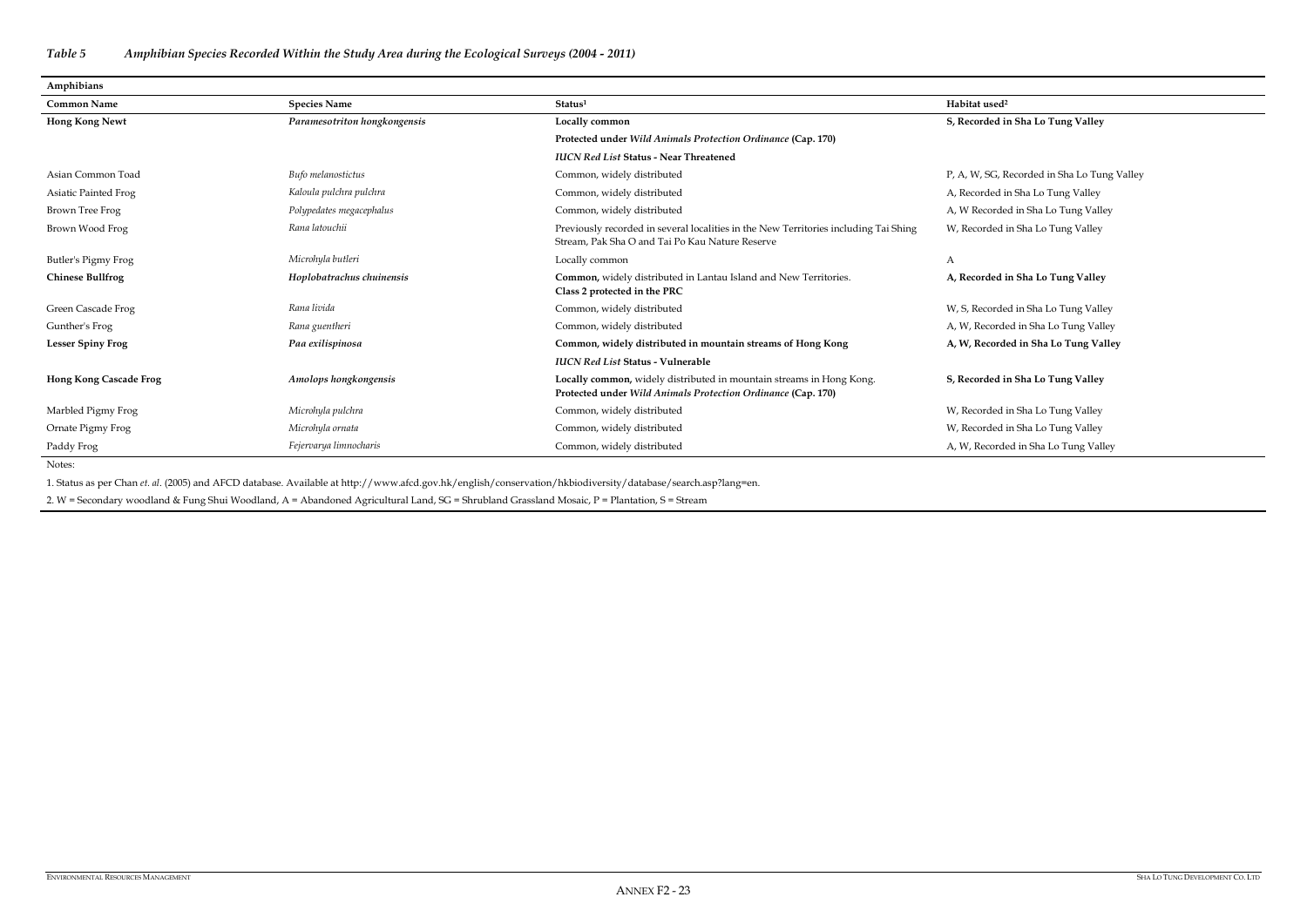Recorded in Sha Lo Tung Valley rded in Sha Lo Tung Valley

rded in Sha Lo Tung Valley rded in Sha Lo Tung Valley ded in W above Fung Yuen<sup>,</sup>

## *Table 6 Reptile Species Recorded Within the Study Area during the Ecological Surveys (2004 - 2011)*

**Reptiles** 

rded in Sha Lo Tung Valley Banded Stream Snake *Opisthotropis balteata* Recorded within SLT Valley abandoned agricultural land **A, Recorded in Sha Lo Tung Valley** 

ded in Sha Lo Tung Valley

Long-tailed Skink *Mabuya longicaudata* Common, widely distributed W, D, Recorded in Sha Lo Tung Valley ecorded in Sha Lo Tung Valley

ecorded in Sha Lo Tung Valley

ecorded in Sha Lo Tung Valley

| repures                    |                                |                                                                                                                                                                                                               |                           |  |
|----------------------------|--------------------------------|---------------------------------------------------------------------------------------------------------------------------------------------------------------------------------------------------------------|---------------------------|--|
| <b>Common Name</b>         | <b>Species Name</b>            | Status/Distribution in Hong Kong <sup>1</sup>                                                                                                                                                                 | Habitat used <sup>2</sup> |  |
| Bamboo Snake               | Trimeresurus albolabris        | Distributed in shrubland, grassland throughout Hong Kong                                                                                                                                                      | W, A, SG, Rec             |  |
| Bowring's Gecko            | Hemidactylus bowringii         | Common, occurs throughout Hong Kong, often found                                                                                                                                                              | SG, Recorded              |  |
|                            |                                | around human habitations and suburb areas.                                                                                                                                                                    |                           |  |
| Indian Forest Skink        | Sphenomorphus indicus          | Common, distributed in woodlands in the eastern and central New Territories                                                                                                                                   | W, Recorded               |  |
| Changeable Lizard          | Calotes versicolor             | Common, widely distributed                                                                                                                                                                                    | SG, Recorded              |  |
| Chinese Gecko              | Gekko chinensis                | Common, widely distributed in Hong Kong                                                                                                                                                                       | A, Recorded i             |  |
| Chinese Skink              | Eumeces chinensis              | Common, widely distributed                                                                                                                                                                                    | A                         |  |
| Chinese Waterside Skink    | Tropidophorus sinicus          | Common, widely distributed                                                                                                                                                                                    | W, Recorded               |  |
| <b>Banded Stream Snake</b> | Opisthotropis balteata         |                                                                                                                                                                                                               | Recorded witl             |  |
| <b>Common Rat Snake</b>    | Ptyas mucosus                  | Common, widely distributed<br>Class 2 protected in the PRC.<br>China Red Data Book Status - Endangered                                                                                                        | A, Recorded i             |  |
| Four-clawed Gecko          | Gehyra mutilata                | Common, widely distributed in Hong Kong and rather common inside buidlings,<br>highly adaptable to its surroundings and can be found in woodlands, rocky areas or<br>human dwellings.                         | D, Recorded i             |  |
| <b>King Cobra</b>          | Ophiophagus hannah             | Common, widely distributed<br>Protected under Protection of Endangered Species of Animals and Plants Ordinance<br>(Cap. 586)<br>China Red Data Book Status - Critically endangered<br><b>CITES Appendix 2</b> | W, A, Record              |  |
| <b>Banded Krait</b>        | <b>Bungarus</b> fasciatus      | Uncommon, distributed in few localities of the New Territories, Hong Kong Island<br>and Lantau Island                                                                                                         | A, Recorded i             |  |
|                            |                                | China Red Data Book Status - Endangered                                                                                                                                                                       |                           |  |
| Long-tailed Skink          | Mabuya longicaudata            | Common, widely distributed                                                                                                                                                                                    | W, D, Recorde             |  |
| Mock Viper                 | Psammodynastes pulverulentus   | Distributed in woodlands, shrublands and grasslands on Lantau Island and in the<br>eastern New Territories                                                                                                    | W, SG, Record             |  |
| Red-necked Keelback        | Rhabdophis subminiatus helleri | Common, widely distributed                                                                                                                                                                                    | W, SG, Record             |  |
| Reeve's Smooth skink       | Scincella reevesii             | Common, widely distributed                                                                                                                                                                                    | W                         |  |
| White-spotted Slug Snake   | Pareas margaritophorus         | Common, distributed in woodland or shrubland throughout Hong Kong                                                                                                                                             | W, SG, Record             |  |
|                            |                                |                                                                                                                                                                                                               |                           |  |

#### **W, A, Recorded in Sha Lo Tung Valley**

### **A, Recorded in Sha Lo Tung Valley**

Notes:

1. Status as per Chan *et. al*. (2006) in Hong Kong Biodiversity Newsletter (Issue No. 13) and AFCD database available at http://www.afcd.gov.hk/english/conservation/hkbiodiversity/database/search.asp?lang=en. 2. W = Secondary woodland & Fung Shui Woodland, A = Abandoned Agricultural Land, SG = Shrubland Grassland Mosaic, P = Plantation, S = Stream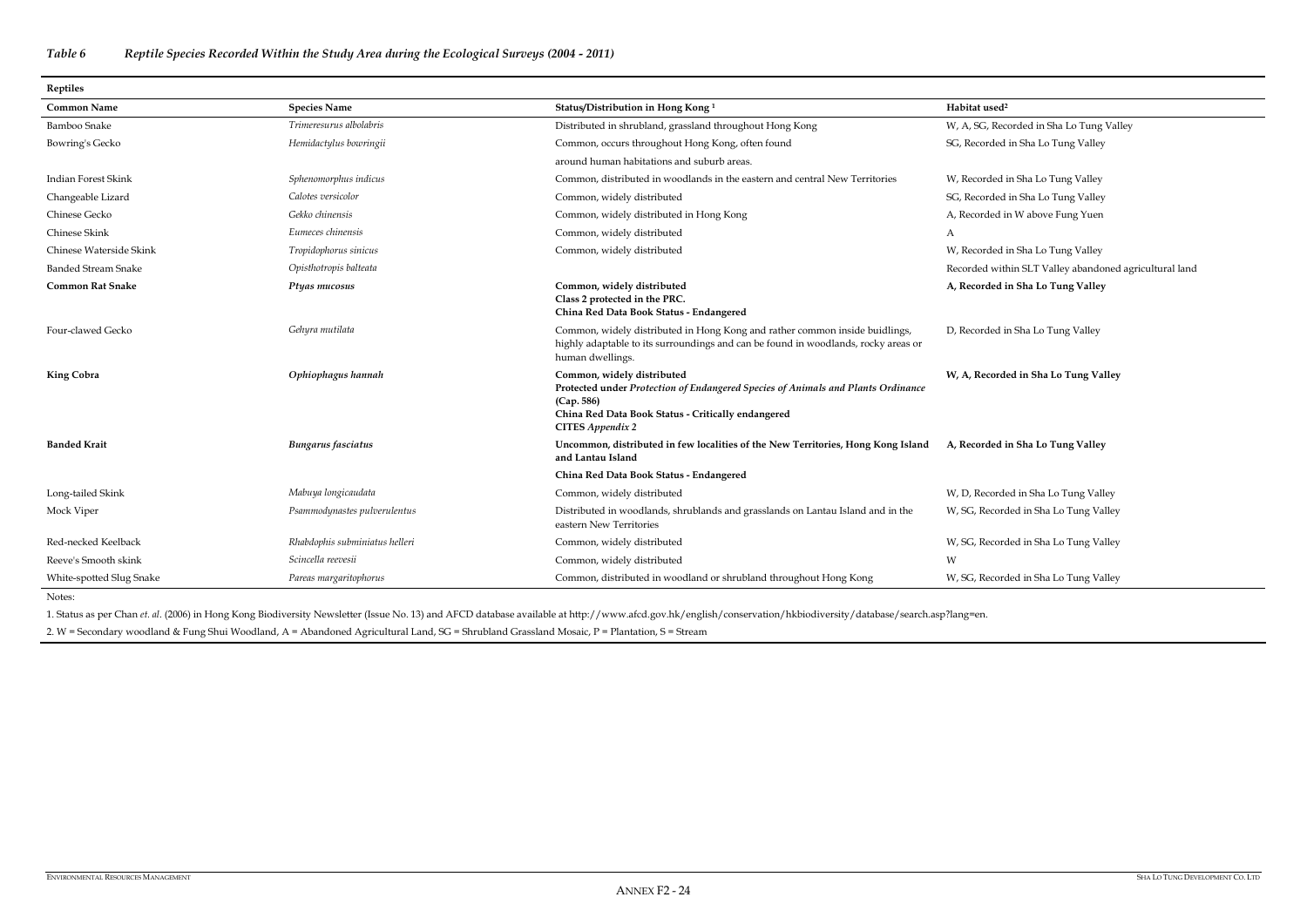## **Recorded in secondary woodland in the Sha Lo Tung Valley**

e area of the Ecological Reserve during a night survey

**Per area of the Sha Lo Tung Valleyduring a night survey** 

rea of the Sha Lo Tung Valley

**Requise in a Kecola in secondary Sha Lo Tung Valley and to the south of the Study Area** 

| <b>Common Name</b>            | <b>Species Name</b>      | Status <sup>1</sup>                                                                                                                                                                                                                                         | Habitiat <sup>2</sup>                                                     |
|-------------------------------|--------------------------|-------------------------------------------------------------------------------------------------------------------------------------------------------------------------------------------------------------------------------------------------------------|---------------------------------------------------------------------------|
| <b>Common Bent-winged Bat</b> | Miniopterus schreibersii | Abundant                                                                                                                                                                                                                                                    | Recorded in secondary woodland in the S.                                  |
|                               |                          | Protected under Wild Animals Protection Ordinance (Cap. 170)                                                                                                                                                                                                |                                                                           |
|                               |                          | <b>IUCN Red List Status - Near Threatened</b>                                                                                                                                                                                                               |                                                                           |
| Red Muntjak                   | Muntiacus muntjak        | Abundant                                                                                                                                                                                                                                                    | Heard near secondary woodland within the<br>(location cannot be recorded) |
| Chestnut Spiny Rat            | Niviventer fulvescens    | Abundant                                                                                                                                                                                                                                                    | W, Recorded in the Sha Lo Tung Valley                                     |
| Eurasian Wild Pig             | Sus scrofa               | Common                                                                                                                                                                                                                                                      | W, Recorded in the Sha Lo Tung Valley                                     |
| <b>Masked Palm Civet</b>      | Paguma larvata           | Uncommon<br>Protected under Wild Animals Protection Ordinance (Cap. 170)                                                                                                                                                                                    | Seen near secondary woodland within the                                   |
| Pallas's Squirrel             | Callosciurus erythraeus  | Uncommon<br>Protected under Wild Animals Protection Ordinance (Cap. 170)                                                                                                                                                                                    | Recorded in fung shui woodland in the ar                                  |
| <b>Rhesus Macaque</b>         | Macaca mulatta           | Common<br>Protected under Wild Animals Protection Ordinance (Cap. 170) and Protection of Endangered Species of<br>Animals and Plants Ordinance (Cap. 586)<br>Class 2 Protected Animal of PRC<br>China Red Data Book - Vulnerable<br><b>CITES Appendix 2</b> | Recorded in secondary woodland in the S.                                  |

Notes:

1. Status as per AFCD database available at http://www.afcd.gov.hk/english/conservation/hkbiodiversity/database/search.asp?lang=en.

2. W = Secondary woodland & Fung Shui Woodland, A = Abandoned Agricultural Land, SG = Shrubland Grassland Mosaic, P = Plantation, S = Stream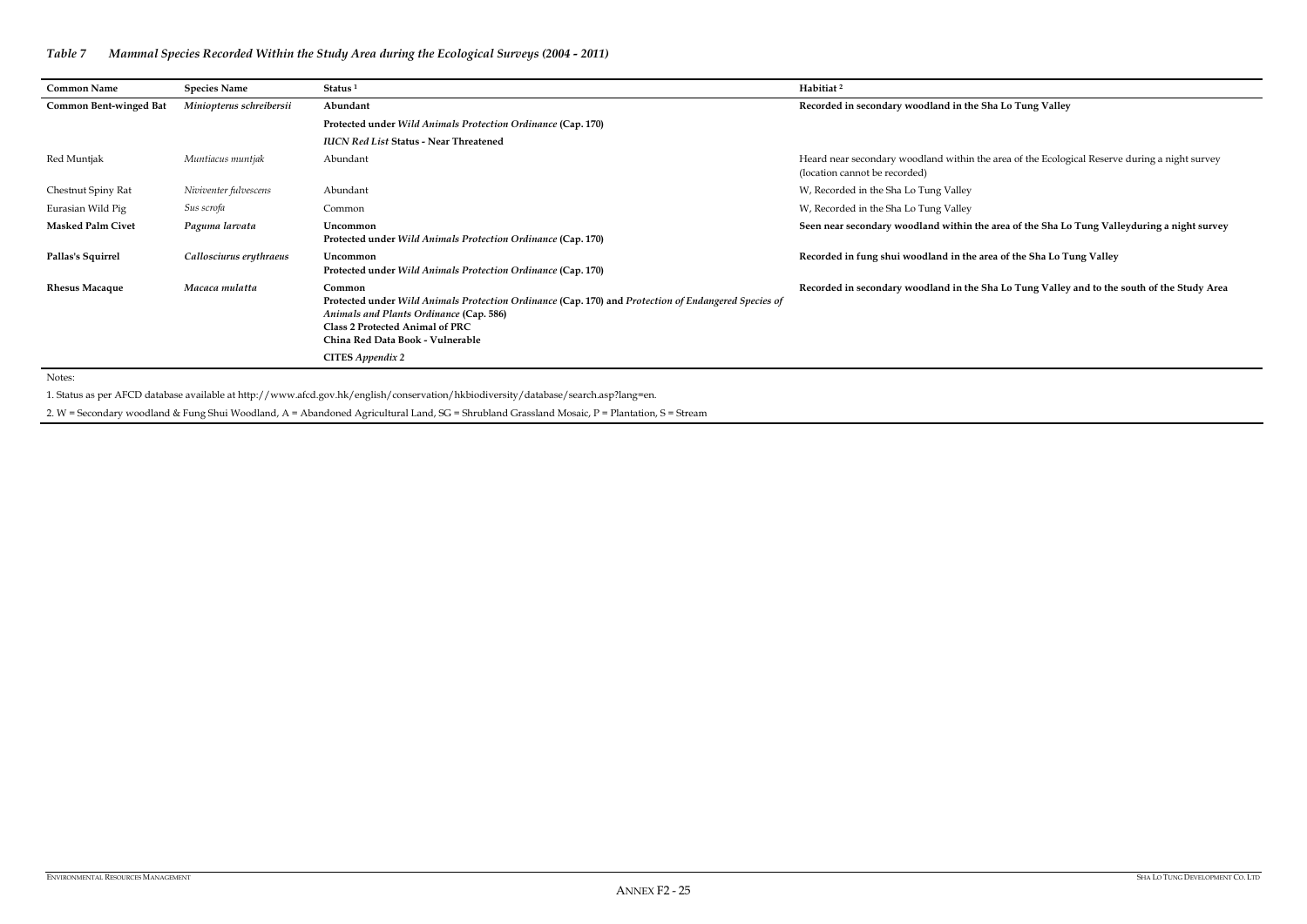## **Suare Somall Snake Interpretate** <br> **Suare Interpretate Interpretate Agricultural Agricultural at the Interpretate Agricultural Agricultural Agricultural Development Site and Fung Perennial**  $\overline{\phantom{a}}$

- 
- 

## *Table 8 Fish Species Recorded Within the Study Area during the Ecological Surveys (2004 - 2011)*

#### **Hong Kong Paradise Fish** *Macropodus hongkongensis* **n/a Native Uncommon Abandoned Agricultural Land at the northeast of the Development Site and Sha Lo Tung perennial Stream**

- Paradise Fish *Macropodus opercularis* + Native/ Introduced Common Abandoned Agricultural Land **at the northeast of** the Development Site and Sha Lo Tung perennial Stream
- 
- 
- 

#### **Abandon Development Site and Sha Lo Tung perennial Stream**

- 
- 
- 
- 
- 

| <b>Common Name</b>             | <b>Species Name</b>          | Relative Abundance <sup>1</sup> | <b>Nativeness</b> | Status <sup>2</sup>                           | Habitat                                                                       |
|--------------------------------|------------------------------|---------------------------------|-------------------|-----------------------------------------------|-------------------------------------------------------------------------------|
| <b>Small Snakehead</b>         | Channa asiatica              | $+$                             | Native/Introduced | <b>Uncommon</b>                               | Abandoned Agricultural Land at the northeast of the Development Sit<br>Stream |
| Whitespotted Walking Catfish   | Clarias fuscus               | $+$                             | Native/Introduced | Common                                        | Fung Yuen perennial Stream and Sha Lo Tung perennial Stream                   |
| Mosquito Fish                  | Gambusia affinis             | $^{+++}$                        | Exotic            | Common                                        | Fung Yuen perennial Stream and Sha Lo Tung perennial Stream                   |
| Broken-band Hillstream Loach   | Liniparhomaloptera disparis  | $^{+}$                          | Native            | Common                                        | Sha Lo Tung perennial Stream                                                  |
| <b>Hong Kong Paradise Fish</b> | Macropodus hongkongensis     | n/a                             | <b>Native</b>     | Uncommon                                      | Abandoned Agricultural Land at the northeast of the Development Sit           |
| Paradise Fish                  | Macropodus opercularis       |                                 | Native/Introduced | Common                                        | Abandoned Agricultural Land at the northeast of the Development Site          |
| Oriental Weatherfish           | Misgurnus anguillicaudatus   | $^{+}$                          | Native/Introduced | Common                                        | Fung Yuen perennial Stream and Sha Lo Tung perennial Stream                   |
| Swamp Eel                      | Monopterus albus             | $+$                             | Native/Introduced | Common                                        | Fung Yuen perennial Stream and Sha Lo Tung perennial Stream                   |
| Flat-headed Loach              | Oreonectes platycephalus     | n/a                             | Native            | Common                                        | Abandoned Agricultural Land at the northeast of the Development Site          |
| <b>Predaceous Chub</b>         | Parazacco spilurus           | $^{+++}$                        | <b>Native</b>     | Common<br>China Red Data Book -<br>Vulnerable | Abandoned Agricultural Land at the northeast of the Development Sit           |
| Guppy                          | Poecilia reticulata          | $^{+++}$                        | Exotic            | Common                                        | Fung Yuen perennial Stream and Sha Lo Tung perennial Stream                   |
| Vietnam Catfish                | Pterocryptis cochinchinensis | $^{+}$                          | Native            | Common                                        | Sha Lo Tung perennial Stream                                                  |
| Chinese Barb                   | Puntius semifasciolatus      | $^{++}$                         | Native            | Common                                        | Fung Yuen perennial Stream and Sha Lo Tung perennial Stream                   |
| Goby                           | Rhinogobius duospilus        | $^{+++}$                        | Native            | Common                                        | Fung Yuen perennial Stream and Sha Lo Tung perennial Stream                   |
| Striped Loach                  | Schistura fasciolata         | $^{+}$                          | Native            | Common                                        | Sha Lo Tung perennial Stream                                                  |
| Variable Platyfish             | Xiphophorus variatus         | $^{+++}$                        | Exotic            | Common                                        | Fung Yuen perennial Stream and Sha Lo Tung perennial Stream                   |
| Swordtail                      | Xiphophorus hellerii         | $+++$                           | Exotic            | Common                                        | Fung Yuen perennial Stream and Sha Lo Tung perennial Stream                   |
| Freshwater Minnow              | Zacco platypus               | n/a                             | Native            | Common                                        | n/a                                                                           |

Notes:

 $1. + = 0.5$  individuals  $++ = 5.10$  individuals  $++ = 5.10$  individuals

2. Status as per AFCD database available at http://www.afcd.gov.hk/english/conservation/hkbiodiversity/database/search.asp?lang=en.